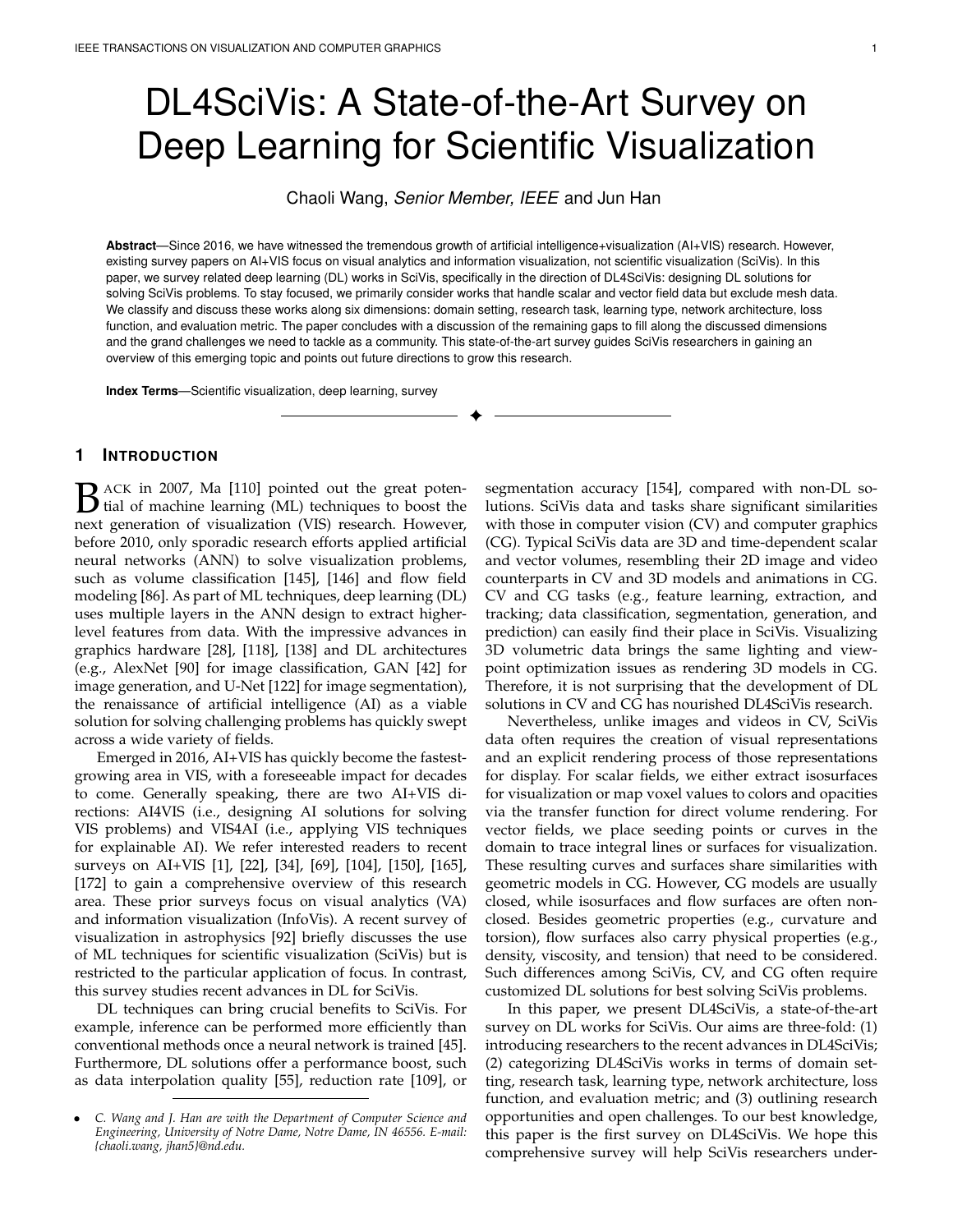stand this emerging direction and inspire them to join this vibrant research.

# **2 SCOPE OF SURVEY**

To collect the related papers for this survey, we started with familiar papers published in VIS-relevant venues and searched the DBLP website. We scanned six visualization journals (*IEEE Transactions on Visualization and Computer Graphics*, *Computer Graphics Forum*, *IEEE Computer Graphics and Applications*, *Computers & Graphics*, *Journal of Visualization*, and *Visual Informatics*). In addition, we searched three visualization conferences (VIS, EuroVis, and PacificVis) for relevant full (PacificVis) and short papers (all three). The following keywords were used to identify related papers in their titles: "deep", "learning", "neural", "convolution", "generative", "adversarial", "recurrent", "CNN", "RNN", and "GAN". We then scanned each paper's abstract, introduction, and conclusion to make a final decision.

The criterion for selecting a paper is that the work utilizes deep neural networks (DNNs) to solve SciVis problems. In many cases, DL techniques are applied to address the end goal. However, we also included works that leverage DL techniques to solve intermediate steps that set up the solution to accomplish the final objective. To stay focused, we excluded ML but not DL works (e.g., using the random forest for data classification, support vector machine for data segmentation, or dictionary learning for data synthesis) and papers primarily related to VA or InfoVis instead of SciVis. We omitted works more closely related to CV or CG (e.g., image, video, point cloud, mesh geometry, illumination, shape, and motion) than SciVis topics. We augmented this collection by adding the more recent works of active DL4SciVis researchers from their websites and open-access repositories such as arXiv. Finally, we included a particular set of fluid flow simulation works. They are related to flow visualization (a key SciVis topic) and have inspired DL4SciVis researchers.

It is often difficult to decide whether a paper is closer to SciVis than CV or CG. Ultimately, we check if the paper meets one of the two conditions for possible inclusion: (1) does the publication appear in a VIS venue? (2) has the publication significantly influenced SciVis work? Examples that meet each of the conditions are [\[154\]](#page-18-6) and [\[168\]](#page-19-2), respectively.

In the end, we gathered 59 papers for this survey, as listed in Table [1.](#page-1-0) In the table, we order papers according to task (primary) and setting (secondary), followed by publication year within the same task-setting group. We note that this collection is by no means exhaustive. Instead, it serves as a representative one that allows us to perform a comprehensive review.

# **3 DL4SCIVIS WORKS**

This section discusses DL4SciVis works along six dimensions: domain setting, research task, learning type, network architecture, loss function, and evaluation metric. The discussion on the research task dimension provides the primary thread, allowing readers to dive into the surveyed works for in-depth comprehension. We also refer to their research tasks when categorizing the surveyed papers in the respective tables according to learning type, network architecture, loss function, and evaluation metric. The description <span id="page-1-0"></span>TABLE 1: All surveyed papers and their publication venues, tasks, and settings. The five tasks are data **gen**eration [o  $\bullet$   $\bullet$ ], visualization generation [o], prediction [o  $\bullet$ ], *diab* detection and **seg**mentation  $\left[ \circ \right]$ , and **feature** learning and **extraction**  $[•]$ . The four data generation subcategories are super-resolution  $[0]$ , compression and reconstruction  $\lceil \circ \rceil$ , translation  $\lceil \circ \rceil$ , and extrapolation  $\lceil \circ \rceil$ . The two prediction subcategories are data-relevant prediction  $[ $\circ$ ]$  and visualization-relevant prediction  $[ \bullet ]$ . The five settings are scalar, vector, fluid **sim**ulation, particle, and image.

| paper                                             | name                    | venue                   |           | task                  |                    | setting      |                                                                     |              |
|---------------------------------------------------|-------------------------|-------------------------|-----------|-----------------------|--------------------|--------------|---------------------------------------------------------------------|--------------|
|                                                   |                         |                         |           |                       | š                  |              |                                                                     |              |
|                                                   |                         |                         |           |                       | obj det & seg<br>ళ |              |                                                                     |              |
|                                                   |                         |                         |           |                       |                    |              |                                                                     |              |
|                                                   |                         |                         |           |                       |                    |              |                                                                     |              |
|                                                   |                         |                         | data gen  | prediction<br>vis gen | feat Im            | scalar       | vector<br>fluid sim                                                 | image        |
|                                                   |                         |                         |           |                       |                    |              |                                                                     |              |
| Zhou et al. [182]                                 |                         | CGI                     | Ō         |                       |                    |              |                                                                     |              |
| Han and Wang [51]                                 | TSR-TVD                 | TVCG                    | O         |                       |                    | $\checkmark$ |                                                                     |              |
| Han and Wang [50]                                 | SSR-TVD                 | TVCG                    | O         |                       |                    |              |                                                                     |              |
| Han et al. [55]                                   | STNet                   | TVCG                    | O         |                       |                    |              |                                                                     |              |
| Wurster et al. [167]                              |                         | arXiv                   | O         |                       |                    |              |                                                                     |              |
| Guo et al. [47]                                   | <b>SSR-VFD</b>          | <b>PVIS</b>             | O         |                       |                    |              |                                                                     |              |
| Jakob et al. [76]                                 |                         | TVCG                    | $\circ$   |                       |                    |              |                                                                     |              |
| Sahoo and Berger [126]                            | IA-VFS                  | EVIS                    | O         |                       |                    |              |                                                                     |              |
| An et al. [2]                                     | STSRNet                 | CG&A                    | O         |                       |                    |              | $\begin{array}{c}\n\checkmark\\ \checkmark\\ \checkmark\end{array}$ |              |
| Han and Wang [53]                                 | TSR-VFD                 | C&G                     | O         |                       |                    |              |                                                                     |              |
| Xie et al. [168]                                  | tempoGAN                | TOG                     | $\circ$   |                       |                    |              |                                                                     |              |
| Werhahn et al. [162]                              |                         | CGIT                    | O         |                       |                    |              |                                                                     |              |
| Wang et al. [156]                                 | DeepOrganNet            | TVCG                    | O         |                       |                    |              |                                                                     |              |
| Lu et al. [109]                                   | neurcomp                | CGF                     | $\bullet$ |                       |                    |              |                                                                     |              |
| Weiss et al. [160]                                | fV-SRN                  | arXiv                   | $\bullet$ |                       |                    |              |                                                                     |              |
| Shi et al. [131]                                  | GNN-Surrogate           | TVCG                    | O         |                       |                    |              |                                                                     |              |
| Han and Wang [54]                                 | VCNet                   | VI                      | $\bullet$ |                       |                    |              |                                                                     |              |
| Liu et al. [106]                                  |                         | ЮV                      | $\bullet$ |                       |                    |              |                                                                     |              |
| Han et al. [49]                                   |                         | CG&A                    | $\bullet$ |                       |                    |              |                                                                     |              |
| Gu et al. [45]                                    | VFR-UFD                 | CG&A                    | O         |                       |                    |              |                                                                     |              |
| Han et al. [56]                                   | $\overline{\text{V2V}}$ | TVCG                    | $\bullet$ |                       |                    |              |                                                                     |              |
| Gu et al. [46]                                    | Scalar2Vec              | <b>PVIS</b>             | $\bullet$ |                       |                    |              |                                                                     |              |
| Kim et al. [84]                                   | Deep Fluids             | CGF                     | $\bullet$ |                       |                    |              |                                                                     |              |
| Chu et al. [27]                                   |                         | TOG                     |           |                       |                    |              |                                                                     |              |
| Wiewel et al. [163]                               | LSP                     | $\overline{\text{CGF}}$ | $\bullet$ |                       |                    |              |                                                                     |              |
| Wiewel et al. [164]                               | LSS                     | CGF                     | $\bullet$ |                       |                    |              |                                                                     |              |
| Berger et al. [12]                                |                         | TVCG                    |           | $\bullet$             |                    | √            |                                                                     |              |
| Hong et al. [70]                                  | DNN-VolVis              | PVIS                    |           | $\bullet$             |                    | $\checkmark$ |                                                                     |              |
| He et al. [63]                                    | InSituNet               | TVCG                    |           | $\bullet$             |                    |              |                                                                     |              |
| Weiss et al. [159]                                |                         | TVCG                    |           | $\bullet$             |                    |              |                                                                     |              |
| Weiss et al. [161]                                |                         | TVCG                    |           | $\bullet$             |                    |              |                                                                     |              |
| Weiss and Navab [158]                             | DeepDVR                 | arXiv                   |           | $\bullet$             |                    |              |                                                                     |              |
| He et al. [62]                                    | <b>CECAV-DNN</b>        | VI                      |           | $\bullet$             |                    |              |                                                                     |              |
| Tkachev et al. [143]                              |                         | TVCG                    |           | $\bullet$             |                    |              |                                                                     |              |
| Hong et al. [71]                                  |                         | PVIS                    |           | $\bullet$             |                    |              |                                                                     |              |
| Kim and Günther [85]                              |                         | CGF                     |           | O                     |                    |              |                                                                     |              |
| Han et al. [57]                                   |                         | arXiv                   |           | O                     |                    |              |                                                                     |              |
| Yang et al. [169]                                 |                         | ЮV                      |           | $\bullet$             |                    |              |                                                                     |              |
|                                                   |                         | TIST                    |           | Ο                     |                    | ✓            |                                                                     |              |
| Shi and Tao [130]<br>Engel and Ropinski [35] DVAO |                         | TVCG                    |           | Ο                     |                    |              |                                                                     |              |
|                                                   |                         |                         |           |                       |                    |              |                                                                     |              |
| Wang et al. [154]                                 | VC-Net                  | TVCG                    |           |                       | Ō                  |              |                                                                     |              |
| Nguyen et al. [116]                               |                         | arXiv                   |           |                       |                    |              |                                                                     |              |
| Ghahremani et al. [40]                            | NeuroConstruct TVCG     |                         |           |                       |                    |              |                                                                     |              |
| He et al. [65]                                    |                         | ЮV                      |           |                       |                    |              |                                                                     |              |
| Deng et al. [31]                                  | Vortex-Net              | ЮV                      |           |                       |                    |              |                                                                     |              |
| Berenjkoub et al. [11]                            |                         | VIS                     |           |                       |                    |              |                                                                     |              |
| Kashir et al. [81]                                |                         | JOV                     |           |                       |                    |              |                                                                     |              |
| Borkiewicz et al. [15]                            | CloudFindr              | VIS                     |           |                       | $\bullet$          |              |                                                                     |              |
| Raji et al. [120]                                 |                         | <b>EGPGV</b>            |           |                       | $\bullet$          |              |                                                                     |              |
| Cheng et al. [24]                                 |                         | TVCG                    |           |                       | $\bullet$          |              |                                                                     |              |
| Porter et al. [117]                               |                         | VIS                     |           |                       | $\bullet$          |              |                                                                     |              |
| Tkachev et al. [144]                              | S4                      | TVCG                    |           |                       | $\bullet$          | ✓            |                                                                     |              |
| He et al. [64]                                    | ScalarGCN               | JOV.                    |           |                       | $\bullet$          |              |                                                                     |              |
| Han et al. [48]                                   | FlowNet                 | TVCG                    |           |                       | 0                  |              |                                                                     |              |
| Han and Wang [52]                                 | SurfNet                 | CGF                     |           |                       | $\bullet$          |              |                                                                     |              |
| Chu and Thuerey [26]                              |                         | TOG                     |           |                       | $\bullet$          |              |                                                                     |              |
| Liu et al. [103]                                  |                         | arXiv                   |           |                       | $\bullet$          |              |                                                                     |              |
| Li and Shen [97]                                  |                         | TVCG                    |           |                       | $\bullet$          |              |                                                                     |              |
| Zhu et al. [183]                                  |                         | CG&A                    |           |                       | $\bullet$          |              |                                                                     | $\checkmark$ |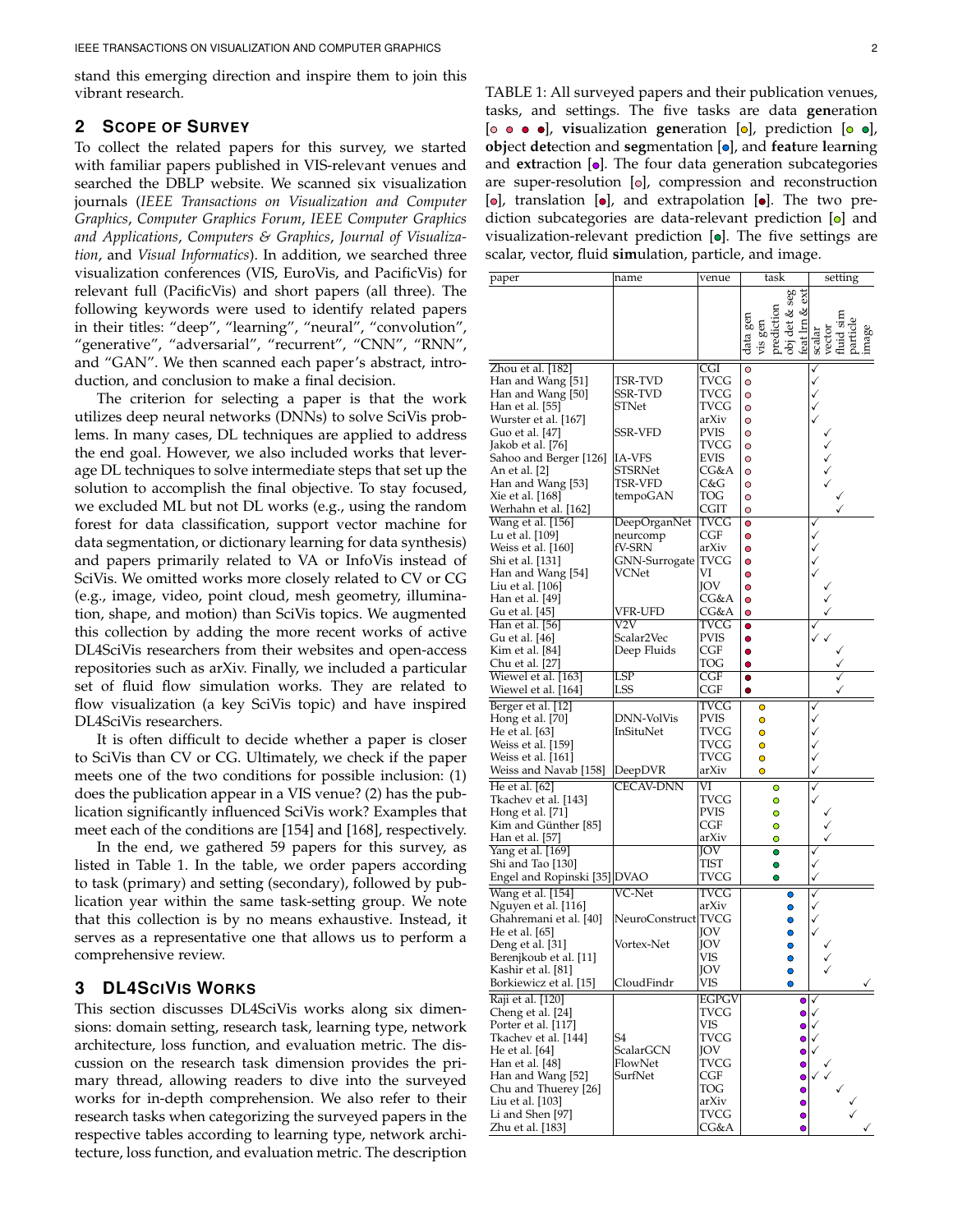<span id="page-2-0"></span>TABLE 2: Acronyms for network architectures. Refer to Section [3.4](#page-9-0) for a detailed explanation of basic network architectures and structures (i.e., AE, CNN, GAN, GNN, MLP, RNN).

| acronym            | full name                                      |
|--------------------|------------------------------------------------|
| AE [4]             | autoencoder                                    |
| CNN [94]           | convolutional neural network                   |
| DenseNet [73]      | densely connected convolutional network        |
| EnhanceNet [127]   | enhance neural network                         |
| <b>ESPCN</b> [132] | efficient sub-pixel convolutional network      |
| <b>FCN</b> [108]   | fully convolutional network                    |
| FRVSR-Net [128]    | frame-recurrent video super-resolution network |
| Geo-CNN [93]       | geometric-induced CNN                          |
| ResNet [61]        | residual neural network                        |
| Siamese [16]       | Siamese neural network (max-pooling CNN)       |
| GAN [42]           | generative adversarial network                 |
| BEGAN [13]         | boundary equilibrium GAN                       |
| cBEGAN [111]       | conditional BEGAN                              |
| cGAN [115]         | conditional GAN                                |
| ESRGAN [153]       | enhanced super-resolution GAN                  |
| WGAN [3]           | Wasserstein GAN                                |
| <b>GNN</b> [43]    | graph neural network                           |
| GAE [87]           | graph autoencoder                              |
| <b>GCN</b> [88]    | graph convolutional network                    |
| <b>GRN [129]</b>   | graph recurrent network                        |
| <b>STGNN</b> [171] | spatial-temporal GNN                           |
| MLP [123]          | multilayer perceptron                          |
| <b>FCCNN</b> [83]  | fully connected cascade neural network         |
| RNN [125]          | recurrent neural network                       |
| <b>LSTM</b> [68]   | long short-term memory                         |
|                    | ConvLSTM [133] convolutional LSTM              |

of the other five dimensions aims to summarize and categorize these works from crucial aspects of design and evaluation for a comprehensive understanding. In Tables [2](#page-2-0) and [3,](#page-2-1) we list acronyms that are used throughout this paper, where the indents represent hierarchical relationships.

#### **3.1 Domain Settings**

We group the surveyed works based on their *original* forms of data in their domain settings. The five settings are *scalar*, *vector*, *fluid simulation*, *particle*, and *image*. Note that the original data in such a setting is not necessarily the input to the DL model. For example, Berger et al. [\[12\]](#page-15-3) designed a GAN model for volume rendering, where the domain setting is a volumetric scalar field, and the input to the DL model is the viewpoint and transfer function.

Table [1](#page-1-0) shows that more than half of the papers handle scalar field data, including a single volume (e.g., [\[182\]](#page-19-3)), time-varying (e.g., [\[51\]](#page-16-5)), and multivariate (e.g., [\[56\]](#page-16-11)) volumetric data. This is not surprising as scalar field data are most commonly produced and widely available in SciVis. Apart from scalar field data, more than a quarter of the papers tackle vector field data, include 2D and 3D steady (e.g., [\[11\]](#page-15-4), [\[49\]](#page-16-10)) and unsteady (e.g., [\[45\]](#page-16-3), [\[85\]](#page-17-12)) vector fields. Two papers (i.e., [\[46\]](#page-16-12), [\[52\]](#page-16-24)) cover scalar and vector domains. We single out seven works (i.e., [\[26\]](#page-16-25), [\[27\]](#page-16-13), [\[84\]](#page-17-9), [\[162\]](#page-19-5), [\[163\]](#page-19-7), [\[164\]](#page-19-8), [\[168\]](#page-19-2)) and label them in the category of fluid simulation, as the primary focus of these works is simulation. Finally, two works (i.e., [\[97\]](#page-17-15), [\[103\]](#page-17-14)) target particle data, and the remaining two (i.e., [\[15\]](#page-15-5), [\[183\]](#page-19-13)) deal with image data.

#### **3.2 Research Tasks**

Along the research task dimension, we classify the surveyed works into five categories: *data generation* [ $\circ$   $\bullet$   $\bullet$ ], *visualization generation* [o], *prediction* [o o], *objection detection and* 

<span id="page-2-1"></span>TABLE 3: Acronyms for loss functions and evaluation metrics.

| acronym          | full name (a.k.a. or closely similar name)                    |
|------------------|---------------------------------------------------------------|
| AAD              | average angle difference                                      |
| ACPPE            | average critical point position error                         |
|                  | AEDR [121] adaptive edit distance on real sequence            |
| AER              | average error rate                                            |
| ALP              | average last position                                         |
| AWL [151]        | adaptive wing loss                                            |
| $CD1$ [5]        | chamfer distance                                              |
| CD <sup>2</sup>  | cosine distance                                               |
|                  | (cosine dissimilarity, cosine similarity)                     |
| СE               | cross-entropy, cross-entropy loss                             |
|                  | (logarithmic loss, logistic loss, log loss)                   |
| <b>BCE</b>       | binary CE                                                     |
| CR               | compression rate, compression ratio                           |
|                  | (reduction rate)                                              |
| EMD [124]        | earth mover's distance                                        |
|                  | (Wasserstein distance, Wasserstein metric)                    |
| F-score          | F-1 score                                                     |
|                  | (Dice similarity coefficient, Sørensen-Dice coefficient)      |
| FID [66]         | Fréchet inception distance                                    |
| FN               | false negative                                                |
| FP               | false positive                                                |
| <b>FPR</b>       | FP rate                                                       |
|                  | (fall-out)                                                    |
| GSAL [130]       | geometric structure-aware loss                                |
| HD               | Hausdorff distance                                            |
| HR               | hit ratio                                                     |
| IOU              | intersection over union                                       |
| IS [18]          | isosurface similarity                                         |
| Jaccard          | Jaccard index in binary classification                        |
|                  | (visual object class)                                         |
| LPIPS [175]      | learned perceptual image patch similarity                     |
| LSiM [89]        | learned simulation metric                                     |
| MAE              | mean absolute error                                           |
|                  | (L1 error, L1 loss, L1 norm)                                  |
| RAE              | root absolute error                                           |
| <b>MCPD</b> [29] | mean of the closest point distances                           |
| MЕ               | mean error                                                    |
| МI               | mutual information                                            |
| MOS              | mean opinion score                                            |
| MSE              | mean squared error                                            |
|                  | (L2 error, L2 loss, L2 norm)                                  |
| RMSE<br>PPV      | root MSE                                                      |
|                  | precision                                                     |
| PSNR             | (positive predictive value)                                   |
| REC [14]         | peak signal-to-noise ratio<br>regression error characteristic |
| ROR              | recall over rank                                              |
| SС               | silhouette coefficient                                        |
|                  | (silhouette score)                                            |
| SSIM [157]       | structural similarity index                                   |
|                  |                                                               |
| TN               | (structural dissimilarity index)<br>true negative             |
| TP               | true positive                                                 |
| TPD              | time partial derivative                                       |
| TPR              | true positive rate                                            |
|                  | (sensitivity, recall, hit rate)                               |
|                  |                                                               |

*segmentation* [o], and *feature learning and extraction* [o], as shown in Table [1.](#page-1-0) These research tasks are often the end goals of their respective works. However, in some cases, they only solve a subproblem, setting up a critical step to their final solution (e.g., [\[24\]](#page-16-21), [\[26\]](#page-16-25), [\[120\]](#page-18-13), [\[183\]](#page-19-13)).

Data generation tasks produce or reconstruct data or models from low-resolution versions (e.g., [\[182\]](#page-19-3)), feature representations (e.g., [\[49\]](#page-16-10)), or lower-dimensional counter-parts (e.g., [\[156\]](#page-18-8)) [ $\circ$   $\circ$ ]. They also address data translation (e.g.,  $[56]$ )  $\lbrack$   $\bullet$   $\rbrack$  (e.g., translating from one variable sequence to another or from an input field to another that satisfies specific properties or constraints) and extrapolation (e.g., [\[163\]](#page-19-7))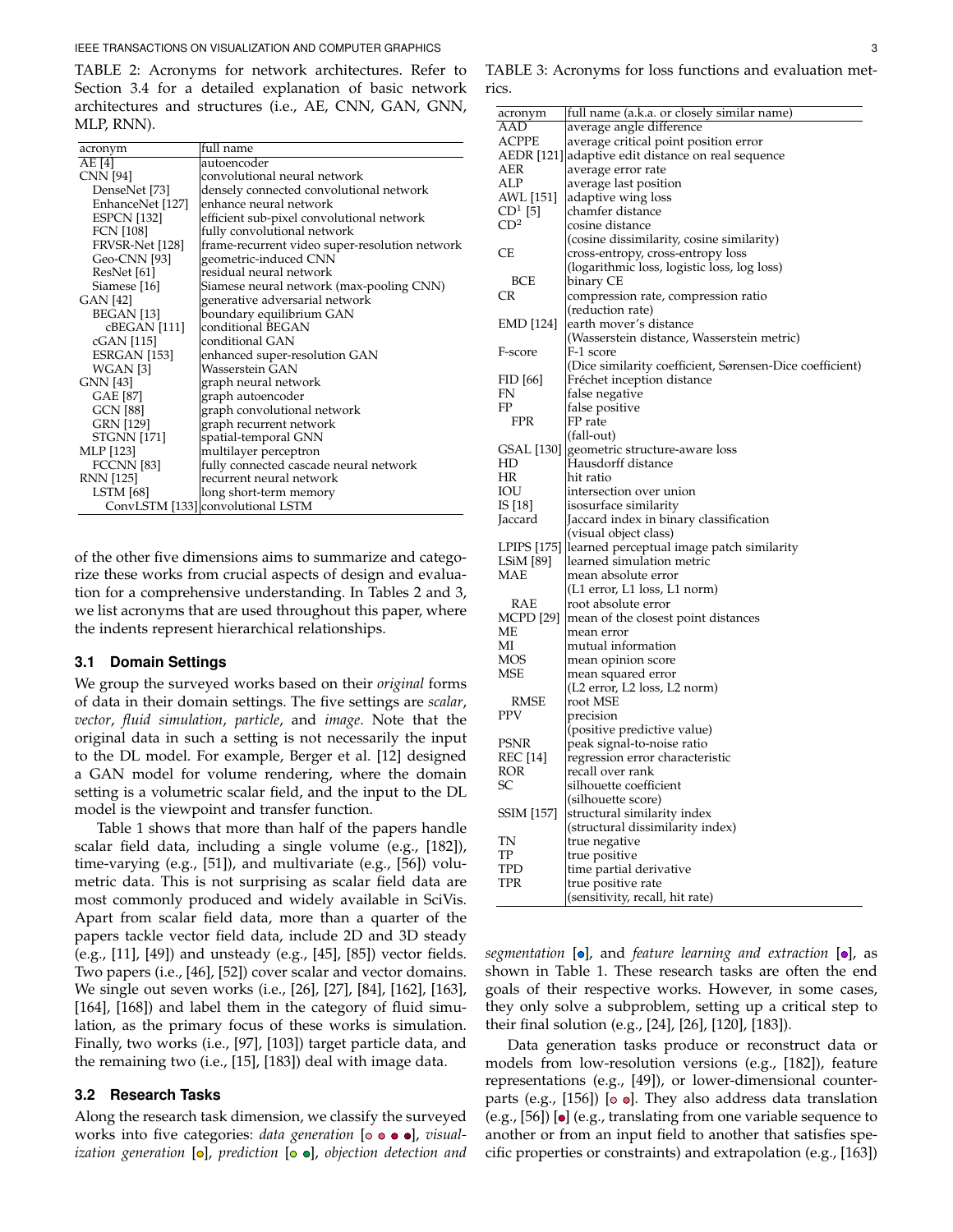<span id="page-3-0"></span>

| paper                  | name           | input                                    | output                                   |
|------------------------|----------------|------------------------------------------|------------------------------------------|
| Zhou et al. [182]      |                | low-resolution volume                    | super-resolution volume                  |
| Han and Wang [51]      | TSR-TVD        | two end volumes                          | intermediate volumes                     |
| Han and Wang [50]      | <b>SSR-TVD</b> | low-resolution volume                    | super-resolution volume                  |
| Han et al. [55]        | STNet          | low-resolution two end volumes           | super-resolution intermediate volumes    |
| Wurster et al. [167]   |                | low-resolution volume                    | multi-resolution super-resolution volume |
| Guo et al. [47]        | <b>SSR-VFD</b> | low-resolution field                     | super-resolution field                   |
| Jakob et al. [76]      |                | low-resolution flow map                  | super-resolution flow map                |
| Sahoo and Berger [126] | IA-VFS         | low-resolution field                     | super-resolution field                   |
| An et al. [2]          | <b>STSRNet</b> | low-resolution two end fields            | super-resolution intermediate fields     |
| Han and Wang [53]      | <b>TSR-VFD</b> | two end volumes                          | intermediate volumes                     |
| Xie et al. [168]       | tempoGAN       | low-resolution volume                    | super-resolution volume                  |
| Werhahn et al. [162]   |                | low-resolution volume                    | super-resolution volume                  |
| Wang et al. [156]      | DeepOrganNet   | 3D/4D-CT projection or X-ray image       | 3D/4D lung model                         |
| Lu et al. [109]        | neurcomp       | voxel coordinate                         | scalar value                             |
| Weiss et al. [160]     | fV-SRN         | voxel coordinate                         | density or color                         |
| Shi et al. [131]       | GNN-Surrogate  | simulation parameters                    | output field with adaptive resolution    |
| Han and Wang [54]      | VCNet          | incomplete volume                        | complete volume                          |
| Liu et al. [106]       |                | volume patch                             | feature vector                           |
| Han et al. [49]        |                | low-resolution field                     | high-resolution field                    |
| Gu et al. [45]         | <b>VFR-UFD</b> | low-quality fields                       | high-quality fields                      |
| Han et al. [56]        | V2V            | source variable                          | target variable                          |
| Gu et al. [46]         | Scalar2Vec     | scalar field volume                      | vector field volume                      |
| Kim et al. [84]        | Deep Fluids    | velocity vector field, solver parameters | divergence-free velocity field           |
| Chu et al. [27]        |                | density field                            | velocity field                           |
| Wiewel et al. [163]    | <b>LSP</b>     | multiple steps of pressure fields        | future steps of pressure fields          |
| Wiewel et al. [164]    | LSS            | early timesteps of simulation            | future timesteps of simulation           |

TABLE 4: Neural networks' inputs and outputs for data generation  $\lbrack \circ \bullet \bullet \bullet \rbrack$  papers.

[ $\bullet$ ] (e.g., generating historical or future data given the current data) issues.

Visualization generation tasks synthesize rendering results conditioned on the input, such as viewpoint (e.g., [\[70\]](#page-17-10)), transfer function (e.g., [\[12\]](#page-15-3)), and other parameters (e.g., [\[63\]](#page-16-14)). Their goal is to produce unseen visualization results given the new input parameters without going through the traditional rendering pipelines or rerunning simulations under different parameter settings.

Prediction tasks estimate class memberships, quality scores, future values, etc. The prediction results can assist users in making selections (e.g., [\[143\]](#page-18-10)), recommendations (e.g., [\[169\]](#page-19-12)), or planning (e.g., [\[71\]](#page-17-11)) accordingly. These predictions can be data-relevant  $[{\circ}]$  (e.g., voxel value) or visualization-relevant  $[{\bullet}]$  (e.g., viewpoint quality).

Objection detection and segmentation tasks are common in CV and biomedical imaging. The goal is to detect objects (e.g., animals, pedestrians, vehicles) from image or video data or segment different components (e.g., heart, lung, vessels) from biomedical data. Researchers also classify vortex boundaries [\[11\]](#page-15-4) or vortical structures [\[81\]](#page-17-13) from flow data.

Finally, feature learning and extraction tasks learn data representations in the latent space (e.g., [\[48\]](#page-16-23)) and extract domain-specific features (e.g., [\[64\]](#page-16-22)). The learned representations can guide downstream tasks such as clustering, filtering, and representative selection.

From Tables [4](#page-3-0) to [8,](#page-7-0) we list the neural networks' inputs and outputs of these papers (one for each category) following the same order as shown in Table [1.](#page-1-0) The input and output refer to the inference stage whenever applicable. In the following, we describe these papers in detail.

#### *3.2.1 Data Generation* [ $\circ \bullet \bullet$ ]

Under the category of data generation, we further group the related papers into four subcategories: *super-resolution*, *compression and reconstruction*, *translation*, and *extrapolation*.

**Super-resolution** [o]. Super-resolution is a class of techniques that aim to enhance or increase the image, video, or volumetric data resolution. In SciVis, the resolution encompasses the three spatial dimensions and the temporal dimension. Due to the limited storage space, generating super-resolution data from their low-resolution counterparts brings the immediate benefit of storage-saving via data reduction. This is because only the low-resolution data and the trained network model need to be stored to recover the super-resolution data. DL-based super-resolution techniques thus provide domain scientists an alternative to manage their simulation data cost-effectively.

For scalar field data, the work of Zhou et al. [\[182\]](#page-19-3) is the first known one that utilizes a CNN for volume upscaling. Their CNN pipeline includes three stages: block extraction and feature representation, non-linear mapping, and reconstruction. They could upscale a single scalar volume by a factor of 2 (i.e., the super-resolution volume is  $8\times$  the size of the low-resolution input volume). To push the limit of data reduction, Wurster et al. [\[167\]](#page-19-4) proposed a hierarchical super-resolution solution for volumetric data reduction. The resulting neural network hierarchy enables multi-resolution super-resolution generation at varying scaling factors (from  $2\times$  to 64 $\times$ ). Finally, their octree-based data representation solution can upscale multi-resolution data to a uniform resolution while minimizing artifacts along block boundaries. Han and Wang considered time-varying volumetric data and presented TSR-TVD [\[51\]](#page-16-5) and SSR-TVD [\[50\]](#page-16-6) for generating temporal super-resolution (TSR) and spatial superresolution (SSR). Both works leverage GANs for network training and consider temporal coherence. TSR-TVD can achieve a maximal interpolation step of 11, while SSR-TVD can upscale the volumes by a factor of 4. More recently, Han et al. [\[55\]](#page-16-4) introduced STNet, an end-to-end generative framework that achieves simultaneously spatiotemporal super-resolution (STSR) for time-varying volume data. They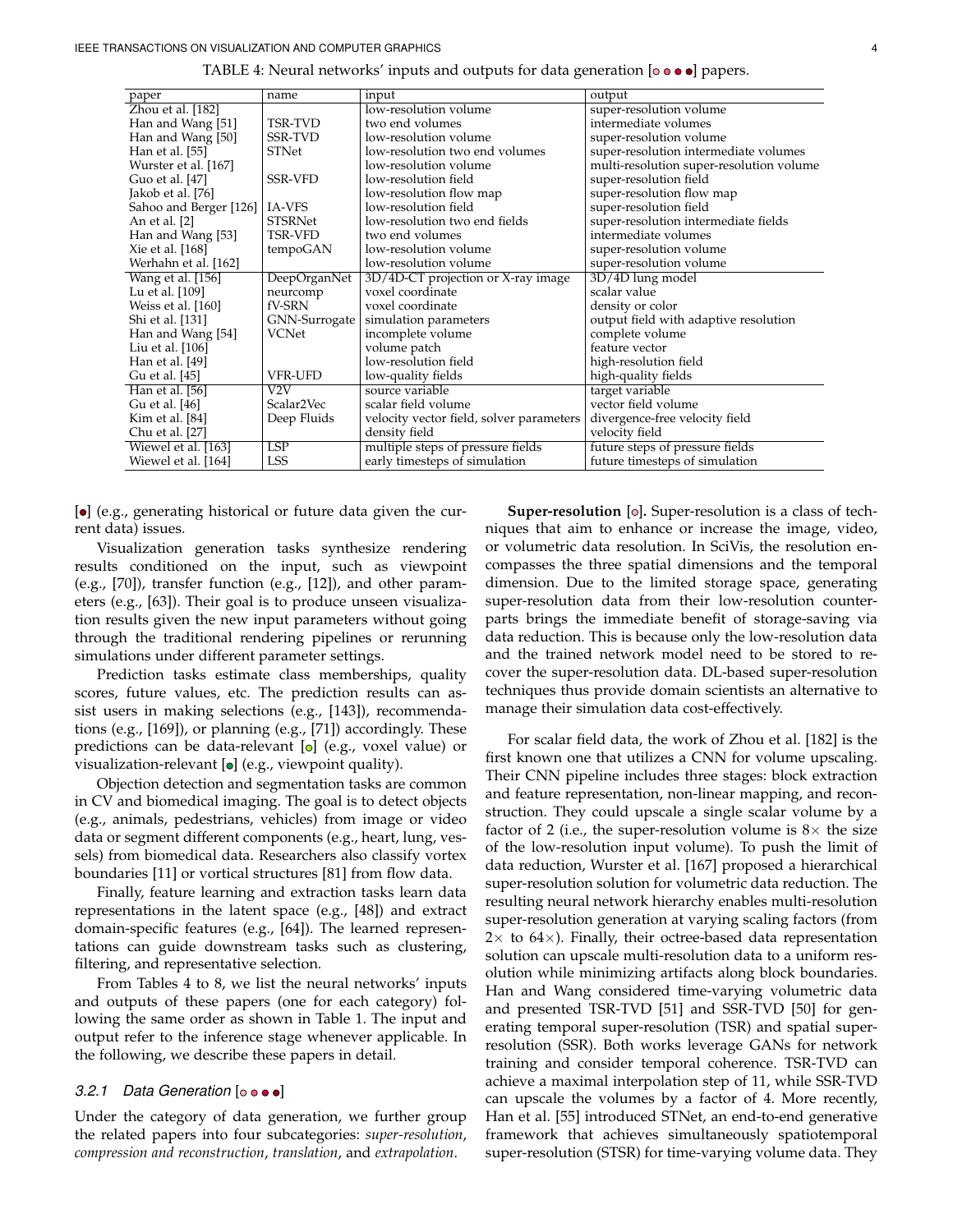argued that straightforward concatenating SSR and TSR solutions does not lead to high-quality STSR volumes due to error propagation and presented STNet results superior to those of SSR+TSR.

For vector field data, Guo et al. [\[47\]](#page-16-7) designed SSR-VFD to upscale a 3D vector field by a scaling factor of 4 or 8. Due to the possibly vast differences among vector components, they employed three neural nets to train individual components. These networks jointly generate spatially coherent super-resolution of vector field data. Sahoo and Berger [\[126\]](#page-18-7) presented IA-VFS, a solution for integrationaware vector field super-resolution. IA-VFS follows SSR-VFD [\[47\]](#page-16-7) but considers integral streamlines in loss function to improve network optimization. Han and Wang [\[53\]](#page-16-8) developed TSR-VFD that generates intermediate vector fields from temporally sparsely sampled vector fields. TSR-VFD utilizes two networks: InterpolationNet and MaskNet, to learn different scales of the data and can achieve a maximal interpolation step of 9. An et al. [\[2\]](#page-15-2) proposed STSRNet, a joint space-time super-resolution framework for vector field visualization. STSRNet includes two stages: the first one synthesizes intermediate frames given the two end frames at the low spatial resolution, and the second one upscales these intermediate frames to high spatial resolution. Jakob et al. [\[76\]](#page-17-7) adopted different versions of CNN to generate superresolution flow maps, which are fundamental to Lagrangian transport analysis. They also provided the community with a large numerical 2D fluid flow dataset for ML.

For fluid simulation, Xie et al. [\[168\]](#page-19-2) introduced tempoGAN, a generative solution that produces temporally coherent volumetric super-resolution fluid flow. Their newly designed temporal discriminator can yield consistent and high-quality temporal results. Later works such as SSR-TVD [\[50\]](#page-16-6) follow this design. Werhahn et al. [\[162\]](#page-19-5) presented a multi-pass GAN for generating fluid flow super-resolution. Their solution takes several orthogonal passes to decompose the space-time generative task so that each pass can solve an easily manageable inference problem.

**Compression and reconstruction [o].** Another subcategory of data generation tasks focuses explicitly on data compression and reconstruction. For data compression, Lu et al. [\[109\]](#page-17-6) followed the SIREN [\[136\]](#page-18-29) design and introduced neurcomp, a coordinate-based MLP for compressive neural representations of scalar field volume data. Once learned, the network itself becomes the compressed representation of the underlying data. By quantizing network weights, neurcomp could achieve an impressive CR over  $1,000\times$  while preserving important volumetric features. Weiss et al. [\[160\]](#page-19-6) presented fV-SRN, which improves neurcomp by leveraging GPU tensor cores to integrate the reconstruction task into on-chip raytracing kernels. They also supported random access reconstruction at arbitrary granularity for temporal reconstruction tasks. Liu et al. [\[106\]](#page-17-8) developed an in situ compression technique based on GAN for computational fluid dynamics (CFD) data. Compared with discrete wavelet transform, their solution achieves a speedup of over  $3\times$  in compression time while allowing a tradeoff between CR and reconstruction accuracy.

For data reconstruction, Wang et al. [\[156\]](#page-18-8) designed DeepOrganNet that reconstructs 3D/4D lung models from single-view CT projections or X-ray images. DeepOrganNet can reconstruct manifold meshes of lung models in high quality and high fidelity, which all previous DL-based shape reconstruction approaches cannot. Shi et al. [\[131\]](#page-18-9) developed GNN-Surrogate that reconstructs simulation outputs given simulation parameters as input. They generated graph hierarchies from unstructured grids and used the cutting policy to steer the representation of the simulation output with adaptive resolutions. Han and Wang [\[54\]](#page-16-9) designed VCNet for volume completion. The GAN-based neural network can synthesize missing subvolumes of various shapes (e.g., cuboid, cylinder, hyperboloid, sphere, tetrahedron, and ring) and sizes (up to 50% of the entire volume). Han et al. [\[49\]](#page-16-10) addressed the issue of reconstructing vector field data from representative streamlines. Their solution encompasses two steps: initializing a low-resolution field based on the input streamlines and upscaling the low-resolution field using a CNN. Gu et al. [\[45\]](#page-16-3) extended the work of Han et al. [\[49\]](#page-16-10) to reconstruct unsteady vector fields from their streamline representations via diffusion and DL-based denoising. Their solution captures temporal coherence by considering multiple consecutive timesteps at a time and preserves spatial coherence through streamline-based network optimization.

**Translation**  $[•]$ . In SciVis, DL-based data translation was inspired by image colorization [\[25\]](#page-16-30) and image-to-image translation (e.g., Pix2Pix [\[75\]](#page-17-26), CycleGAN [\[184\]](#page-19-16)). Han et al. [\[56\]](#page-16-11) designed a DL solution for variable-to-variable (V2V) translation in the context of multivariate time-varying volumetric data. Their work first utilizes U-Net to learn features from variable sequences and identify suitable pairs for translation. Then, V2V leverages a GAN to achieve the translation (i.e., inferring the target variable sequence given the source variable sequence). Gu et al. [\[46\]](#page-16-12) presented Scalar2Vec that translates scalar fields to vector fields via DL. They followed the same approach as Han et al. [\[56\]](#page-16-11) to pick suitable scalar variables for the translation. The CNN-based network takes a set of sampled scalar field volumes as input and extracts their multi-scale information to synthesize the corresponding vector field volumes. Kim et al. [\[84\]](#page-17-9) developed Deep Fluids for parameterized fluid simulations. Their generative model uses physics-informed loss functions to generate divergence-free velocity fields given the input velocity vectors and solver parameters. Chu et al. [\[27\]](#page-16-13) aimed to infer velocity fields from density fields (i.e., translating density fields to velocity fields) via a data-driven cGAN model [\[115\]](#page-18-19). Their work also provides multiple controls, such as physical parameters and kinetic energy, for fluid generation. We point out that some of these works (i.e., [\[27\]](#page-16-13), [\[56\]](#page-16-11)) also imply data reduction. The trained neural nets can infer a previously unseen target variable sequence of later timesteps from the corresponding source sequence or a vector field from a scalar field, thus omitting the need to store the target variable or vector field.

**Extrapolation** [o]. Extrapolation aims to generate historical or future data values based on the current values. For fluid simulation, Wiewel et al. [\[163\]](#page-19-7) presented latent space physics (LSP), an LSTM-CNN hybrid approach to predict the changes of pressure fields over time for fluid flow simulation. LSP can achieve  $150\times$  speedups compared with a regular pressure solver, a significant boost in simulation performance. Wiewel et al. [\[164\]](#page-19-8) proposed latent space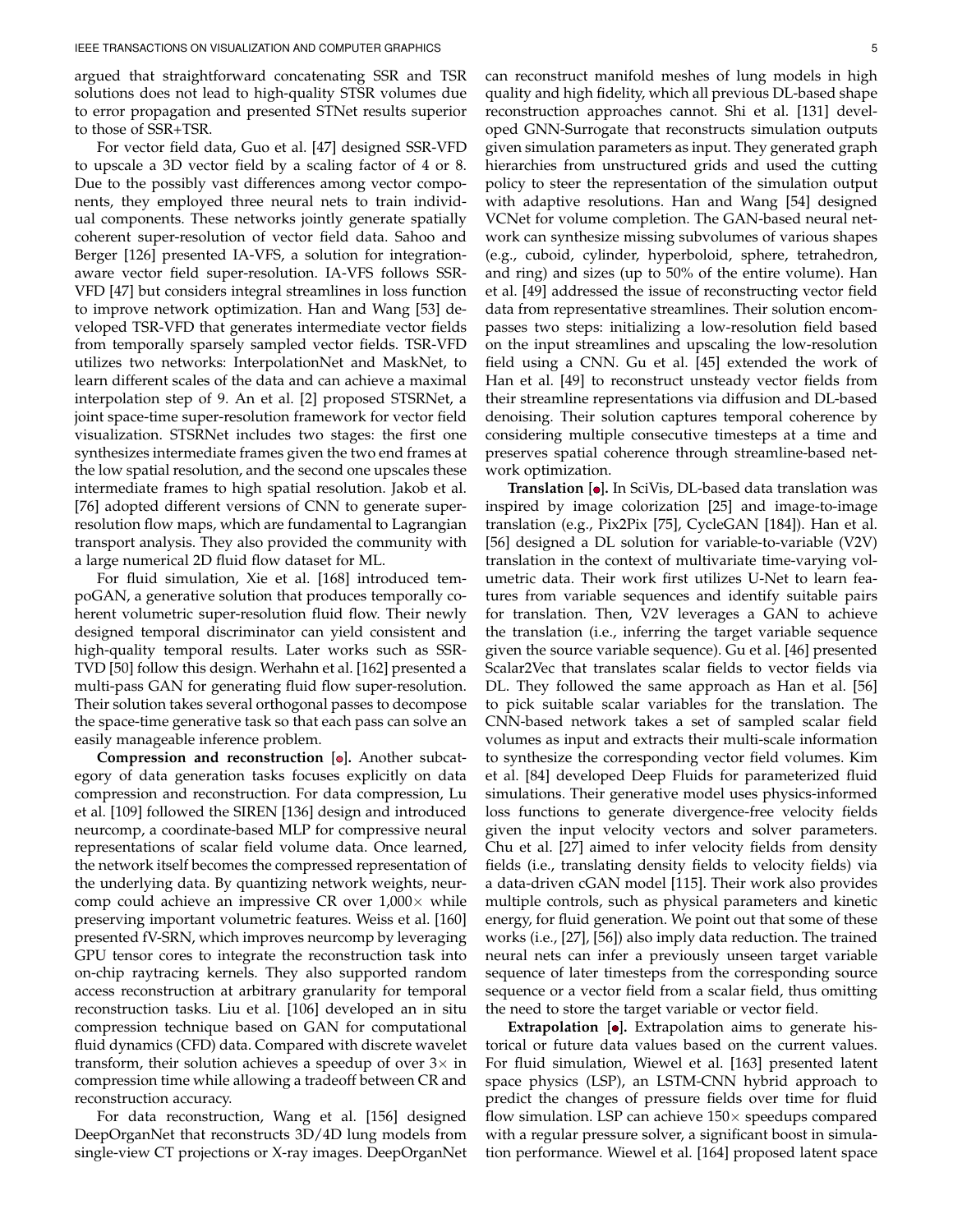| paper                         | name      | input                                                                                                    | output                                     |
|-------------------------------|-----------|----------------------------------------------------------------------------------------------------------|--------------------------------------------|
| Berger et al. [12]            |           | new viewpoint and transfer function                                                                      | synthesized rendering conditioned on input |
| Hong et al. [70]              |           | DNN-VolVis   original rendering, goal effect, new viewpoint   synthesized rendering conditioned on input |                                            |
| He et al. [63]                | InSituNet | ensemble simulation parameters                                                                           | synthesized rendering conditioned on input |
| Weiss et al. [159]            |           | low-resolution isosurface maps, optical flow                                                             | high-resolution isosurface maps            |
| Weiss et al. [161]            |           | low-resolution image                                                                                     | high-resolution image                      |
| Weiss and Navab [158] DeepDVR |           | volume, viewpoint                                                                                        | rendering image                            |

TABLE 5: Neural networks' inputs and outputs for visualization generation  $\omega$  papers.

| TABLE 6: Neural networks' inputs and outputs for prediction $[ \circ \bullet ]$ papers. |  |  |  |  |  |
|-----------------------------------------------------------------------------------------|--|--|--|--|--|
|-----------------------------------------------------------------------------------------|--|--|--|--|--|

| paper                        | name | input                                                             | output                                   |
|------------------------------|------|-------------------------------------------------------------------|------------------------------------------|
| He et al. $[62]$             |      | CECAV-DNN   sequence of ensemble pairs                            | likelihood each member from one ensemble |
| Tkachev et al. [143]         |      | local spatiotemporal patch                                        | future voxel value at patch center       |
| Hong et al. $[71]$           |      | movement sequence                                                 | probability vector of next movement      |
| Kim and Günther [85]         |      | unsteady 2D vector field                                          | reference frame transformation           |
| Han et al. [57]              |      | particle start location, file cycles                              | particle end location                    |
| Yang et al. [169]            |      | volume rendering under viewpoint                                  | viewpoint quality score                  |
| Shi and Tao [130]            |      | volume rendering image                                            | estimated viewpoint                      |
| Engel and Ropinski [35] DVAO |      | intensity volume, opacity volume or transfer function   AO volume |                                          |

subdivision (LSS), an end-to-end DL-solution for robust prediction future timesteps of complex fluid simulations with high temporal stability. Using CNN and stacked LSTM, LSS achieves both spatial compression and temporal prediction.

#### *3.2.2 Visualization Generation* [o]

All existing DL4SciVis works in visualization generation are related to either direct volume rendering or isosurface rendering. Berger et al. [\[12\]](#page-15-3) presented a generative model for volume rendering where a GAN was trained on a large collection of volume rendering images under different viewpoints and transfer functions. Once trained, the model can infer novel rendering conditioned on new viewpoints and transfer functions without following the traditional rendering pipeline. Hong et al. [\[70\]](#page-17-10) designed DNN-VolVis, a DNN for volume visualization. Their goal is to synthesize volume rendering results from the original input rendering under a given target effect and new viewing parameters. Thus, without knowing the underlying transfer function, their generative framework supports volume exploration in a reverse manner. Weiss and Navab [\[158\]](#page-19-11) trained DeepDVR, an end-to-end DNN that explicitly models the direct volume rendering process, including feature extraction, classification, and composition. Their solution generates similar direct volume rendering results from examples in the image space, eliminating the need for explicit feature design and manual transfer function specification.

He et al. [\[63\]](#page-16-14) developed InSituNet for parameter-space exploration of ensemble simulations. The training data (i.e., visualization images conditioned on visual mappings and view parameters) were collected in situ. Then, they trained a convolutional regression model offline that learns the mapping from simulation parameters to visualization outputs. The trained model supports interactive post hoc exploration and analysis by synthesizing images from novel parameter settings. Weiss et al. [\[159\]](#page-19-9) generated superresolution isosurface rendering images from their lowresolution counterparts using FRVSR-Net (a fully convolutional frame-recurrent neural network). The network takes low-resolution isosurface maps (mask, normal, and depth) and optical flow as input and outputs high-resolution isosurface maps, including mask, normal, depth, and ambient occlusion (AO) maps. Weiss et al. [\[161\]](#page-19-10) aimed to learn the

correspondence between the data, sampling patterns, and generated images. To achieve the goal, they introduced an end-to-end neural rendering framework consisting of two networks (i.e., importance network and reconstruction network). The former infers the importance map from lowresolution rendering images, and the latter recovers highresolution images from sparse samples.

# 3.2.3 Prediction  $[ \circ \bullet ]$

Under the category of data prediction, we further group the related papers into two subcategories: *data-relevant prediction* and *visualization-relevant prediction*.

**Data-relevant prediction** [o]. For scalar field data, He et al. [\[62\]](#page-16-15) designed CECAV-DNN that predicts ensemble similarity for collective ensemble comparison and visualization (CECAV). Given a sequence of ensemble pairs (each ensemble is a collection of scalar fields), they trained the DNN to assign a likelihood score to each scalar field, indicating the probability that the field is from one ensemble rather than the other. After training, three levels of comparison: dimensionality comparison, member comparison, and region comparison, are provided for ensemble comparison and visualization. Tkachev et al. [\[143\]](#page-18-10) developed a local prediction model for spatiotemporal volume visualization. Their goal is to detect irregular processes (i.e., outliers) in the space-time data. To this end, they designed a neural network that takes local spatiotemporal patches and predicts future voxel values at patch centers. The predicted values' deviation from the ground-truth values suggests mispredicted spatiotemporal regions for further study.

For vector field data, Hong et al. [\[71\]](#page-17-11) aimed to predict the access pattern for parallel particle tracing. Their LSTMbased model learns the access pattern from a small set of pathline samples. Such prediction results can assist workload balancing by prefetching data blocks to reduce I/O costs and improve time efficiency. Kim and Günther [\[85\]](#page-17-12) designed a CNN to predict reference frame transformations for 2D unsteady vector fields. Their solution can tackle noisy inputs and data with resampling artifacts by performing filtering and reference frame extraction end-to-end. Han et al. [\[57\]](#page-16-16) predicted particle end locations for Lagrangianbased particle tracing. Their MLP-based model learns particle end locations given their start locations and file cycles.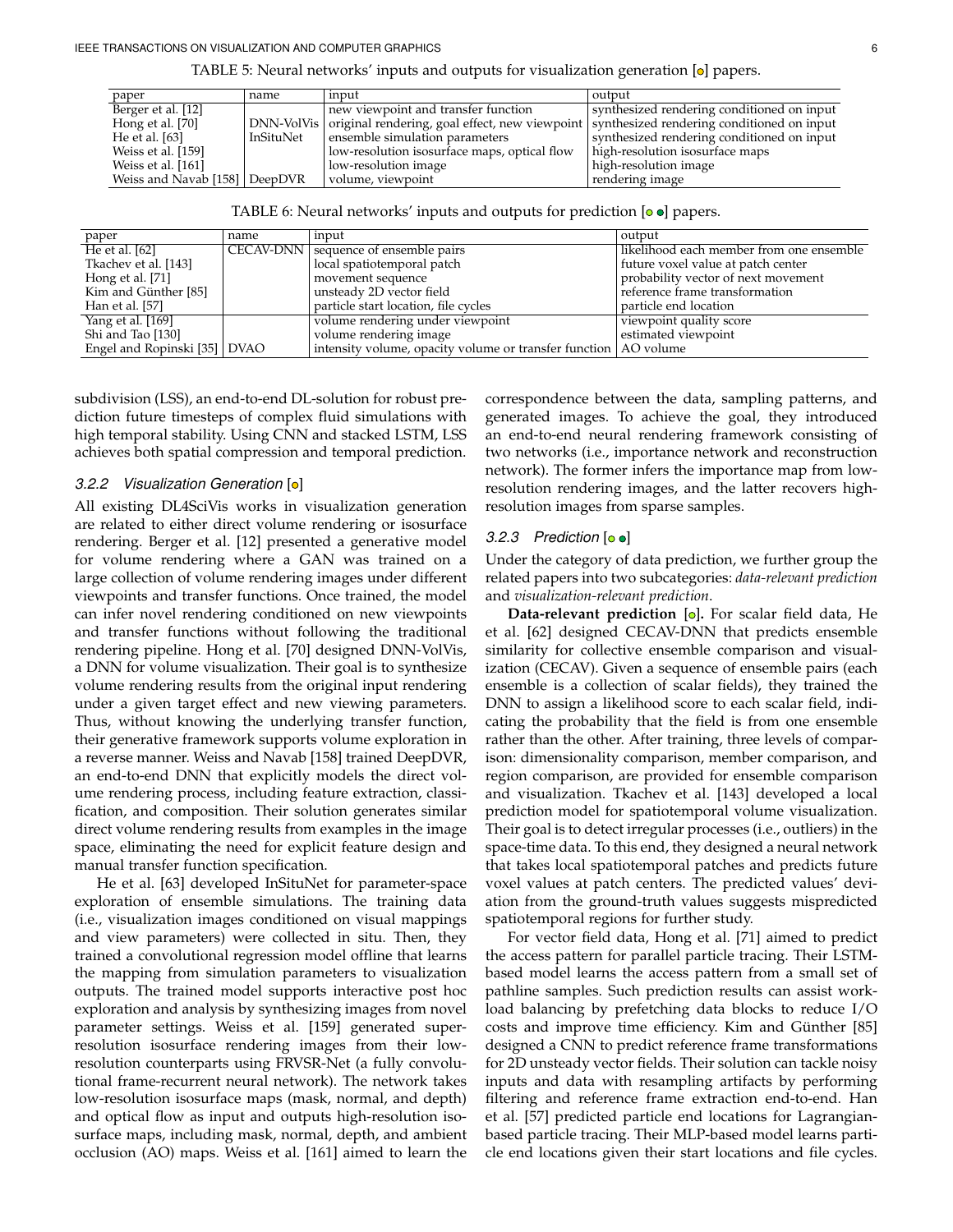| paper                  | name       | input                                                               | output                                    |
|------------------------|------------|---------------------------------------------------------------------|-------------------------------------------|
| Wang et al. [154]      | VC-Net     | 3D volume patch, multislice composited 2D MIP                       | vessel mask                               |
| Nguyen et al. [116]    |            | cryo-EM image, dense pseudo labels                                  | soft labels                               |
|                        |            | Ghahremani et al. [40]   NeuroConstruct   batch of grayscale images | probability map                           |
| He et al. $[65]$       |            | super-voxel graph with neighborhood relations                       | feature classification per super-voxel    |
| Deng et al. $[31]$     | Vortex-Net | sample local patch                                                  | hard labels                               |
| Berenjkoub et al. [11] |            | velocity patch                                                      | binary classification of vortex boundary  |
| Kashir et al. [81]     |            | input map (velocity, vorticity)                                     | binary segmentation of vortical structure |
| Borkiewicz et al. [15] | CloudFindr | image patch                                                         | predicted mask                            |

TABLE 7: Neural networks' inputs and outputs for object detection and segmentation [o] papers.

The trained model can predict new particle trajectories with a small memory cost and fast inference.

**Visualization-relevant prediction [o].** This subcategory of prediction tasks estimates visualization-related quality or parameters. Yang et al. [\[169\]](#page-19-12) designed a CNN-based model to estimate the viewpoint quality given a volume rendering image. The aim is to mimic the traditional scoring method and user preference and predict viewpoint quality close to human judgment. Shi and Tao [\[130\]](#page-18-11) attempted to estimate the viewpoint given a volume rendering image. Their CNNbased viewpoint estimation framework features an overfitresistant image rendering strategy for training data generation and a geometric structure-aware loss design. Engel and Ropinski [\[35\]](#page-16-17) presented DVAO, deep volumetric AO, that predicts the AO volume given the original intensity volume and opacity information specified in the form of opacity volume or transfer function descriptor. DVAO supports realtime volume interaction with per-voxel AO estimation.

# 3.2.4 Object Detection and Segmentation [o]

Existing DL4SciVis works on object detection and segmentation heavily utilize U-Net [\[122\]](#page-18-4), initially designed for biomedical image segmentation. For scalar field data, Wang et al. [\[154\]](#page-18-6) designed VC-Net, a deep volume composition network for segmenting vessels from highly sparse and noisy biomedical image data. Their paradigm includes a dual-stream component and the bi-directional operations between them. The 3D volume segmentation stream follows a 3D U-Net design, and the 2D composited maximum intensity projection (MIP) segmentation stream uses a half 2D U-Net. To achieve effective exploration, VC-Net combines direct 3D volume processing (3D stream) and volumerendered clues (2D stream). Nguyen et al. [\[116\]](#page-18-12) presented a semi-supervised volume visualization solution for cryo-EM data. Their solution includes two segmentation algorithms (a weak one and a powerful DL-based one) to produce soft segmentation results guiding the transfer function design. They compared three models: 3D U-Net, 3D U-Net+ResNet, and 3D DenseNet, along with three losses: BCE, MSE, and AWL, and reported that 3D U-Net+ResNet with MSE loss works best. Ghahremani et al. [\[40\]](#page-16-18) developed NeuroConstruct to reconstruct 3D neurites from optical microscopy brain images. Their 3D CNN-based segmentation model consists of multiple stages of residual U-block (RSU) connected in the big U-structure.

For vector field and image data, Deng et al. [\[31\]](#page-16-20) designed Vortex-Net, a CNN-based method for vortex identification. Their binary classification solution benefits from global and local vortex identification methods to achieve better performance (both speed and accuracy). Berenjkoub et al. [\[11\]](#page-15-4) presented a CNN to identify vortex boundary. They

experimented with three CNN architectures: conventional CNN, ResNet, and U-Net, and reported that U-Net achieves the best performance in the binary classification task. Kashir et al. [\[81\]](#page-17-13) utilized an FCN to identify vortical structures in 2D fluid flow. The model takes velocity and vorticity maps as input and produces pixel-wise semantic segmentation results. In addition, they investigated the symmetric Ushaped network structure to find the optimal settings to best extract vortical structures. Borkiewicz et al. [\[15\]](#page-15-5) developed CloudFindr to detect cloud from satellite image data. Their U-Net-based solution produces a predicted mask given the input image patch.

Beyond U-Net, researchers also explored the use of GNN for volume classification. He et al. [\[65\]](#page-16-19) generated a supervoxel graph from a scalar volumetric dataset where a node represents a super-voxel (i.e., a group of voxels with similar spatial locations and properties), and an edge represents the neighborhood relation between the corresponding supervoxels. They then utilized a GCN to learn node embedding. Finally, the output of the GCN goes through an MLP to predict the label of each node for volume classification.

#### *3.2.5 Feature Learning and Extraction* [ $\bullet$ ]

For scalar field data, many solutions use CNN-based neural networks for feature learning and extraction. Raji et al. [\[120\]](#page-18-13) trained a deep Siamese network to extract feature vectors from image pairs (real-world photographs and volume rendering images) and judge whether nor not the input images are similar. The goal is to optimize rendering parameters via an evolutionary process to match the features of rendering images with those in the photographs. Cheng et al. [\[24\]](#page-16-21) applied a pre-trained CNN to learn voxel neighborhood information. They then employed vector quantization to the high-level features extracted from volume patches to generate the characteristic feature vector to support the hierarchical exploration of complex volumetric structures. Porter et al. [\[117\]](#page-18-14) leveraged an AE to encode each timestep of a time-varying volumetric dataset into a feature vector, which was then projected to an abstract 2D space for identifying representative timesteps. Their approach can naturally handle multivariate datasets using a multichannel input which previous works cannot. Tkachev et al. [\[144\]](#page-18-15) designed S4, self-supervised learning of spatiotemporal similarity, for supporting explicit similarity queries of scientific datasets. They employed a Siamese network to extract feature vectors from local spatiotemporal patches and judge if they are from the same neighborhood.

Beyond CNNs, researchers have also investigated GNNbased solutions for feature learning and extraction. He et al. [\[64\]](#page-16-22) designed ScalarGCN, a GNN-based solution for scalarvalue association analysis of volumes. ScalarGCN aims to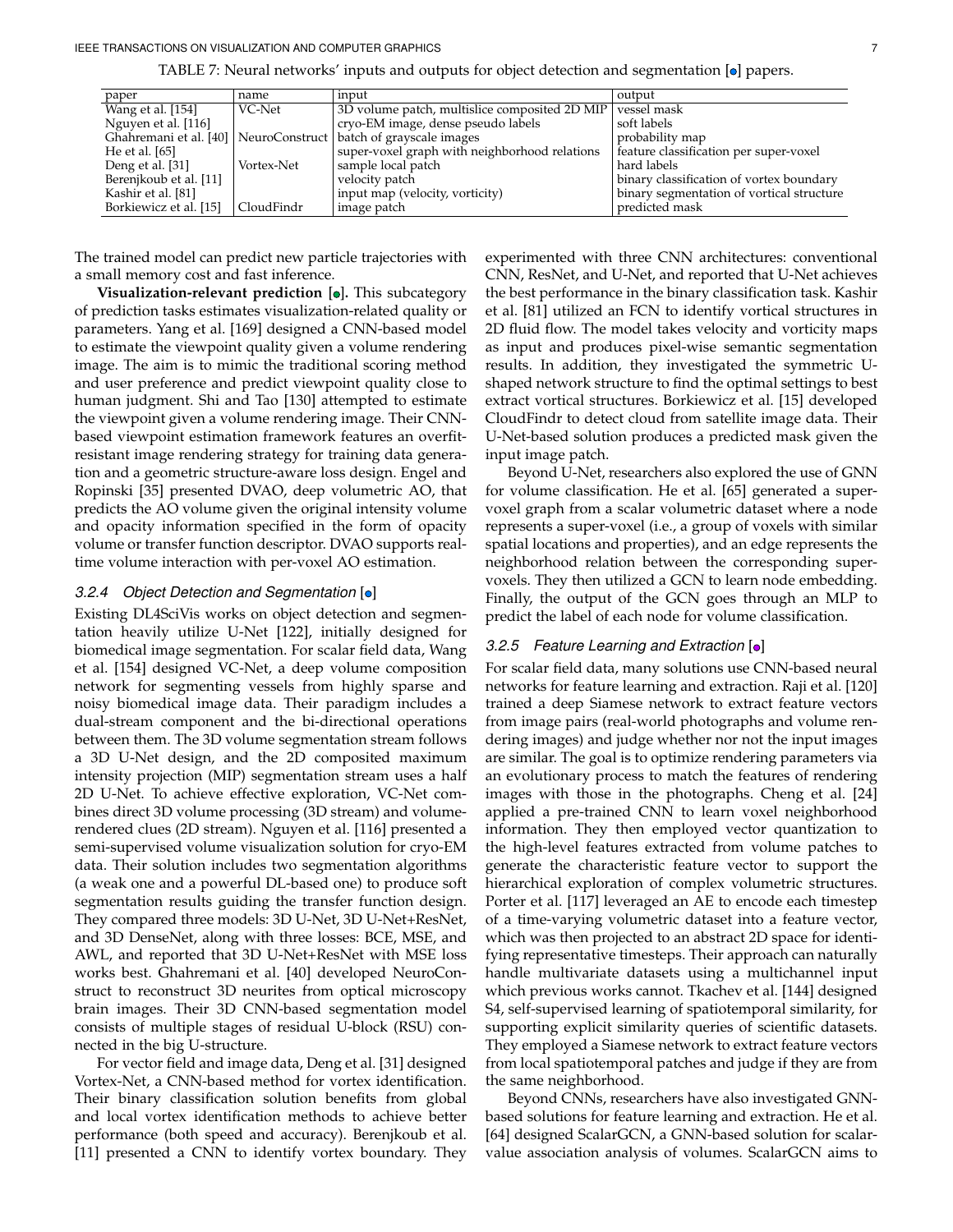| TABLE 8: Neural networks' inputs and outputs for feature learning and extraction [.] papers |  |  |  |  |  |  |  |  |
|---------------------------------------------------------------------------------------------|--|--|--|--|--|--|--|--|
|---------------------------------------------------------------------------------------------|--|--|--|--|--|--|--|--|

<span id="page-7-0"></span>

| paper                | name      | input                                          | output                                       |
|----------------------|-----------|------------------------------------------------|----------------------------------------------|
| Raji et al. [120]    |           | image pairs                                    | feature vectors                              |
| Cheng et al. [24]    |           | volume patch                                   | feature vector                               |
| Porter et al. [117]  |           | volume                                         | feature vector                               |
| Tkachev et al. [144] | S4        | local spatiotemporal patches                   | feature vectors                              |
| He et al. $[64]$     | ScalarGCN | Scalar-Graph with local and global connections | feature vector per variable                  |
| Han et al. [48]      | FlowNet   | streamline or stream surface                   | feature vector                               |
| Han and Wang [52]    | SurfNet   | isosurface or stream surface                   | node features                                |
| Chu and Thuerey [26] |           | flow patch pairs                               | feature vectors                              |
| Liu et al. $[103]$   |           | density field                                  | feature vector                               |
| Li and Shen [97]     |           | particle patch                                 | feature vector                               |
| Zhu et al. [183]     |           | feature position in initial scatterplot        | inferred feature position in new scatterplot |

learn the high-order topological structural relationships of multiple variables using a multilayer GCN with the selfattention mechanism. The input to ScalarGCN is Scalar-Graph, where nodes represent sampled scalar values from multivariate data, and edges encode local (within the same variable) and global (across different variables) connections. Node features consider context, spatial, and gradient distributions. ScalarGCN performs local learning for node embedding and global learning for variable embedding.

For vector field data and fluid simulation, Han et al. [\[48\]](#page-16-23) introduced FlowNet, which is an AE for learning the latent features of streamlines and stream surfaces implicitly. They compared three losses: BCE, Dice, and MSE, and reported that BCE achieves the best results. The learned features are projected into a low-dimensional space to support clustering, filtering, and selection of representatives. Their voxel-based representation makes the solution generally applicable to any 3D data or their visual representations (e.g., [\[117\]](#page-18-14)), albeit not necessarily efficient when the representations are sparse in the 3D domain. Han and Wang [\[52\]](#page-16-24) designed SurfNet, a GCN-based solution for learning node and surface features for isosurfaces and stream surfaces. Compared with FlowNet [\[48\]](#page-16-23), training SurfNet is  $10\times$  to 20 $\times$  faster per epoch and inferring is 70 $\times$  to 170 $\times$  faster while the model reduction is  $300 \times$  to  $1,300 \times$ . Chu and Thuerey [\[26\]](#page-16-25) employed two identical CNNs similar to the Siamese network to extract feature vectors from two flow patches: a coarse approximation and a refined version of two flow simulations of the same effect. Their end goal is to identify the best-matched flow patch from a fluid repository of pre-computed data to refine a new coarse input for volumetric synthesis.

For particle and image data, Liu et al. [\[103\]](#page-17-14) investigated the use of a residual AE for feature learning of a particle dataset. Their goal is to achieve in situ data reduction that preserves features (i.e., gas bubbles in a fluid). Li and Shen [\[97\]](#page-17-15) leveraged a Geo-CNN [\[93\]](#page-17-19) to extract features from particle data that capture their spatial-physical attribute relationships without explicitly knowing their spatial connectivity information. The learned feature information was utilized in the subsequent feature tracking. Zhu et al. [\[183\]](#page-19-13) designed a cascade neural network that takes hyperspectral image features as input and infers a scatterplot where domain experts customized the cluster centers. Once trained, the same network can be used for studying time-varying hyperspectral images without retraining.

## *3.2.6 Summary*

Comparing the five research tasks, we see many more works in data generation [ $\circ \bullet \bullet \bullet$ ] than visualization generation  $[**o**]$ . We reason that data generation tasks in SciVis share significant similarities with those in CV, making it relatively easier to work on even with the apparent challenge of handling 3D volume data instead of 2D image data. On the other hand, visualization generation tasks must consider different parameters (e.g., viewpoint, transfer function, ensemble parameters, etc.) and demand new solutions to assimilate such heterogeneous information into network design and training. Recent advances in CG, such as neural rendering [\[139\]](#page-18-30) and differentiable rendering [\[82\]](#page-17-27), provide good opportunities for SciVis researchers to expand the current research in visualization generation.

Within the category of data generation, there are more super-resolution  $[0]$  works than compression and reconstruction  $[**o**]$ , translation  $[**o**]$ , and extrapolation  $[**o**]$ . We can contribute this difference to the fact that data reconstruction may consider their visual representations as input, data translation adds extra complexity from multivariate relationships and multichannel variations, and data *extrapolation* is intrinsically more challenging than super-resolution (which can be treated as a form of data *interpolation*). Reconstruction, translation, and extrapolation could become a growth point for future research in data generation.

Feature learning and extraction  $\lceil \bullet \rceil$  is a resounding theme for CV, CG, and VIS. In SciVis, feature definitions are usually application-specific, and in many cases, they are vague or even unknown. Therefore, explicitly or implicitly, learning features is the necessary first step toward effective analysis and visualization. By replacing manual feature engineering with automatic feature discovery, representation learning can help accomplish a wide variety of subsequent tasks critical to SciVis, such as dimensionality reduction, data clustering, representative selection, anomaly detection, data classification, and data generation. Due to the general need and the variety of data (scalar and vector, time-varying and multivariate) and their visual representations (line, surface, volume), we expect a strongly growing trend in DL-based solutions for feature or representation learning.

Prediction tasks  $[**o**$   **commonly serve as an intermediate** step of a large problem which yields critical prediction results to assist downstream tasks. This makes unsupervised learning, particularly self-supervised learning, a suitable candidate for accomplishing such tasks. Thus, investigating the underexplored self-supervised learning solutions for making predictions or recommendations will certainly boost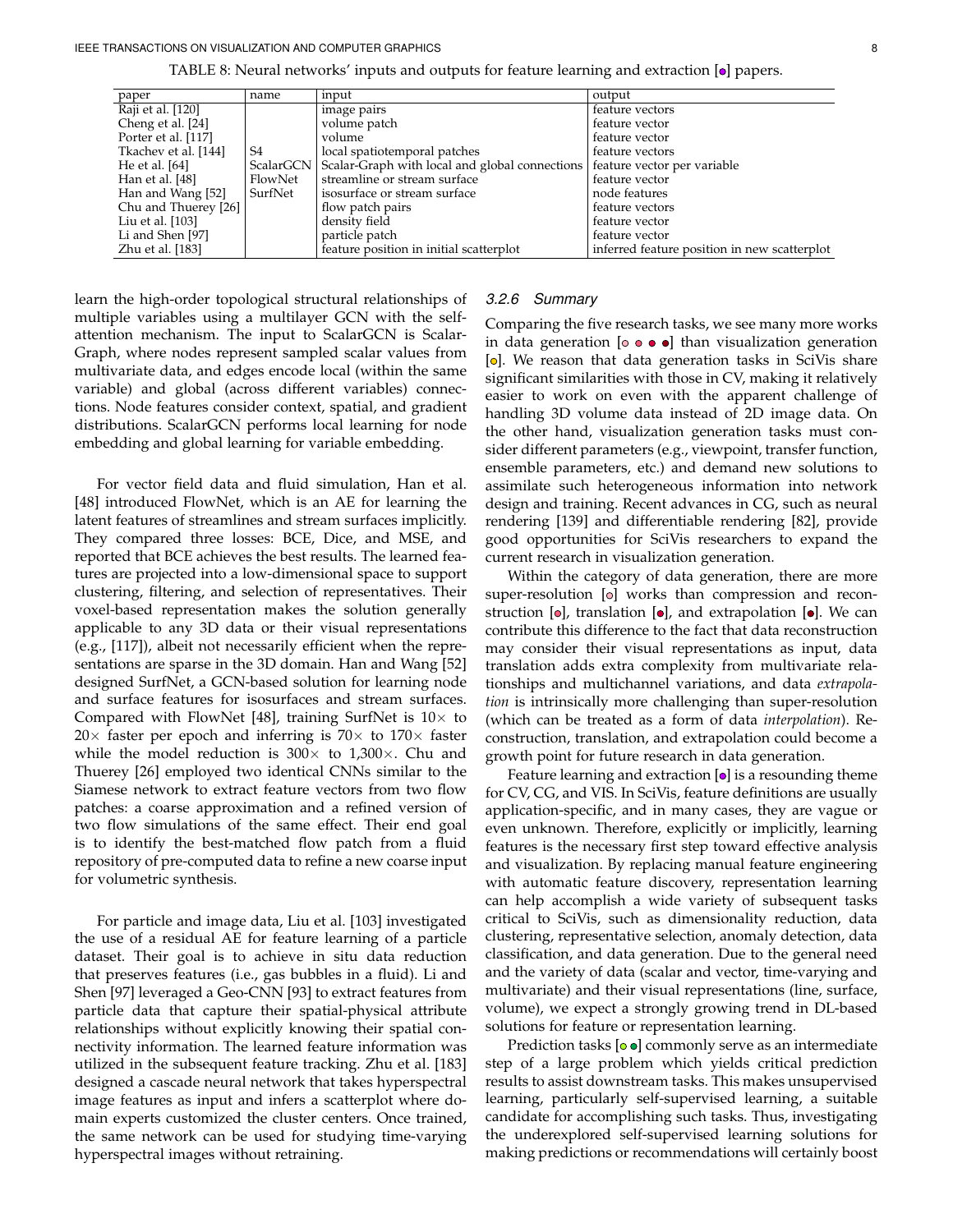#### IEEE TRANSACTIONS ON VISUALIZATION AND COMPUTER GRAPHICS 9

<span id="page-8-1"></span>TABLE 9: All surveyed papers and their learning types organized under the five research tasks. The  $*$  sign indicates the work includes a pre-training step. The  $^+$  sign indicates the work uses a pre-trained model.

|                   | task                                                                                                           |                  |                                  |                                             |                                        |  |
|-------------------|----------------------------------------------------------------------------------------------------------------|------------------|----------------------------------|---------------------------------------------|----------------------------------------|--|
| learning          | data gen $[ \circ \bullet \bullet \bullet]$                                                                    | vis gen $[o]$    | $prediction [o]$                 | $\overline{obj}$ det & seg $\overline{[0]}$ | feat lrn & ext $\lceil \bullet \rceil$ |  |
|                   | $\odot$ [2], $\odot$ [27], $\odot$ [45], $\odot$ [46], $\odot$ [47], $\odot$ [49], $\odot$ [50]                | $[12]$ , $[63]$  | $\bullet$ [35], $\bullet$ [57]   | $[11]$ , $[15]$                             | $[24]^{+}$                             |  |
|                   | $\odot$ [51], $\odot$ [53], $\odot$ [54], $\odot$ [55] <sup>*</sup> , $\odot$ [56], $\odot$ [76], $\odot$ [84] | $[70]$ , $[158]$ | $\bigcirc$ [71], $\bigcirc$ [85] | $[31]$ , $[40]$                             |                                        |  |
| supervised        | $\odot$ [126], $\odot$ [131], $\odot$ [156] <sup>+</sup> , $\odot$ [160], $\odot$ [162]                        | [159]            | $\bullet$ [130], $\bullet$ [143] | $[81]$ , $[154]$                            |                                        |  |
|                   | $\bullet$ [163], $\bullet$ [164], $\circ$ [167], $\circ$ [168], $\circ$ [182]                                  | $[161]$          | $\bullet$ [169]                  |                                             |                                        |  |
| weakly-supervised |                                                                                                                |                  |                                  |                                             |                                        |  |
| semi-supervised   |                                                                                                                |                  |                                  | $[65] [116]$ <sup>*</sup>                   | $[183]$                                |  |
| unsupervised      |                                                                                                                |                  |                                  |                                             |                                        |  |
| distributed       | $\bullet$ [106], $\bullet$ [109]                                                                               |                  | $\bigcirc$ [62]                  |                                             | $[48]$ , [52], [64]                    |  |
|                   |                                                                                                                |                  |                                  |                                             | $[97]$ , $[103]$ , $[117]$             |  |
| disentangled      |                                                                                                                |                  |                                  |                                             |                                        |  |
| self-supervised   |                                                                                                                |                  |                                  |                                             | $[26]$ , $[120]$ , $[144]$             |  |
|                   |                                                                                                                |                  |                                  |                                             |                                        |  |

<span id="page-8-0"></span>

Fig. 1: The relationships among different learning types.

DL4SciVis research.

Finally, object detection and segmentation papers  $[**o**]$  are often published in CV and biomedical imaging venues, even though medical visualization is a long-standing topic in SciVis. Nevertheless, we see that popular networks such as U-Net, initially designed for biomedical image segmentation, have been widely adopted and utilized for solving SciVis problems.

## **3.3 Learning Types**

As illustrated in Figure [1,](#page-8-0) depending on how much labeled data are used for neural network training, DL tasks can be *supervised* (full labels), *semi-supervised* (partial labels), or *unsupervised* (no labels) [\[77\]](#page-17-28). As a subset of supervised learning, *weakly-supervised* learning learns feature representations with coarse-grained or inaccurate labels. Under the umbrella of unsupervised learning, there are three types of learning: *distributed learning*, *disentangled learning*, and *selfsupervised learning*.

Distributed learning denotes the same data features across multiple *scalable* and *interdependent* layers, which are learned concurrently but non-linearly. Each layer describes the information with the same accuracy level while adjusted for the scale level.

Unlike distributed learning, disentangled learning represents the data with *independent* features, each describing partial information, such as *content* and *style*. It is possible to learn disentangled representations from distributed representations by appropriate transformations.

Self-supervised learning automatically generates the labels from the underlying data itself by leveraging its structure [\[77\]](#page-17-28). This learning approach consists of two stages. The first stage trains unlabeled data in a *pretext task* (e.g., jigsaw puzzle) to generate representations. The second stage applies these representations to a *downstream task* (e.g.,

classification or segmentation) using only a small amount of labeled data. Self-supervised learning can be *generative* or *contrastive* [\[105\]](#page-17-29). Generative learning learns representations from data by fitting the data distribution. Contrastive learning aims at "learning to compare" through a noise contrastive estimation objective.

Table [9](#page-8-1) classifies all surveyed papers into different learning types. Overall, we can see that supervised learning is dominant across the four categories of research tasks: data generation [ $\circ \bullet \bullet \bullet$ ], visualization generation [ $\circ$ ], prediction  $[**o**$ , and object detection and segmentation  $[**o**]$ . Supervised learning is common for data or visualization generation tasks as the ground-truth data or visualizations are usually provided for loss computation during training. It is also often used for prediction and object detection and segmentation tasks as the ground-truth results (e.g., future values, user-voted quality scores, segmentation masks) are given for network training. On the contrary, unsupervised learning is mostly applied for feature learning and extraction  $\lceil \bullet \rceil$ . AEs are often utilized for implicit feature learning from the input data in an unsupervised manner. In this case, these works exclusively belong to distributed learning, to be precise.

Along the research task dimension, visualization generation tasks  $[**o**]$  are exclusively supervised. Data generation  $[$   $\bullet$   $\bullet$   $\bullet$   $]$ , prediction  $[$  $\circ$   $\bullet$  $]$ , and object detection and segmentation  $[**o**]$  each occupy two learning types. Under the data generation category, two exceptions (i.e., [\[106\]](#page-17-8), [\[109\]](#page-17-6)) of compression and reconstruction  $[{\bullet}]$  fall into the category of distributed learning (a subtype of unsupervised learning). Under the prediction category, one exception (i.e., [\[62\]](#page-16-15)) of data-relevant prediction  $[**o**]$  falls into distributed learning. Under the object detection and segmentation category, there are two exceptions (i.e., [\[65\]](#page-16-19), [\[116\]](#page-18-12)) of semi-supervised learning. Finally, feature learning and extraction tasks  $[**o**]$ are most diverse across the learning types, covering all but weakly-supervised and disentangled learning.

Only six examples fall into the categories of semisupervised (i.e., [\[65\]](#page-16-19), [\[116\]](#page-18-12), [\[183\]](#page-19-13)) and self-supervised (i.e., [\[26\]](#page-16-25), [\[120\]](#page-18-13), [\[144\]](#page-18-15)) learning. Under self-supervised learning, all three works (i.e., [\[26\]](#page-16-25), [\[120\]](#page-18-13), [\[144\]](#page-18-15)) are contrastive learning, not generative learning. Furthermore, two works (i.e., [\[55\]](#page-16-4), [\[116\]](#page-18-12)) employ pre-training (which aims to improve the network's generalization ability from the training datasets). Finally, two works (i.e., [\[24\]](#page-16-21), [\[156\]](#page-18-8)) use the pretrained models directly to infer feature vectors from data. We find no existing DL4SciVis works in the disentangled learning, generative learning, and weakly-supervised learn-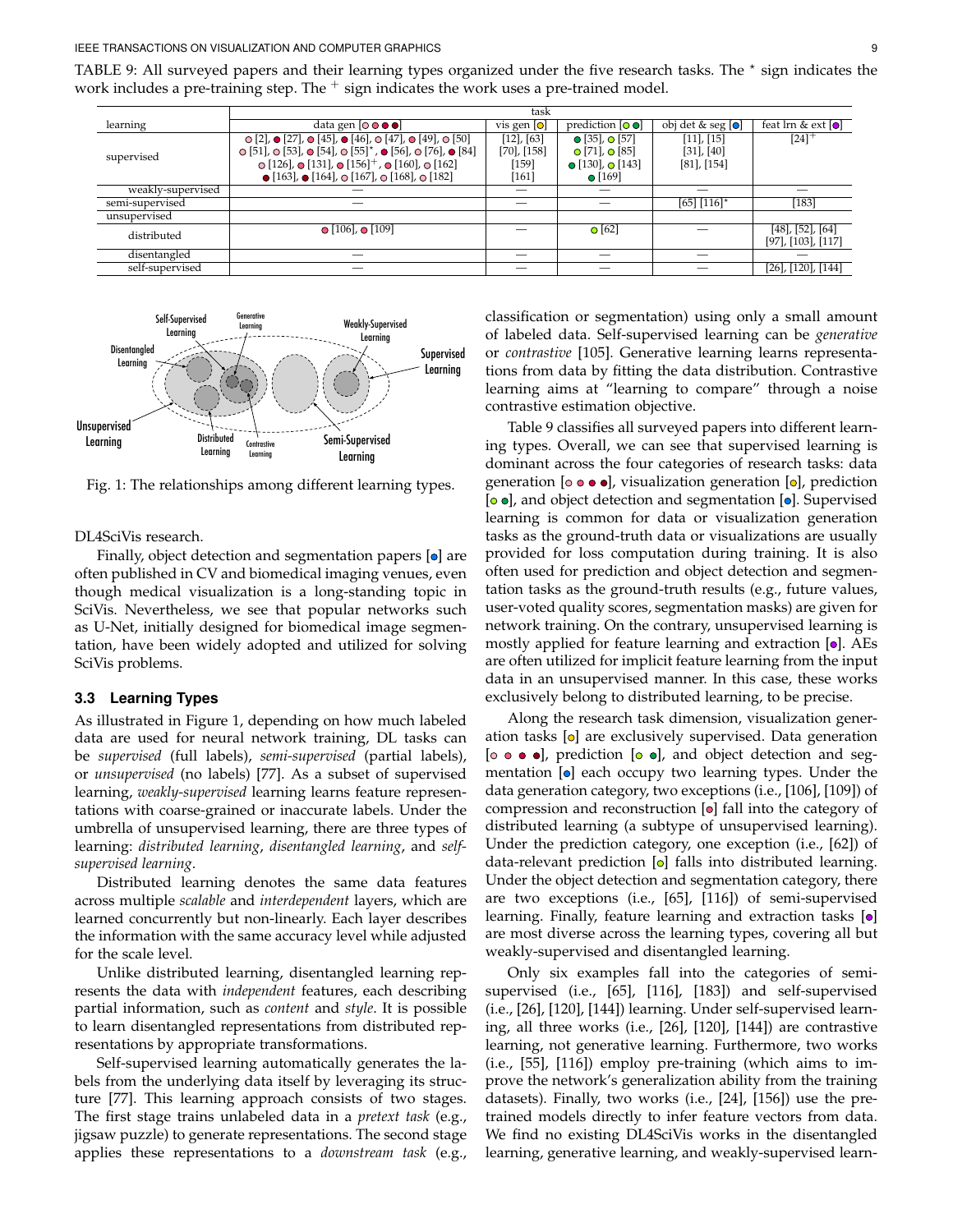<span id="page-9-1"></span>

Fig. 2: Illustrative examples of CNN (redrawn from [\[94\]](#page-17-16)), RNN (adapted from [\[41\]](#page-16-31)), MLP, and GNN network architectures.

ing types. This may be due to the challenges of defining and interpreting content and style for SciVis data, the high training and memory cost for the generative tasks, and the lack of weakly-supervised learning scenarios for SciVis, respectively.

#### <span id="page-9-0"></span>**3.4 Network Architectures**

We categorize all surveyed papers based on their respective network operations and structures. From the network operation or connection perspective, there are four basic ones: *convolution operation*, *full connection*, *recurrence operation*, and *graph connection*, which lead to CNN, MLP, RNN, and GNN, respectively (refer to Figure [2\)](#page-9-1). CNNs [\[94\]](#page-17-16) operate on gridlike data (e.g., images or volumes), where the convolution operation uses a convolution kernel or filter that slides along the input data to generate feature maps. The hidden layers of a CNN include several stages of convolutional and pooling layers, followed by one or several fully-connected layers. The *convolutional layer* detects local combinations of features from the previous layer. The *pooling layer* merges semantically similar features into one by computing a summary (e.g., maximum). The *fully-connected layer* learns global features from local ones by connecting neurons to all activations in the previous layer. RNNs [\[125\]](#page-18-23) operate on sequence data, where network connections between nodes form a directed graph along a temporal sequence. One of the

most frequently used deep RNN architectures is LSTM [\[68\]](#page-17-24), which was developed to address the vanishing gradient problem in traditional RNNs by adding forget gates in the units. MLPs [\[123\]](#page-18-22) are networks composed of multiple layers of perceptrons. The input layer, one or multiple hidden layers, and the output layer are all fully connected (i.e., every node in one layer connects with a certain weight to each node in the following layer). Finally, GNNs [\[43\]](#page-16-27) naturally operate on graph-like data (e.g., surfaces). As a generalized version of CNN, GCN [\[88\]](#page-17-22) works on data with underlying non-regular structures. Each layer loops each node as a target node and applies a convolution operation on its neighboring nodes to learn node features.

From the network structure perspective, there are three basic ones: *encoder*, *decoder*, and *encoder+decoder*. An encoder is a neural network that takes the data or rendering as input and outputs a reduced representation (e.g., feature vector) or estimated information (e.g., viewpoint) in a designated format. A decoder is also a neural network, usually the same as the encoder but in the opposite orientation. The decoder takes the coded message (i.e., reduced representation or estimated information) as input and outputs the data or infers the rendering result. An encoder+decoder includes both an encoder and a decoder. In the AE, the encoder is trained with the decoder. The output feature vector from the encoder implicitly represents the information of the input data in the latent space. The decoder takes the feature vectors as input and produces the reconstructed data best matching the original data. In other settings, it can complete a different task other than data reconstruction, such as super-resolution generation or data translation. The same technique has been used in various applications such as speech translation, generative models, etc.

Table [10](#page-10-0) shows our categorization of all surveyed papers. In addition, other or specific networks (e.g., GAN, deformable CNN) employed different from their categorical names are provided in the table. As an exception, only three works (i.e., [\[84\]](#page-17-9), [\[163\]](#page-19-7), [\[164\]](#page-19-8)) are placed in two categories due to their use of separate networks.

In terms of network operation or connection, we can see that CNN is the most popular category, followed by CNN+MLP. On the other hand, the least popular ones are GNN, CNN+RNN, MLP+RNN, and GNN+MLP. All four RNN-related works use only either LSTM [\[71\]](#page-17-11), [\[163\]](#page-19-7), stacked LSTM [\[164\]](#page-19-8), or ConvLSTM [\[51\]](#page-16-5). The only four GNN-related works [\[52\]](#page-16-24), [\[64\]](#page-16-22), [\[65\]](#page-16-19), [\[131\]](#page-18-9) use GCN.

In terms of network structure, encoder+decoder is most popular, and encoder and decoder are similarly popular. Among these three structures, encoder is mostly used for prediction  $[0 \bullet]$  and feature learning and extraction  $[0]$ tasks, decoder is exclusively used for generation tasks (i.e., data generation [ $\circ \bullet \bullet$ ], visualization generation [ $\circ$ ]), while encoder+decoder serves all different categories of tasks. These are expected due to the nature of their respective functional roles of network structures: encoder performs compression, decode performs decompression, and as the combination of encoder and decoder, encoder+decoder is capable of accomplishing a variety of tasks.

A close look at the categorization under CNN shows that encoder+decoder is the most diverse, covering all five research tasks, while decoder covers two tasks (i.e., data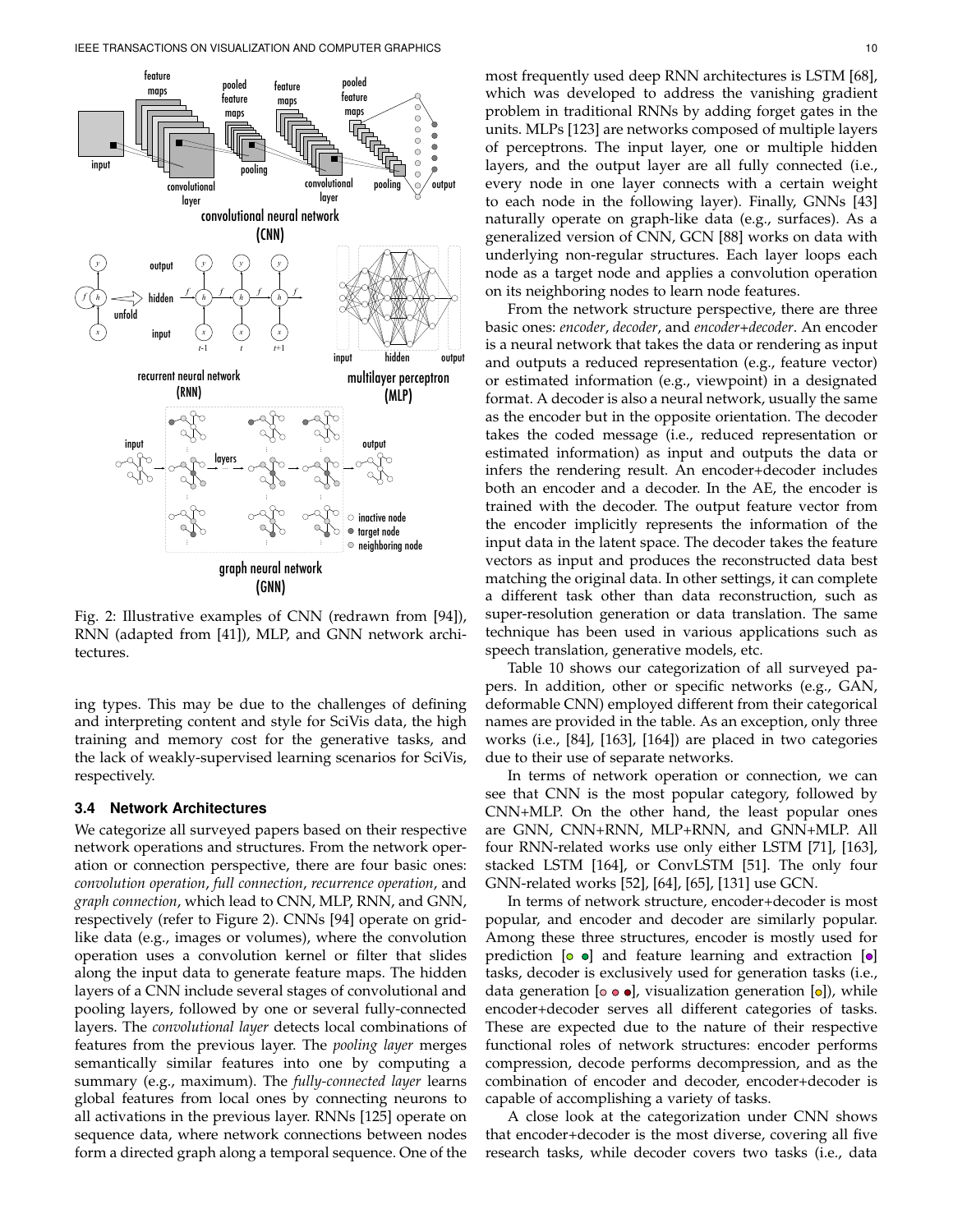<span id="page-10-0"></span>TABLE 10: All surveyed papers and their neural network operations/connections and structures. The  $\frac{1}{2}$  sign indicates the work adds a discriminator. Specific network names other than their category names, if available, are listed after each paper. Color coding is for data generation [ $\circ \bullet \bullet \bullet$ ], visualization generation [ $\circ$ ], prediction [ $\circ \bullet$ ], object detection and segmentation  $[ \circ ]$ , and feature learning and extraction  $[ \circ ]$ .

| operation/ | structure                                      |                                                                                              |                                                                                                                                     |  |  |  |
|------------|------------------------------------------------|----------------------------------------------------------------------------------------------|-------------------------------------------------------------------------------------------------------------------------------------|--|--|--|
| connection | encoder                                        | decoder                                                                                      | encoder+decoder                                                                                                                     |  |  |  |
|            | $\bullet$ [130], $\bullet$ [169]               | <b>○</b> [2] (U-Net, deformable CNN), • [47]                                                 | $\odot$ [11](CNN vs. ResNet vs. U-Net), $\odot$ [15](U-Net), $\odot$ [27] <sup><math>\odot</math></sup> (GAN)                       |  |  |  |
|            |                                                | $\odot$ [49] $\odot$ [50](GAN), $\odot$ [55] <sup><math>\circ</math></sup> (GAN)             | $\odot$ [35], $\odot$ [40](nested encoder+decoder), $\odot$ [45], $\odot$ [46], $\odot$ [53]                                        |  |  |  |
|            |                                                | $\odot$ [76](ESPCN), $\odot$ [106] <sup><math>\circ</math></sup> (GAN), $\odot$ [126]        | $\odot$ [54] <sup><math>\triangleright</math></sup> (GAN), $\odot$ [56] $\triangleright$ (GAN), $\odot$ [70] $\triangleright$ (GAN) |  |  |  |
| <b>CNN</b> |                                                | $\odot$ [159] <sup><math>\triangleright</math></sup> (FRVSR-Net), $\odot$ [161] (EnhanceNet) | $\odot$ [81](symmetric FCN), $\odot$ [84](AE), $\odot$ [103](residual AE)                                                           |  |  |  |
|            |                                                | $\odot$ [162] <sup><math>\triangleright</math></sup> (multi-pass GAN)                        | • [116] (U-Net vs. U-Net+ResNet vs. DenseNet)                                                                                       |  |  |  |
|            |                                                | $\odot$ [167] <sup><math>\triangleright</math></sup> (ESRGAN, WGAN)                          | $\bigcirc$ [117](AE), $\bigcirc$ [154](multi-stream CNN)                                                                            |  |  |  |
|            |                                                | $\odot$ [168] <sup><math>\circ</math></sup> (GAN), $\odot$ [182]                             | $\odot$ [158](U-Net, V-Net), $\odot$ [163], $\odot$ [164]                                                                           |  |  |  |
| <b>MLP</b> | $\bigcirc$ [57], $\bigcirc$ [183](FCCNN)       |                                                                                              | $\bullet$ [84], $\bullet$ [109], $\bullet$ [160]                                                                                    |  |  |  |
| <b>RNN</b> | $\bullet$ [164](stacked LSTM)                  | $\bullet$ [163](LSTM)                                                                        |                                                                                                                                     |  |  |  |
| <b>GNN</b> | $\bullet$ [52](GCN), $\bullet$ [64](GCN)       | $\bullet$ [131](GCN)                                                                         |                                                                                                                                     |  |  |  |
|            | $\bullet$ [24], $\bullet$ [26](Siamese)        | $\bullet$ [63] <sup><math>\triangleright</math></sup>                                        | $\bigcirc$ [12] <sup><math>\triangleright</math></sup> (GAN), $\bigcirc$ [48](AE)                                                   |  |  |  |
| CNN+MLP    | $\bullet$ [31], $\bullet$ [62], $\bullet$ [85] |                                                                                              | $\bullet$ [97](Geo-CNN)                                                                                                             |  |  |  |
|            | $\bullet$ [120](Siamese), $\bullet$ [143]      |                                                                                              |                                                                                                                                     |  |  |  |
|            | $\bullet$ [144](Siamese), $\bullet$ [156]      |                                                                                              |                                                                                                                                     |  |  |  |
| CNN+RNN    |                                                |                                                                                              | $\odot$ [51] <sup><math>\circ</math></sup> (GAN+ConvLSTM)                                                                           |  |  |  |
| MLP+RNN    | $\odot$ [71](LSTM)                             |                                                                                              |                                                                                                                                     |  |  |  |
| $GNN+MLP$  | $\odot$ [65](GCN)                              |                                                                                              |                                                                                                                                     |  |  |  |

generation [ $\circ \bullet$ ], visualization generation [ $\circ$ ]), and encoder only covers the prediction task  $[**o**]$ . Many networks are either variants of CNNs or based on CNNs, including deformable CNN [\[152\]](#page-18-31), DenseNet [\[73\]](#page-17-17), EnhanceNet [\[127\]](#page-18-16), ESPCN [\[132\]](#page-18-17), FRVSR-Net [\[128\]](#page-18-18), multi-stream CNN [\[154\]](#page-18-6), ResNet [\[61\]](#page-16-26), symmetric FCN [\[81\]](#page-17-13), U-Net [\[122\]](#page-18-4), and V-Net [\[114\]](#page-18-32).

For the categorization under CNN+MLP, encoder is the most diverse, covering four research tasks (i.e., data generation  $[{\bullet}]$ , prediction  $[{\bullet}]$ , object detection and segmentation [o], feature learning and extraction [o]). In comparison, encoder+decoder covers two tasks (i.e., visualization generation  $[{\circ}]$ , feature learning and extraction  $[{\circ}]$ ), and decoder only covers the visualization generation task  $[**o**].$ 

Explicitly set up to optimize for generative tasks, GAN covers both decoder and encoder+decoder categories, but not encoder. A GAN consists of two networks: a *generator* and a *discriminator*, which contest with each other in a zerosum game. The generator maps from a latent space to a particular data distribution of interest. The discriminator discriminates between instances from the true data distribution and candidates produced by the generator. All works using a discriminator utilize GAN, except for one work [\[62\]](#page-16-15) which employs a discriminative network instead of a GAN.

## **3.5 Loss Functions**

An essential aspect of training a neural network lies in the design of the objective functions. Usually, the training goal is to minimize the objective functions over multiple iterations or epochs until the network converges. In this scenario, the objective function is often called the loss function (a.k.a. cost function or error function).

We categorize the optimization targets into five levels: *data*, *image*, *feature*, *probability*, and *parameter*. Data-level targets minimize the differences between model-inferred and ground-truth data (e.g., scalar or vector fields). The corresponding loss functions typically operate on individual voxels (3D data) or pixels (2D data) to accumulate the errors or compare the errors between two probability distributions (one from the mode-inferred data and another from the ground-truth data). Image-level targets minimize the differences between the synthesized and ground-truth rendering results (e.g., volume rendering, isosurface rendering). Like data-level targets, their corresponding loss functions loop through pixels or compare the probability distributions or statistical quantities (e.g., mean, standard deviation). Feature-level targets look to minimize the differences between features, properties, or attributes (e.g., streamlines, gradients, AO) derived from the inferred and ground-truth data. Probability-level targets aim to minimize the differences of predicted probabilities (e.g., segmentation masks) between the inferred and ground-truth results, typically in object detection and segmentation tasks. The loss functions often take the form of CE (multi-class classification or segmentation) or BCE (binary classification or segmentation), based on the framework of maximum likelihood. Finally, parameter-level targets directly minimize the neural network parameters during training. The corresponding loss functions are generally related to regularization terms or gradient penalties.

As shown in Table [11,](#page-11-0) we group all surveyed papers based on their optimization targets (organized in primary rows). For loss functions, we single out four categories: L1 (MAE), L2 (MSE), BCE, and Wasserstein, and leave all remaining ones under the category of "others".

L1 (MAE) and L2 (MSE) are the most popular loss functions. L1 loss minimizes the *absolute* differences between the inferred values and the ground-truth values, while L2 loss minimizes the *squared* differences between them. Because the difference between an incorrectly predicted value and the ground-truth value could be fairly large, squaring it would significantly amplify the difference. Therefore, compared with L2 loss, L1 loss is more stable and less susceptible to outliers.

For training a generative model using GANs, standard adversarial loss functions are based on L2, BCE, or Wasserstein. In the binary classification or segmentation setting, BCE compares the predicted probabilities with the actual binary class output and penalizes the probabilities if the distances from the expected ones are large. Unlike divergencebased loss functions (e.g., Kullback-Leibler divergence [\[91\]](#page-17-30), Jensen-Shannon divergence [\[100\]](#page-17-31)), Wasserstein loss [\[38\]](#page-16-32) considers optimal transport by utilizing EMD as a natural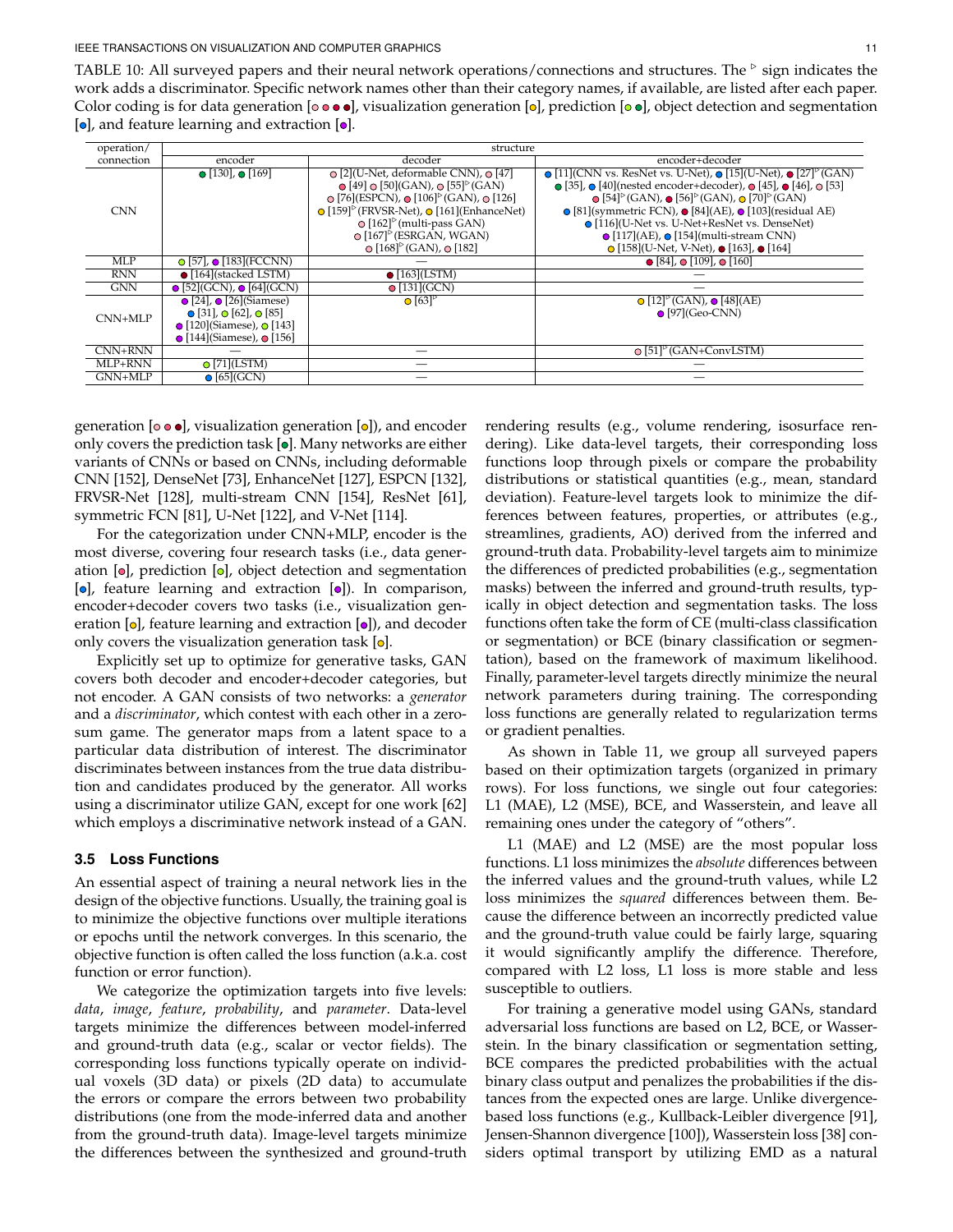#### IEEE TRANSACTIONS ON VISUALIZATION AND COMPUTER GRAPHICS 12

<span id="page-11-0"></span>TABLE 11: All surveyed papers and their optimization targets and loss functions. Specific loss function names other than their category names, if available, are listed after each paper. In the "others" category, loss function names are listed before each paper. "adversarial" and "compression" are abbreviated as "adv" and "comp", respectively. Color coding is for data generation  $[\circ \bullet \bullet \bullet]$ , visualization generation  $[\circ]$ , prediction  $[\circ \bullet]$ , object detection and segmentation  $[\circ]$ , and feature learning and extraction  $[**o**]$ .

|             | loss                                                                                                                                                                                                                                                                                                                        |                                                                                                                                                                                                                                                                                                                                                                                                                                                                                                                                          |                                                                                                                                          |                                           |                                                                                                                                                                                                         |
|-------------|-----------------------------------------------------------------------------------------------------------------------------------------------------------------------------------------------------------------------------------------------------------------------------------------------------------------------------|------------------------------------------------------------------------------------------------------------------------------------------------------------------------------------------------------------------------------------------------------------------------------------------------------------------------------------------------------------------------------------------------------------------------------------------------------------------------------------------------------------------------------------------|------------------------------------------------------------------------------------------------------------------------------------------|-------------------------------------------|---------------------------------------------------------------------------------------------------------------------------------------------------------------------------------------------------------|
| target      | $L1$ (MAE)                                                                                                                                                                                                                                                                                                                  | $L2$ (MSE)                                                                                                                                                                                                                                                                                                                                                                                                                                                                                                                               | <b>BCE</b>                                                                                                                               | Wasserstein                               | others                                                                                                                                                                                                  |
| data        | $\odot$ [2](magnitude)<br>$\odot$ [2](temporal), $\odot$ [56](feature)                                                                                                                                                                                                                                                      | $\bullet$ [46](magnitude), $\odot$ [47](magnitude)<br>$\odot$ [50](adv), $\odot$ [50](content), $\odot$ [50](feature)                                                                                                                                                                                                                                                                                                                                                                                                                    | $\odot$ [51](adv)<br>$\bullet$ [54](adv)                                                                                                 | $\bullet$ [27](adv)<br>$\odot$ [162](adv) | $\overline{CD^2 \circ [2]}$ (angle)<br>$CD^2$ $\bullet$ [46](angle)                                                                                                                                     |
|             | $\odot$ [70], $\odot$ [84](stream function)<br>$\bullet$ [103], $\bullet$ [106], $\bullet$ [131]<br>$\odot$ [162], $\odot$ [163]<br>$\bullet$ [164](AE), $\bullet$ [164](split)                                                                                                                                             | $\odot$ [51](feature), $\odot$ [51](volumetric), $\odot$ [53], $\odot$ [54]<br>$\odot$ [55](adv), $\odot$ [55](cycle), $\odot$ [55](volumetric)<br>$\bullet$ [56](adv), $\bullet$ [56](volumetric)<br>$\odot$ [109](reconstruction), $\odot$ [117]                                                                                                                                                                                                                                                                                       | $\odot$ [70](adv)<br>$\bigcirc$ [106](adv)<br>$\odot$ [168](adv)                                                                         | $\odot$ [167](adv)                        | $CD2$ o [47](angle)                                                                                                                                                                                     |
|             | $\odot$ [167](reconstruction), $\odot$ [168]                                                                                                                                                                                                                                                                                | $\odot$ [126] (vector), $\odot$ [143], $\odot$ [163], $\odot$ [182]                                                                                                                                                                                                                                                                                                                                                                                                                                                                      |                                                                                                                                          |                                           |                                                                                                                                                                                                         |
| image       | $\odot$ [12], $\odot$ [160]                                                                                                                                                                                                                                                                                                 | $\bigcirc$ [158]                                                                                                                                                                                                                                                                                                                                                                                                                                                                                                                         | $\bigcirc$ [12](adv)<br>$\bigcirc$ [63](adv)                                                                                             |                                           | SSIM $\odot$ [158]                                                                                                                                                                                      |
| feature     | $\bigcirc$ [2](Jacobian)<br>$\bullet$ [27](modified)<br>$\bullet$ [27](regularized), $\circ$ [57]<br>$\bullet$ [84](stream function)<br>$\bullet$ [84](velocity gradient)<br>$\bullet$ [144], $\bullet$ [159](AO)<br>$\odot$ [159](depth), $\odot$ [159](mask)<br>$\odot$ [159](normal)<br>$\odot$ [161], $\odot$ [164](AE) | $\odot$ [12](AE), $\odot$ [26](hinge), $\odot$ [35]<br>$\bullet$ [45](streamline), $\bullet$ [46](Jacobian)<br>$\odot$ [49](streamline), $\odot$ [52]<br>$\odot$ [63](reconstruction), $\odot$ [76], $\odot$ [84], $\odot$ [85]<br>$\odot$ [97](attribute), $\odot$ [109](scalar gradient), $\odot$ [120]<br>⊙ [126](streamline), ● [156](regularization)<br>$\odot$ [156](translation), $\odot$ [159](color-temporal)<br>$\odot$ [161](bounds), $\odot$ [161](prior)<br>$\bullet$ [164](AE), $\bullet$ [164](supervised), $\circ$ [168] | $\odot$ [161]                                                                                                                            |                                           | $SSIM \odot [35](AO)$<br>contrastive ● [64](local)<br>$MI \odot [64]$ (global)<br>$CD^1$ $\odot$ [156](deformation)                                                                                     |
| probability |                                                                                                                                                                                                                                                                                                                             | $\bullet$ [48], $\bullet$ [116], $\bullet$ [169]                                                                                                                                                                                                                                                                                                                                                                                                                                                                                         | $\bullet$ [11], $\bullet$ [15]<br>$\bullet$ [31], $\bullet$ [40]<br>$\bullet$ [48], $\bullet$ [81]<br>$\bullet$ [116]<br>$\bullet$ [144] | $\overline{\bigcirc}$ [62]                | CE $\odot$ [24], Dice $\odot$ [48]<br>$CE \bullet [65]$<br>$log-likelihood$ [71]<br>AWL $\odot$ [116]<br>$CE \bullet [130](GSAL)$<br>Dice $\odot$ [154](MIP)<br>Dice $\odot$ [154](voxel)<br>CE ● [183] |
| parameter   |                                                                                                                                                                                                                                                                                                                             | ⊙ [62](gradient penalty), ⊙ [144]<br>$\odot$ [162](gradient penalty)                                                                                                                                                                                                                                                                                                                                                                                                                                                                     |                                                                                                                                          |                                           |                                                                                                                                                                                                         |

distance for probability distributions over metric spaces. As an alternative to traditional GAN training, WGAN [\[3\]](#page-15-9) can improve the stability of the network's optimization process.

Across the primary rows in Table [11,](#page-11-0) we can see that data- and feature-level optimization targets are the most widely used ones, followed by probability-level targets. Finally, image- and parameter-level optimization targets are the least employed ones. Across the columns, we see that L2 (MSE) and L1 (MAE) losses are the most popular ones. Between BCE and Wasserstein, BCE is more frequently used due to its simplicity and easy implementation. In the column of "others", different loss functions other than L1, L2, BCE, and Wasserstein include CE, Dice, CD<sup>2</sup>, SSIM, etc.

Note that more than half of the surveyed papers employ more than one loss term. The goal is to consider different aspects to improve the overall inference quality. In addition, many papers coin specific loss names (e.g., adversarial, content, cycle, feature, reconstruction, temporal, and volumetric losses) reflecting their respective contexts. But in essence, the underlying loss function is mostly L1 or L2 loss.

Along the research task dimension, data generation tasks  $[$   $\circ$   $\bullet$   $\bullet$   $]$  employ losses across all levels except for probabilitylevel targets. Visualization generation tasks  $[ $\circ$ ]$  use losses across data-, image-, and feature-level targets. Prediction tasks  $\lceil \circ \bullet \rceil$  and feature learning and extraction tasks  $\lceil \bullet \rceil$ utilize losses across all levels except for image-level targets. Finally, object detection and segmentation tasks  $[**o**]$  only use the probability-level optimization target.

# **3.6 Evaluation Metrics**

All papers we survey include qualitative results that show the visualizations generated from their solutions. In most cases, they also compare their works' results with other methods (including DL- and non-DL-based). Many of them also report the timing (including training and inference) performance of their neural networks. Besides qualitative results, many papers utilize quantitative metrics in their evaluations (we only find six exceptions [\[52\]](#page-16-24), [\[62\]](#page-16-15), [\[103\]](#page-17-14), [\[120\]](#page-18-13), [\[162\]](#page-19-5), [\[168\]](#page-19-2)). In the following, we discuss quantitative metrics these surveyed papers employ in the evaluation.

We categorize the evaluation metrics into six levels: *data*, *image*, *feature*, *probability*, *physics*, and *human*. Data-level metrics quantify the errors produced from synthesized or reconstructed data (e.g., raw scalars or vectors) compared with the ground-truth data. Image-level metrics compute the differences between visualization images (e.g., volume rendering, isosurface rendering, streamline visualization, pathline visualization) produced from synthesized and ground-truth data or produced from neural networks and traditional rendering processes. Feature-level metrics evaluate the gaps between visual representations (e.g., streamlines, pathlines, isosurfaces, stream surfaces) produced from inferred and original data. Probability-level metrics compare the differences between predicted probabilities (e.g., boundary maps, segmentation maps) and ground-truth ones. Physics-level metrics calculate the deviations of physics-related quantities (e.g., power spectra, kinetic energy) derived from synthesized and ground-truth data. Finally, human-level metrics ask human subjects to give ratings or scores to the results (typically visualization results) produced from synthesized data with ground-truth references or compare results (e.g., viewpoints) suggested by neural networks with those selected by humans.

As shown in Table [12,](#page-12-0) data-level metrics are most popular, followed by feature-, probability-, and image-level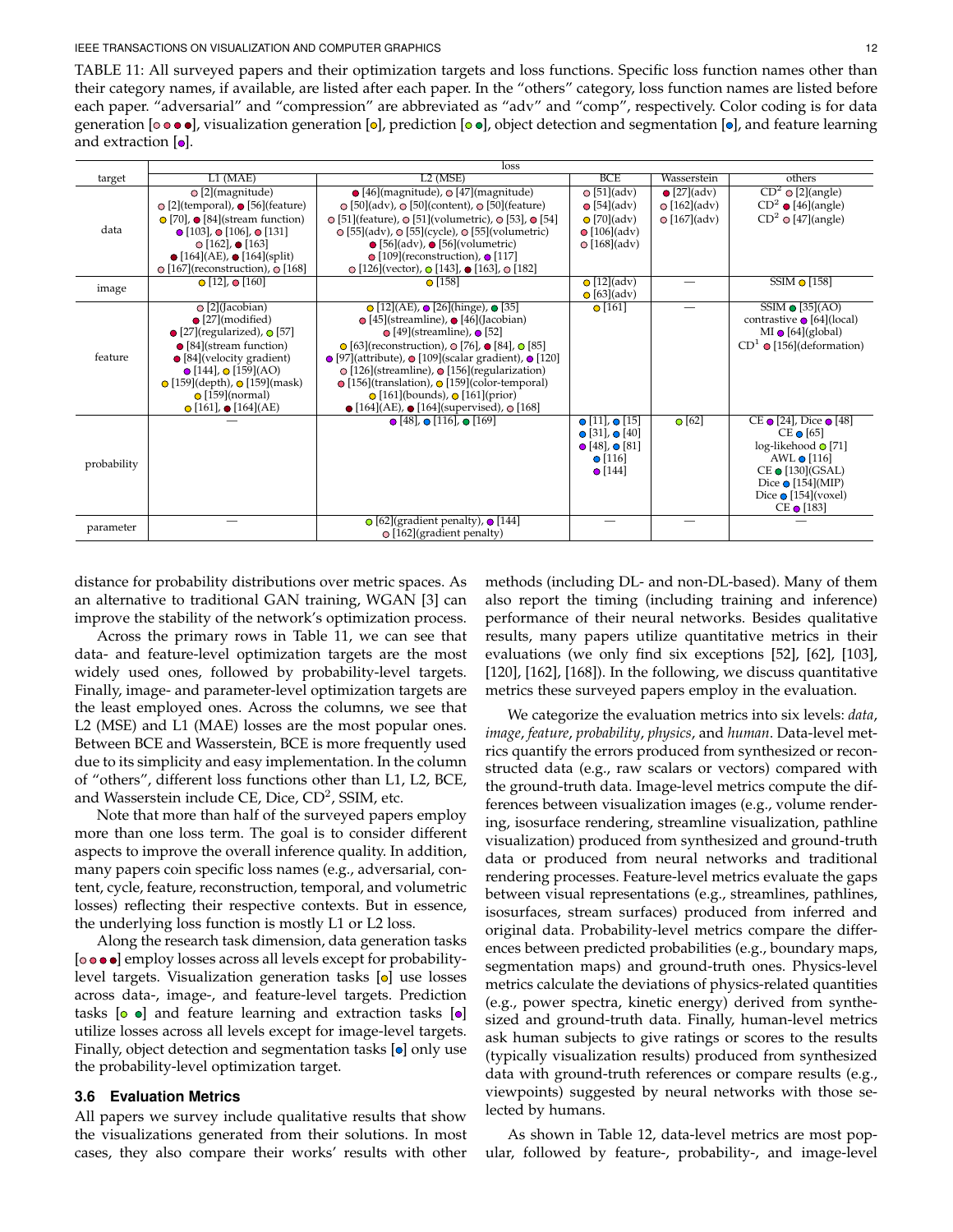#### IEEE TRANSACTIONS ON VISUALIZATION AND COMPUTER GRAPHICS 13 13

<span id="page-12-0"></span>TABLE 12: Categorization of the surveyed papers into the six levels of evaluation metrics. Metrics in each category are arranged based on popularity, followed by alphabetical order. Color coding is for data generation  $[ \circ \circ \bullet \bullet ]$ , visualization generation  $[0]$ , prediction  $[0]$ , object detection and segmentation  $[**o**]$ , and feature learning and extraction  $[**o**]$ .

| level       | metric: papers                                                                                                                                                                                                                                                                                                                                                                                                                                                                                                                                                                                                                                                                                                                                          |
|-------------|---------------------------------------------------------------------------------------------------------------------------------------------------------------------------------------------------------------------------------------------------------------------------------------------------------------------------------------------------------------------------------------------------------------------------------------------------------------------------------------------------------------------------------------------------------------------------------------------------------------------------------------------------------------------------------------------------------------------------------------------------------|
| data        | PSNR: $\odot$ [2], $\odot$ [45], $\odot$ [46], $\odot$ [47], $\odot$ [48], $\odot$ [49], $\odot$ [50]<br>$\odot$ [51], $\odot$ [53], $\odot$ [54], $\odot$ [55], $\odot$ [56], $\odot$ [109], $\odot$ [117]<br>$\odot$ [126], $\odot$ [131], $\odot$ [163], $\odot$ [164], $\odot$ [167], $\odot$ [182]<br>CR: $\odot$ [2], $\odot$ [46], $\odot$ [49], $\odot$ [53], $\odot$ [84], $\odot$ [106], $\odot$ [109]<br>$\bullet$ [160], $\bullet$ [167]<br>AAD: $\odot$ [45], $\odot$ [47], $\odot$ [48], $\odot$ [53]<br>RMSE: ⊙ [47], ⊙ [106], ⊙ [117] SSIM: ⊙ [144], ⊙ [167], ⊙ [182]<br>MAE: ● [27], ● [84] MSE: © [143], ● [144] RAE: ● [46], © [53]<br>$CD^2$ : $\bullet$ [64] EMD: $\bullet$ [144] LSiM: $\bullet$ [27] VGG metric: $\bullet$ [144] |
| image       | SSIM: $\odot$ [40], $\odot$ [50], $\odot$ [51], $\odot$ [55], $\odot$ [56], $\odot$ [63], $\odot$ [131]<br>$\odot$ [158], $\odot$ [159], $\odot$ [160], $\odot$ [161]<br>LPIPS: $\odot$ [53], $\odot$ [158], $\odot$ [160], $\odot$ [161]<br>PSNR: $\odot$ [63], $\odot$ [70], $\odot$ [159], $\odot$ [161]<br>EMD: $\odot$ [12], $\odot$ [63], $\odot$ [131] FID: $\odot$ [63], $\odot$ [158]<br>MAE: • [40] REC: • [159] RMSE: • [12]                                                                                                                                                                                                                                                                                                                 |
| feature     | IS: $\odot$ [50], $\odot$ [51], $\odot$ [54], $\odot$ [55], $\odot$ [56]<br>MSE: • [11], • [24], • [35], • [76], • [183]<br>MCPD: o [2], o [45], o [46], o [53]<br>HD: $\odot$ [156], $\odot$ [163] IOU: $\odot$ [131], $\odot$ [156]<br>accuracy: ● [40] ACPPE: ● [2] AEDR: ● [57]<br>ALP: $\odot$ [126] association score: $\odot$ [64]<br>$CD^1$ : $\odot$ [156] EMD: $\odot$ [156] F-score: $\odot$ [156]<br>feature deviation: $\odot$ [97] finger count: $\odot$ [97]<br>global error: O [57] local error: O [57]<br>ME: ● [24] PSNR: ● [76] SC: ● [64] SSIM: ● [35]                                                                                                                                                                              |
| probability | F-score: $\odot$ [11], $\odot$ [40], $\odot$ [48], $\odot$ [65], $\odot$ [81], $\odot$ [116], $\odot$ [154]<br>PPV: $\odot$ [31], $\odot$ [40], $\odot$ [65], $\odot$ [81], $\odot$ [154]<br>TPR: $\odot$ [31], $\odot$ [40], $\odot$ [65] IOU: $\odot$ [15], $\odot$ [40]<br>Jaccard: $\odot$ [24], $\odot$ [81] classification accuracy: $\odot$ [130]<br>classification error: $\bullet$ [130] F <sub>β</sub> : $\bullet$ [40] FN: $\bullet$ [11] FP: $\bullet$ [11]<br>FPR: $\odot$ [154] HR: $\odot$ [71] ROR: $\odot$ [26] TN: $\odot$ [11] TP: $\odot$ [11]                                                                                                                                                                                      |
| physics     | kinetic energy: $\bullet$ [27] power spectra: $\bullet$ [167]<br>RMSE of vorticity: $\odot$ [47] RMSE of wall shear stress: $\odot$ [47]<br>TPD: $\odot$ [85] vorticity ratio: $\odot$ [27]                                                                                                                                                                                                                                                                                                                                                                                                                                                                                                                                                             |
| human       | MOS: $\odot$ [54], $\odot$ [50] AER: $\odot$ [169]<br>average top-3 match distance: ● [169] # hits: ● [169]                                                                                                                                                                                                                                                                                                                                                                                                                                                                                                                                                                                                                                             |

metrics. Physics- and human-level metrics are the least used ones. Across the research tasks, data generation tasks  $[ \circ \bullet \bullet$ ] use metrics across all but probability-level metrics. However, visualization generation tasks [o] exclusively utilize image-level metrics. Data-relevant prediction tasks  $[ $\circ$ ]$  use data-, feature-, probability, and physics-level metrics, while visualization-relevant prediction tasks  $[{\bullet}]$  utilize feature-, probability-, and human-level metrics. Most object detection and segmentation tasks  $[**o**]$  employ probability-level metrics (with a few exceptions using image- and feature-level metrics). Finally, feature learning and extraction tasks  $[•]$  utilize data-, feature-, and probability-level metrics but no imageand human-level metrics.

PSNR, SSIM, IS/MSE, and F-score are the most widely used ones in the data-, image-, feature-, and probabilitylevel metrics, respectively. In addition, several metrics (i.e., PSNR, SSIM, MSE, RMSE, MAE, EMD, F-score, IOU) are utilized across different categories. A closer look shows that many papers employ more than one evaluation metric, and in this case, several of them (e.g., [\[2\]](#page-15-2), [\[27\]](#page-16-13), [\[47\]](#page-16-7), [\[51\]](#page-16-5)) utilize metrics across categories for a comprehensive evaluation.

Several data- and feature-level metrics are primarily used for vector fields, flow lines, or critical points. AAD and  $CD<sup>2</sup>$  are data-level metrics for comparing individual vectors' angles and magnitudes. At the feature level, ALP and MCPD compare integral flow lines' endpoints or calculate the distances among sample points along flow lines. ACPPE considers critical point position deviations. In addition, three metrics (i.e., LSiM, VGG metric, LPIPS) are learned metrics based on neural networks.

Most data-level metrics evaluate the data error at individual voxel or pixel (i.e., 2D data slice) levels. Other than that, CR is often used to evaluate data compression or reduction performance. LSiM [\[89\]](#page-17-25) was utilized to evaluate the accuracy of static and temporal restoration in fluid simulation [\[27\]](#page-16-13). VGG metric [\[135\]](#page-18-33) was compared against self-supervised learning of spatiotemporal similarity [\[144\]](#page-18-15).

For image-level metrics, PSNR, MAE, and RMSE examine the differences of two images at the pixel level. SSIM compares two images according to the patch-level means, variances, and covariances. As a network-based similarity metric, LPIPS [\[175\]](#page-19-15) computes a weighted average of the activations at hidden layers to predict relative image similarities correlating well with perceptual judgments. EMD [\[124\]](#page-18-27) and FID [\[66\]](#page-16-28) quantify the distances between two images at the histogram and distribution levels.

Two feature-level metrics were used to evaluate surface similarities: IS [\[18\]](#page-15-11) (which employs MI to identify the similarity between isosurfaces) and surface-based HD [\[163\]](#page-19-7) (which uses HD to compute the error between the predicted and reference liquid surfaces represented in signed distance functions).

Several probability-level metrics are related to the confusion matrix in a supervised learning setting (e.g., classification or segmentation task). The basic terms of the confusion matrix are FN, FP, TN, and TP, and their derivations include accuracy,  $F_\beta$ , FPR, F-score, IOU, Jaccard, PPV, and TPR.

Finally, we notice that physics- and human-level metrics are far less employed in the evaluation. This is due to the lack of physics-informed DL works in SciVis and the missing of a rich set of human-level quantitative metrics.

## **4 RESEARCH OPPORTUNITIES**

DL4SciVis is a fast-growing area in SciVis, which may play a pivotal role in the future of SciVis. Reflecting on several dimensions (i.e., domain setting, research task, learning type, network architecture) used to classify the surveyed papers (refer to Tables [1,](#page-1-0) [9,](#page-8-1) and [10\)](#page-10-0), we can identify gaps that suggest possible future research directions. This section examines the remaining gaps based on the surveyed papers and points out several research opportunities for DL4SciVis.

**From single field to multiple fields.** Table [1](#page-1-0) shows that more than half of the surveyed papers are for scalar field data, which is about twice as many as those for vector field data. Although many papers deal with time-varying scalar fields (e.g., [\[50\]](#page-16-6), [\[51\]](#page-16-5), [\[55\]](#page-16-4), [\[143\]](#page-18-10), [\[144\]](#page-18-15)) or unsteady vector fields (e.g., [\[2\]](#page-15-2), [\[45\]](#page-16-3), [\[71\]](#page-17-11), [\[76\]](#page-17-7), [\[85\]](#page-17-12)), only a few works handle multivariate data [\[56\]](#page-16-11), [\[117\]](#page-18-14) or ensemble data [\[62\]](#page-16-15), [\[63\]](#page-16-14). We expect the future growth of DL4SciVis by considering multifield (scalar, vector, tensor) and multi-run (ensemble) data and the interplay among them. For example, Chu et al. [\[27\]](#page-16-13) considered the data translation problem (from density scalar field to velocity vector field). In CV, DL-based image-toimage translation (e.g., Pix2Pix [\[75\]](#page-17-26), CycleGAN [\[184\]](#page-19-16)) and image colorization [\[174\]](#page-19-17) works provide us good examples to design suitable solutions for SciVis data.

**From data generation to visualization generation.** In Table [1,](#page-1-0) we can see a starking contrast between the numbers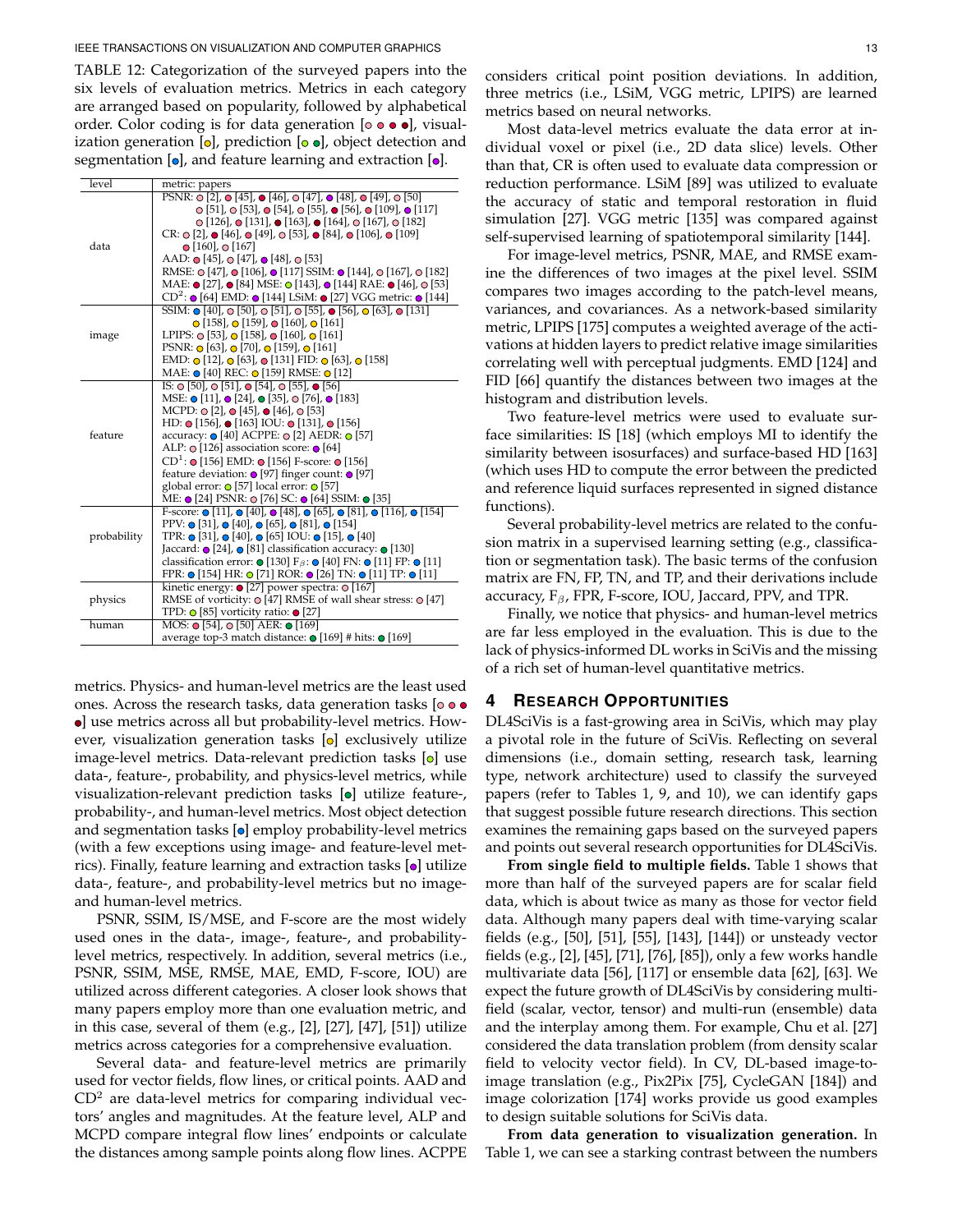of papers on data generation and visualization generation (even including visualization-relevant prediction works). Data generation works have grown significantly in the subcategories of super-resolution generation and compression and reconstruction. Visualization generation, however, presents more challenges as we need to consider different parameters involved in the rendering process, including transfer function, viewpoint, lighting, etc. Therefore, the lagging of visualization generation behind data generation is reasonable. Nevertheless, the new surge of differentiable rendering [\[82\]](#page-17-27) or neural rendering [\[139\]](#page-18-30) in CG could be poised to become a new area in SciVis.

**From images and volumes to graphs.** We can observe from Tables [4](#page-3-0) to [8](#page-7-0) that most papers focus on processing SciVis data in their original forms (e.g., images and volumes) while derived forms (e.g., graphs) are seldom operated. So far, only four works use GNN [\[52\]](#page-16-24), [\[64\]](#page-16-22), [\[65\]](#page-16-19), [\[131\]](#page-18-9), where GCNs are employed to learn scalar value association, super-voxel features, surface node features, and feature map upsampling, respectively. GNN is not limited to GCN [\[176\]](#page-19-18), and it also includes GAE, GRN, and STGNN [\[166\]](#page-19-19). SciVis data have rich graph-like representations or relationships [\[148\]](#page-18-34), such as surfaces (e.g., isosurfaces, stream surfaces) and relationships (e.g., correlation, transition, topology). Advances in GNN techniques from CG (e.g., geometric DL [\[17\]](#page-15-13) on non-Euclidean domains such as graphs and manifolds) and knowledge discovery and data mining (KDD) [\[166\]](#page-19-19), [\[179\]](#page-19-20), [\[181\]](#page-19-21) will provide ample opportunities for us to develop GNN-based solutions for solving SciVis problems.

**From supervised learning to self-supervised learning.** In Table [9,](#page-8-1) we can see that the majority of the surveyed papers fall into the category of supervised learning, where a large amount of annotated data is needed for training. However, this requirement is not easy to meet when the annotation is time-consuming and difficult to collect. In CV, self-supervised learning was proposed to address this issue. Self-supervised learning designs a pretext task to learn hidden representations with a large amount of unlabeled data. It then fine-tunes a downstream task (e.g., classification and segmentation) with few annotated data. Although there are several self-supervised learning works (i.e., [\[26\]](#page-16-25), [\[120\]](#page-18-13), [\[143\]](#page-18-10)) in SciVis, they all utilize the Siamese network [\[16\]](#page-15-7) for pairwise contrastive learning. Furthermore, these works focus on feature extraction without extending the framework to fine-tune the downstream tasks. In addition, the relationship between pretext and downstream tasks is still unclear. We expect more works in this category, especially leveraging new frameworks (such as CMC [\[142\]](#page-18-35), SimCLR [\[23\]](#page-16-33), MoCo [\[60\]](#page-16-34), and BYOL [\[44\]](#page-16-35)) and novel pretext tasks. Besides contrastive learning, the unexplored generative learning [\[105\]](#page-17-29) presents a unique opportunity.

**From CNN and RNN to MLP.** We can see from Table [10](#page-10-0) that CNNs and RNNs have been well utilized in DL4SciVis research. They have also been extensively used in generative tasks, such as super-resolution generation and visualization generation. To our surprise, pure MLP was seldom employed in these tasks, and the only MLP work (i.e., [\[109\]](#page-17-6)) is for data compression. Recent investigations in CV have demonstrated that a pure MLP model can outperform CNN- and RNN-based architectures across a

diverse set of tasks, such as image classification [\[32\]](#page-16-36), [\[107\]](#page-17-32), image segmentation [\[180\]](#page-19-22), object detection [\[19\]](#page-15-14), image reconstruction [\[136\]](#page-18-29), and view synthesis [\[21\]](#page-15-15). We expect more DL4SciVis works utilizing MLPs and newer mechanisms or architectures, such as transformer [\[147\]](#page-18-36) and implicit neural representation [\[113\]](#page-17-33).

**From distributed learning to disentangled learning and style transfer.** We observe that most unsupervised learning works in SciVis are distributed learning, e.g., an encoder+decoder network architecture is designed to extract unified features through reconstruction. However, the possibility of disentangled learning (refer to Figure [1\)](#page-8-0) and style transfer is still unexplored. In CV, Gatys et al. [\[39\]](#page-16-37) pioneered the use of CNNs to extract feature responses of a photo as the *content* and the feature statistics of a piece of artwork as the *style* for neural style transfer (i.e., rendering a content image in different styles). Huang et al. [\[74\]](#page-17-34) built two encoders to learn the content (e.g., shape) and style (e.g., texture and pose) of an image, respectively. After that, fixing the content feature while switching different style features can render arbitrary images with the same content in different styles. Many styles can be considered, including semantic, instance, doodle, stereoscopic, portrait, video, character, photorealistic, attribute, fashion, and audio styles [\[78\]](#page-17-35). Although it is not as intuitive as images or videos to define content and style for SciVis data, it is not impossible. For example, given an ensemble fluid flow simulation, the content could be invariant information (e.g., vortices). The style could be the pattern (e.g., the number, size, and location of vortices) extracted by simulation output under varying Reynolds numbers, which indicate how turbulent the flow is. If such a definition is meaningful and the transferred results are interpretable, disentangled learning for data generation can play a role in DL4SciVis.

**From heavyweight to lightweight.** Currently, the DL models in DL4SciVis are built with tens or hundreds of layers to guarantee quality. However, this could result in a large model size and inefficient inference. In the ML community, researchers have already studied different techniques (e.g., weight quantization [\[58\]](#page-16-38), [\[59\]](#page-16-39), [\[101\]](#page-17-36) and knowledge distillation [\[37\]](#page-16-40), [\[67\]](#page-17-37), [\[98\]](#page-17-38), [\[185\]](#page-19-23)) to build a lightweight model from a heavyweight one. For instance, Han et al. [\[59\]](#page-16-39) pruned the network, quantized parameters and compressed them using Huffman coding. Li et al. [\[98\]](#page-17-38) applied neural architecture search to find efficient architectures through combining the knowledge of multiple intermediate features extracted from the heavyweight model. Thomas et al. [\[140\]](#page-18-37) presented QW-Net for image reconstruction, where about 95% of the computations can be implemented with 4-bit integers. We believe there is an opportunity to incorporate these techniques into DL models to improve training efficiency for large-scale scientific data analysis and visualization.

**From centralized learning to federated learning.** The success of DL models heavily relies on a large amount of data. However, due to practical issues such as confidentiality and privacy, SciVis data are often not publicly available. This prevents the DL models from gaining a strong learning capability from different sources. Instead of requiring data sets, researchers can release the trained models. Federated learning [\[79\]](#page-17-39) can produce a shared model by collaborating with local models trained on different data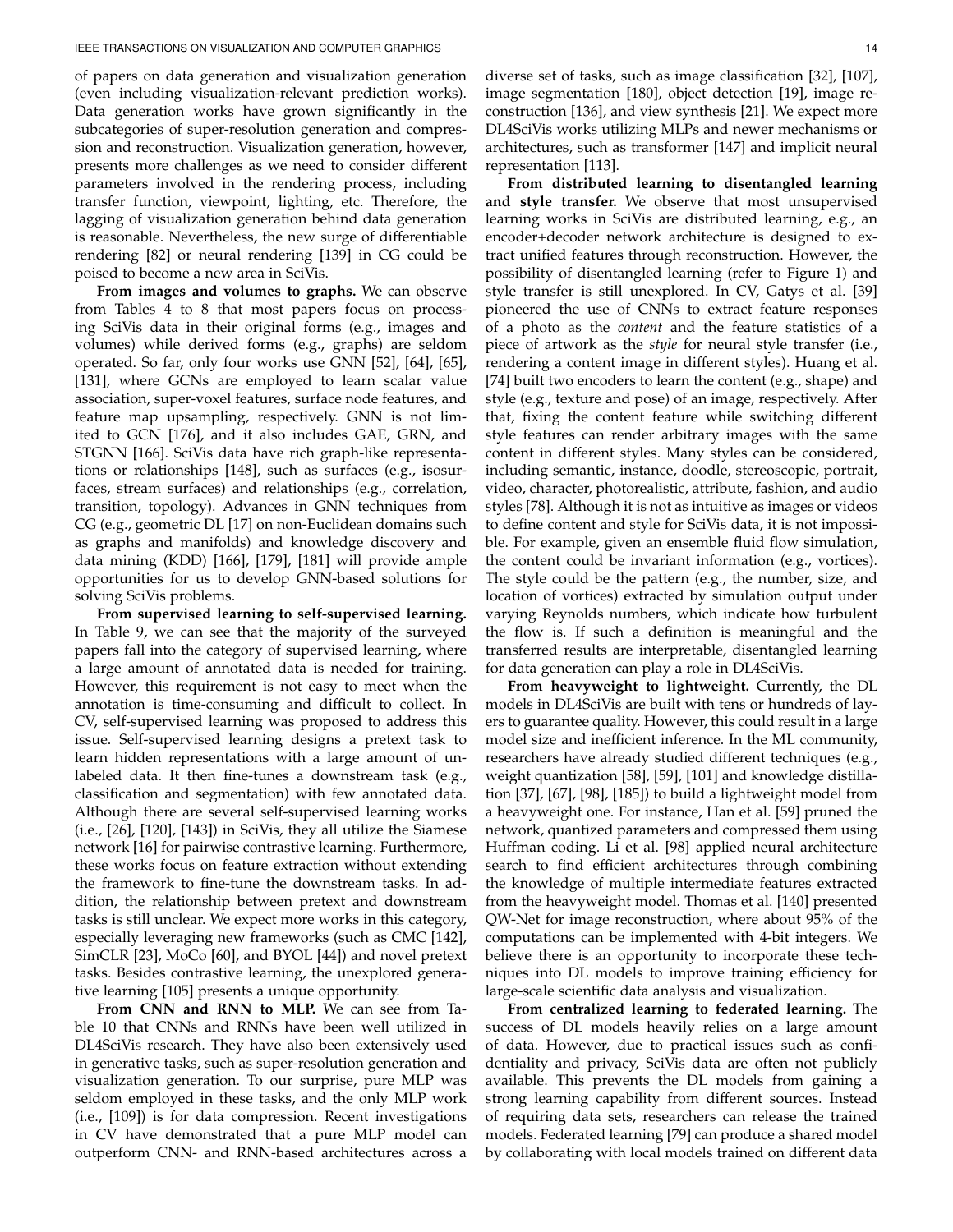sets. The shared model does not need to access the trained data sets. Techniques in federated learning include weight averaging [\[112\]](#page-17-40), momentum update [\[72\]](#page-17-41), Bayesian nonparametric match [\[149\]](#page-18-38), and model contrast [\[99\]](#page-17-42). Although these algorithms were designed for classification tasks, we expect researchers to explore this direction in SciVis-related tasks by designing new approaches when multiple local models are available.

**From data-driven DL to physics-informed DL.** Existing works in DL4SciVis are primarily data-driven, require a significant amount of data for network training. These works are often purely data-driven, seldom leveraging the underlying physics for physics-informed DL. Outside the SciVis community, researchers in CFD and fluid simulation have extensively investigated physics-informed DL [\[80\]](#page-17-43), [\[141\]](#page-18-39). For instance, Raissi et al. [\[119\]](#page-18-40) introduced a physicsinformed neural network for solving supervised learning tasks involving nonlinear partial differential equations. Considering the data and physics scenarios, we have one extreme of big data with no physics and the other extreme of small data with lots of physics. Physics-informed DL applies to the middle regime with some data and some physics. Using differentiable physics and neural networks, physics-informed DL can integrate data and the governing physical laws to produce predictions conforming to the underlying physics, even for models with partially missing physics. As listed in Table [1,](#page-1-0) several surveyed papers in the fluid simulation domain (i.e., [\[27\]](#page-16-13), [\[84\]](#page-17-9), [\[162\]](#page-19-5), [\[163\]](#page-19-7), [\[164\]](#page-19-8), [\[168\]](#page-19-2)) have considered physical information or quantities in their works, sharing some flavor of physics-informed DL. Although there are practical gaps to be bridged, SciVis researchers may find it rewarding to work closely with physics and simulation researchers to jointly advance physics-informed DL.

## **5 OPEN CHALLENGES**

In a recent article published in *Communications of the ACM*, Bengio et al. [\[10\]](#page-15-16) outlined some of the future challenges facing DL for AI, including training with little or no supervision, robustness to test samples out of training data distribution, and DL for tasks requiring a deliberate sequence of steps. Compared to the advances of DL in CV and CG, DL4SciVis is still in its early stage of development. Despite significant progress over the past few years, many breakthroughs still need to be made in DL4SciVis research. In this section, we identify and discuss several open yet pressing challenges facing us.

**Model generalization.** A universal neural network model trained on various images could effectively perform intended tasks on multiple image categories. However, this is not the case for SciVis data due to the lack of sufficiently large and diverse enough training data and the added training cost (2D images vs. 3D volumes). Current DL4SciVis works allow training a model on specific variables or ensemble runs and later applying the model to a different variable sequence [\[56\]](#page-16-11) or ensemble run [\[63\]](#page-16-14) of the same simulation. Beyond that, the performance often downgrades [\[48\]](#page-16-23). SciVis researchers have not seriously investigated the issue of generalizing the neural network model to adapt appropriately to new, previously unseen data. The current practice of "one training for one dataset" ought to be changed. Training

a generalized model to work well from one dataset to different datasets poses an open challenge. Commonly used in CV, data augmentation techniques [\[134\]](#page-18-41) can help improve model generalization. Their goal is to increase the amount of training data by adding modified copies of existing data (e.g., via cropping, transformation, noise injection, and random erasing) or newly created synthetic data from existing data using generative solutions [\[95\]](#page-17-44), [\[177\]](#page-19-24). Besides training with large and diverse data, it is also possible to improve model generalization by introducing pre-training stages [\[36\]](#page-16-41) or building connections between early and latter layers (e.g., residual connection [\[61\]](#page-16-26) and dense connection [\[73\]](#page-17-17)).

**Benchmark dataset.** CV and CG researchers have produced many benchmark datasets for reproducible research. The hugely successful benchmark databases such as ImageNet [\[30\]](#page-16-42) demonstrate their value of benefiting the community and advancing the field. In SciVis, such an effort is scarce. SciVis researchers are often short of experimental data. Unlike CV and CG, where images, videos, and geometric models are readily available for use, SciVis researchers only obtain datasets from domain scientists they collaborate with or from publicly available sources (e.g., IEEE SciVis Contest), which are rather limited. Recently, Eckert et al. [\[33\]](#page-16-43) produced a large-scale volumetric dataset of scalar transport flows for computer animation and ML. Jakob et al. [\[76\]](#page-17-7) released a large numerical 2D fluid dataset, including laminar and turbulent flows, for ML. These encouraging initiatives will inspire more significant community efforts to propel DL4SciVis and SciVis research in general.

**Few-shot learning.** DL tasks are data-hungry. For example, generating super-resolution for time-varying volumetric data needs 40% of samples from the datasets for training [\[50\]](#page-16-6), [\[51\]](#page-16-5) and training a generative model for volume rendering requires 200,000 image samples [\[12\]](#page-15-3). In CV, Li et al. [\[96\]](#page-17-45) introduced one-shot learning, a Bayesian approach for learning object categories, where much information about a new object category can be learned from a single or just a few training examples. Leverages prior knowledge, few-shot learning can generalize to new tasks involving only a small number of samples with supervised information [\[155\]](#page-18-42). This direction is especially appealing to DL4SciVis research due to the limited data and timeconsuming training. However, it remains challenging to determine what prior knowledge can be obtained and how such knowledge should be utilized in few-shot learning.

**Multi-task learning.** All surveyed papers we survey only tackle a single task. Multi-task learning [\[20\]](#page-15-17) aims to learn multiple related tasks *simultaneously* by sharing the knowledge obtained from different tasks to improve the generalization performance of all these tasks. Zhang and Yang [\[178\]](#page-19-25) classified different multi-task learning algorithms into the following categories: feature learning, low-rank, task clustering, task relation learning, and decomposition. Existing DL works on multi-tasking learning are often based on sharing hidden layers of the neural network, which is vulnerable to noisy and outlier tasks. For DL4SciVis, open questions include defining and group tasks, exploiting unrelated tasks, and applying multi-task learning in nonsupervised learning scenarios.

**Interpretable DL.** All the surveyed works treat the DL models as black boxes. This makes it difficult to interpret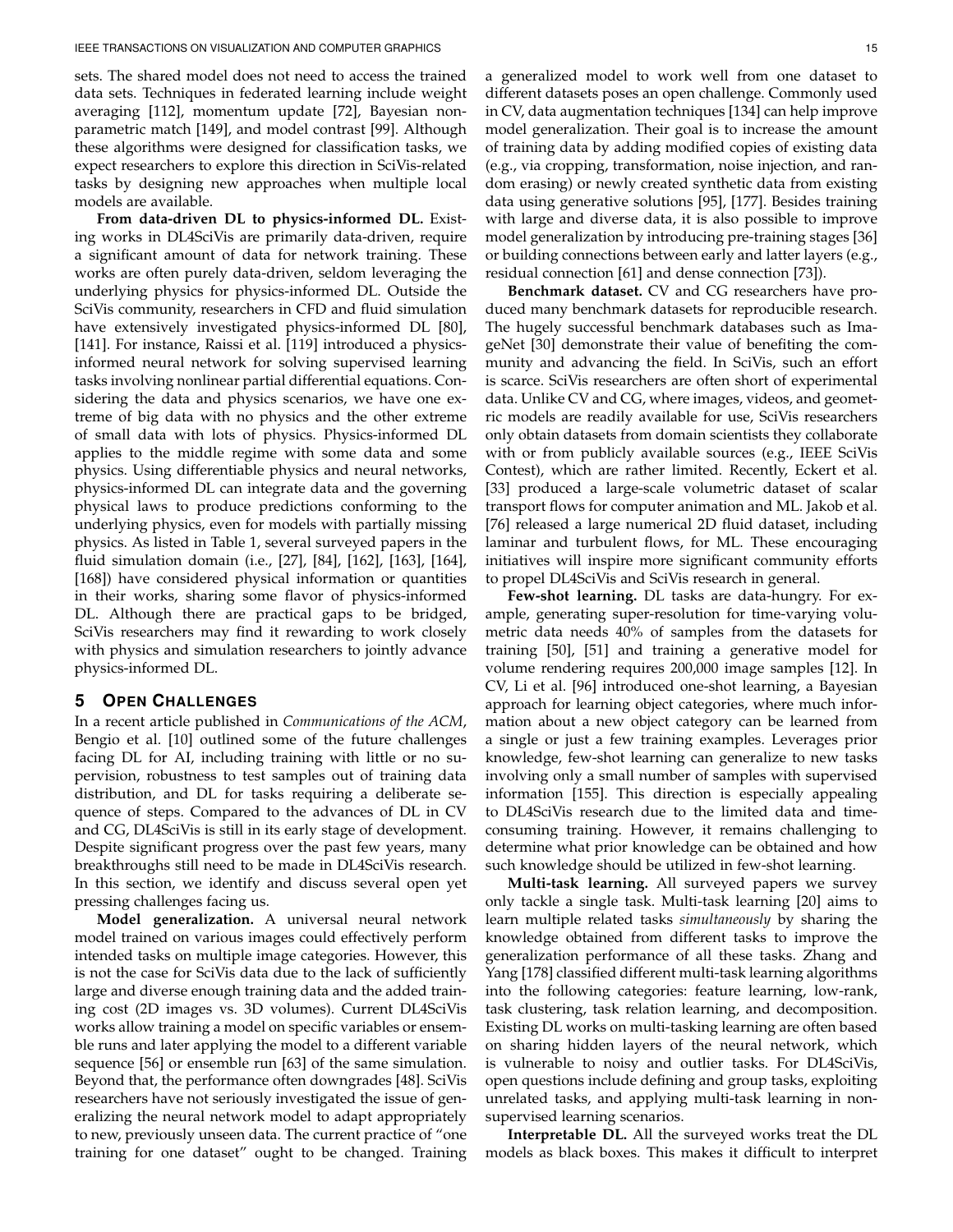or modify the model results when the predictions are inaccurate or do not meet particular constraints (e.g., the cell size in medical images and physical properties in simulation data). Interpretable DL [\[173\]](#page-19-26) aims to study the role of each neuron in a DL model and understand the decision process. Recent works [\[6\]](#page-15-18), [\[7\]](#page-15-19), [\[8\]](#page-15-20), [\[9\]](#page-15-21) investigated the importance of each neuron in image classification and generation tasks (e.g., identifying the neurons that can control the generation or classification of church). With this interpretation, researchers can manipulate the model behavior to generate desired results. For example, a GAN model can produce images without a sofa by eliminating the sofa neurons. For DL4SciVis, open questions include discovering the neurons with different roles, controlling specific neurons, and rewriting the neurons to produce customized results.

**Automated ML.** Most DL4SciVis works entail great efforts on researchers. They need to be involved in every stage of the process, including problem definition, data collection, feature engineering, model selection, algorithm selection, evaluation, and deployment. Automated ML [\[170\]](#page-19-27) can relieve us from intermediate steps (i.e., feature engineering, model selection, algorithm selection, and evaluation), minimizing human participation and improving efficiency. Of particular interest for SciVis researchers is neural architecture search [\[102\]](#page-17-46), [\[186\]](#page-19-28). Designing network architectures has been the primary task for achieving good learning performance, often demanding a time-consuming and painstaking process. For example, a typical CNN design space includes many choices, such as the number of filters, filter width and height, stride width and height, and skip connections. The iterative nature of the architecture generation process makes reinforcement learning [\[137\]](#page-18-43) a suitable choice for neural architecture search. Open questions for DL4SciVis researchers include determining the search space, the corresponding feedback, and the number of configurations for evaluation.

# **6 CONCLUSIONS**

We have presented a state-of-the-art survey on DL4SciVis. The survey covers 59 papers published since 2017 along six dimensions, provides an in-depth discussion on their similarities and differences, identifies trends and gaps, and outlines research opportunities and open challenges. Despite the fantastic advances of DL4SciVis, we acknowledge that researchers need to address many practical issues to make the presented solutions robust to outliers, generalizable across datasets, and applicable in real-world settings. As DL4SciVis has grown out of its infancy stage, we anticipate future research will answer these challenges.

DL4SciVis is only a branch of AI4VIS. With AI4VIS and VIS4AI, the entire area of AI+VIS has quickly become the most vibrant research focus in VIS. The astonishing advancement of ML and DL, the interplay between AI4VIS and VIS4AI, and the interconnection across SciVis, InfoVis, and VA provide a myriad of thoughts and ideas for sustainable growth of AI+VIS research for years to come. We hope this survey can serve as a good source of reference for SciVis researchers and shed light on future directions.

## **ACKNOWLEDGEMENTS**

This work was supported in part by the U.S. National Science Foundation through grants IIS-1455886, CNS-1629914, DUE-1833129, IIS-1955395, IIS-2101696, and OAC-2104158. The authors would like to thank the anonymous reviewers for their insightful comments.

## **REFERENCES**

- <span id="page-15-0"></span>[1] G. Alicioglu and B. Sun. A survey of visual analytics for explainable artificial intelligence methods. *Computers & Graphics*, 102:502–520, 2022.
- <span id="page-15-2"></span>[2] Y. An, H.-W. Shen, G. Shan, G. Li, and J. Liu. STSRNet: Deep joint space-time super-resolution for vector field visualization. *IEEE Computer Graphics and Applications*, 41(6):122–132, 2021.
- <span id="page-15-9"></span>[3] M. Arjovsky, S. Chintala, and L. Bottou. Wasserstein generative adversarial networks. In *Proceedings of International Conference on Machine Learning*, pages 214–223, 2017.
- <span id="page-15-6"></span>[4] D. H. Ballard. Modular learning in neural networks. In *Proceedings of AAAI Conference on Artificial Intelligence*, pages 279–284, 1987.
- <span id="page-15-10"></span>[5] H. G. Barrow, J. M. Tenenbaum, R. C. Bolles, and H. C. Wolf. Parametric correspondence and chamfer matching: Two new techniques for image matching. In *Proceedings of International Joint Conference on Artificial Intelligence*, pages 659–663, 1977.
- <span id="page-15-18"></span>[6] D. Bau, S. Liu, T. Wang, J.-Y. Zhu, and A. Torralba. Rewriting a deep generative model. In *Proceedings of European Conference on Computer Vision*, pages 351–369, 2020.
- <span id="page-15-19"></span>[7] D. Bau, H. Strobelt, W. Peebles, J. Wulff, B. Zhou, et al. Semantic photo manipulation with a generative image prior. *ACM Transactions on Graphics*, 38(4):59:1–59:11, 2019.
- <span id="page-15-20"></span>[8] D. Bau, J.-Y. Zhu, H. Strobelt, A. Lapedriza, B. Zhou, et al. Understanding the role of individual units in a deep neural network. *Proceedings of the National Academy of Sciences*, 117(48):30071– 30078, 2020.
- <span id="page-15-21"></span>[9] D. Bau, J.-Y. Zhu, H. Strobelt, B. Zhou, J. B. Tenenbaum, et al. GAN dissection: Visualizing and understanding generative adversarial networks. In *Proceedings of International Conference on Learning Representations*, 2019.
- <span id="page-15-16"></span>[10] Y. Bengio, Y. Lecun, and G. E. Hinton. Deep learning for AI. *Communications of the ACM*, 64(7):58–65, 2021.
- <span id="page-15-4"></span>M. Berenjkoub, G. Chen, and T. Günther. Vortex boundary identification using convolutional neural network. In *Proceedings of IEEE Visualization Conference (Short Papers)*, pages 261–265, 2020.
- <span id="page-15-3"></span>[12] M. Berger, J. Li, and J. A. Levine. A generative model for volume rendering. *IEEE Transactions on Visualization and Computer Graphics*, 25(4):1636–1650, 2019.
- <span id="page-15-8"></span>[13] D. Berthelot, T. Schumm, and L. Metz. BEGAN: Boundary equilibrium generative adversarial networks. *arXiv preprint arXiv:1703.10717*, 2017.
- <span id="page-15-12"></span>[14] J. Bi and K. P. Bennett. Regression error characteristic curves. In *Proceedings of International Conference on Machine Learning*, pages 43–50, 2003.
- <span id="page-15-5"></span>[15] K. Borkiewicz, V. Shah, J. P. Naiman, C. Shen, S. Levy, et al. CloudFindr: A deep learning cloud artifact masker for satellite DEM data. In *Proceedings of IEEE Visualization Conference (Short Papers)*, pages 1–5, 2021.
- <span id="page-15-7"></span>[16] J. Bromley, I. Guyon, Y. LeCun, E. Säckinger, and R. Shah. Signature verification using a Siamese time delay neural network. In *Proceedings of Advances in Neural Information Processing Systems*, pages 737–744, 1993.
- <span id="page-15-13"></span>[17] M. M. Bronstein, J. Bruna, Y. LeCun, A. Szlam, and P. Vandergheynst. Geometric deep learning: Going beyond Euclidean data. *IEEE Signal Processing Magazine*, 34(4):18–42, 2017.
- <span id="page-15-11"></span>[18] S. Bruckner and T. Möller. Isosurface similarity maps. *Computer Graphics Forum*, 29(3):773–782, 2010.
- <span id="page-15-14"></span>[19] N. Carion, F. Massa, G. Synnaeve, N. Usunier, A. Kirillov, et al. End-to-end object detection with transformers. In *Proceedings of European Conference on Computer Vision*, pages 213–229, 2020.
- <span id="page-15-17"></span>[20] R. Caruana. Multitask learning. *Machine Learning*, 28(1):41–75, 1997.
- <span id="page-15-15"></span>[21] E. R. Chan, M. Monteiro, P. Kellnhofer, J. Wu, and G. Wetzstein. pi-GAN: Periodic implicit generative adversarial networks for 3D-aware image synthesis. In *Proceedings of IEEE Conference on Computer Vision and Pattern Recognition*, pages 5799–5809, 2021.
- <span id="page-15-1"></span>[22] A. Chatzimparmpas, R. M. Martins, I. Jusufi, K. Kucher, F. Rossi, et al. The state of the art in enhancing trust in machine learning models with the use of visualizations. *Computer Graphics Forum*, 39(3):713–756, 2020.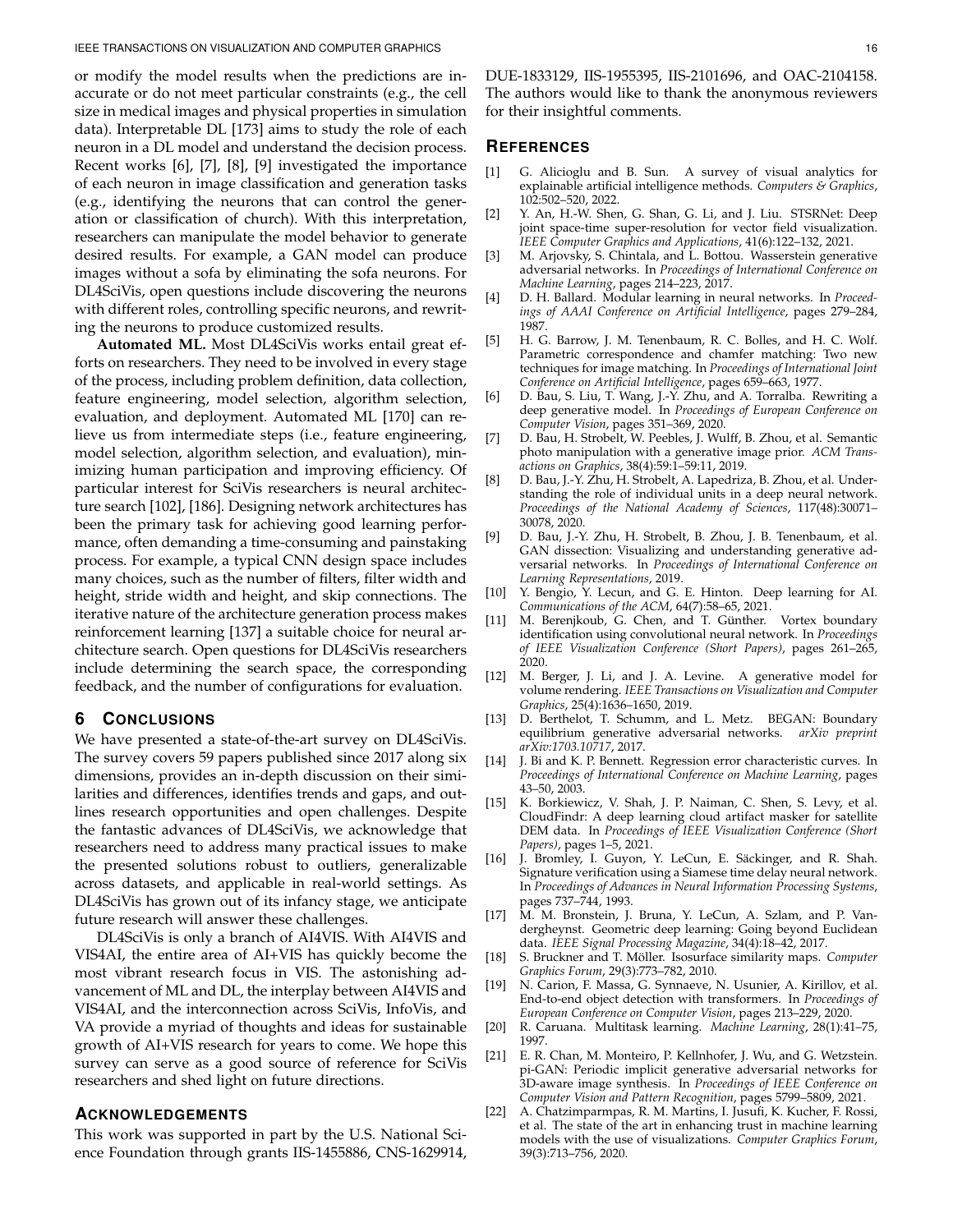- <span id="page-16-33"></span>[23] T. Chen, S. Kornblith, M. Norouzi, and G. E. Hinton. A simple framework for contrastive learning of visual representations. In *Proceedings of International Conference on Machine Learning*, pages 1597–1607, 2020.
- <span id="page-16-21"></span>[24] H.-C. Cheng, A. Cardone, S. Jain, E. Krokos, K. Narayan, et al. Deep-learning-assisted volume visualization. *IEEE Transactions on Visualization and Computer Graphics*, 25(2):1378–1391, 2019.
- <span id="page-16-30"></span>Z. Cheng, Q. Yang, and B. Sheng. Deep colorization. In *Proceedings of IEEE International Conference on Computer Vision*, pages 415–423, 2015.
- <span id="page-16-25"></span>[26] M. Chu and N. Thuerey. Data-driven synthesis of smoke flows with CNN-based feature descriptors. *ACM Transactions on Graphics*, 36(4):69:1–69:14, 2017.
- <span id="page-16-13"></span>[27] M. Chu, N. Thuerey, H.-P. Seidel, C. Theobalt, and R. Zayer. Learning meaningful controls for fluids. *ACM Transactions on Graphics*, 40(4):100:1–100:13, 2021.
- <span id="page-16-0"></span>D. C. Cireşan, U. Meier, L. M. Gambardella, and J. Schmidhuber. Deep, big, simple neural nets for handwritten digit recognition. *Neural Computation*, 22(12):3207–3220, 2010.
- <span id="page-16-29"></span>[29] I. Corouge, S. Gouttard, and G. Gerig. Towards a shape model of white matter fiber bundles using diffusion tensor MRI. In *Proceedings of International Symposium on Biomedical Imaging*, pages 344–347, 2004.
- <span id="page-16-42"></span>[30] J. Deng, W. Dong, R. Socher, L.-J. Li, K. Li, et al. ImageNet: A large-scale hierarchical image database. In *Proceedings of IEEE Conference on Computer Vision and Pattern Recognition*, pages 248– 255, 2009.
- <span id="page-16-20"></span>[31] L. Deng, Y. Wang, Y. Liu, F. Wang, S. Li, et al. A CNN-based vortex identification method. *Journal of Visualization*, 22(1):65–78, 2019.
- <span id="page-16-36"></span>[32] A. Dosovitskiy, L. Beyer, A. Kolesnikov, D. Weissenborn, X. Zhai, et al. An image is worth  $16 \times 16$  words: Transformers for image recognition at scale. In *Proceedings of International Conference on Learning Representations*, 2020.
- <span id="page-16-43"></span>[33] M.-L. Eckert, K. Um, and N. Thuerey. ScalarFlow: A largescale volumetric data set of real-world scalar transport flows for computer animation and machine learning. *ACM Transactions on Graphics*, 38(6):239:1–239:16, 2019.
- <span id="page-16-2"></span>[34] A. Endert, W. Ribarsky, C. Turkay, B. W. Wong, I. Nabney, et al. The state of the art in integrating machine learning into visual analytics. *Computer Graphics Forum*, 36(8):458–486, 2017.
- <span id="page-16-17"></span>[35] D. Engel and T. Ropinski. Deep volumetric ambient occlusion. *IEEE Transactions on Visualization and Computer Graphics*, 27(2):1268–1278, 2021.
- <span id="page-16-41"></span>[36] D. Erhan, Y. Bengio, A. C. Courville, P.-A. Manzagol, P. Vincent, et al. Why does unsupervised pre-training help deep learning? *Journal of Machine Learning Research*, 11:625–660, 2010.
- <span id="page-16-40"></span>[37] Z. Fang, J. Wang, X. Hu, L. Wang, Y. Yang, et al. Compressing visual-linguistic model via knowledge distillation. In *Proceedings of IEEE International Conference on Computer Vision*, pages 1428– 1438, 2021.
- <span id="page-16-32"></span>[38] C. Frogner, C. Zhang, H. Mobahi, M. Araya-Polo, and T. A. Poggio. Learning with a Wasserstein loss. In *Proceedings of Advances in Neural Information Processing Systems*, pages 2053– 2061, 2015.
- <span id="page-16-37"></span>[39] L. A. Gatys, A. S. Ecker, and M. Bethge. A neural algorithm of artistic style. *arXiv preprint arXiv:1508.06576*, 2015.
- <span id="page-16-18"></span>[40] P. Ghahremani, S. Boorboor, P. Mirhosseini, C. Gudisagar, M. Ananth, et al. NeuroConstruct: 3D reconstruction and visualization of neurites in optical microscopy brain images. *IEEE Transactions on Visualization and Computer Graphics*, 2021. Accepted.
- <span id="page-16-31"></span>[41] I. Goodfellow, Y. Bengio, and A. Courville. *Deep Learning*. MIT Press, 2016. [https://www.deeplearningbook.org/contents/rnn.](https://www.deeplearningbook.org/contents/rnn.html) [html.](https://www.deeplearningbook.org/contents/rnn.html)
- <span id="page-16-1"></span>[42] I. Goodfellow, J. Pouget-Abadie, M. Mirza, B. Xu, D. Warde-Farley, et al. Generative adversarial nets. In *Proceedings of Advances in Neural Information Processing Systems*, pages 2672– 2680, 2014.
- <span id="page-16-27"></span>[43] M. Gori, G. Monfardini, and F. Scarselli. A new model for learning in graph domains. In *Proceedings of IEEE International Joint Conference on Neural Networks*, pages 729–734, 2005.
- <span id="page-16-35"></span>[44] J. Grill, F. Strub, F. Altché, C. Tallec, P. H. Richemond, et al. Bootstrap your own latent - a new approach to self-supervised learning. In *Proceedings of Advances in Neural Information Processing Systems*, pages 21271–21284, 2020.
- <span id="page-16-3"></span>[45] P. Gu, J. Han, D. Z. Chen, and C. Wang. Reconstructing unsteady flow data from representative streamlines via diffusion and deep learning based denoising. *IEEE Computer Graphics and Applications*, 41(6):111–121, 2021.
- <span id="page-16-12"></span>[46] P. Gu, J. Han, D. Z. Chen, and C. Wang. Scalar2Vec: Translating scalar fields to vector fields via deep learning. In *Proceedings of IEEE Pacific Visualization Symposium*, 2022. Accepted.
- <span id="page-16-7"></span>[47] L. Guo, S. Ye, J. Han, H. Zheng, H. Gao, et al. SSR-VFD: Spatial super-resolution for vector field data analysis and visualization. In *Proceedings of IEEE Pacific Visualization Symposium*, pages 71– 80, 2020.
- <span id="page-16-23"></span>[48] J. Han, J. Tao, and C. Wang. FlowNet: A deep learning framework for clustering and selection of streamlines and stream surfaces. *IEEE Transactions on Visualization and Computer Graphics*, 26(4):1732–1744, 2020.
- <span id="page-16-10"></span>[49] J. Han, J. Tao, H. Zheng, H. Guo, D. Z. Chen, et al. Flow field reduction via reconstructing vector data from 3D streamlines using deep learning. *IEEE Computer Graphics and Applications*, 39(4):54–67, 2019.
- <span id="page-16-6"></span>[50] J. Han and C. Wang. SSR-TVD: Spatial super-resolution for timevarying data analysis and visualization. *IEEE Transactions on Visualization and Computer Graphics*, 2020. Accepted.
- <span id="page-16-5"></span>[51] J. Han and C. Wang. TSR-TVD: Temporal super-resolution for time-varying data analysis and visualization. *IEEE Transactions on Visualization and Computer Graphics*, 26(1):205–215, 2020.
- <span id="page-16-24"></span>[52] J. Han and C. Wang. SurfNet: Learning surface representations via graph convolutional network. *Computer Graphics Forum*, 41(3), 2022. In Press.
- <span id="page-16-8"></span>[53] J. Han and C. Wang. TSR-VFD: Generating temporal superresolution for unsteady vector field data. *Computers & Graphics*, 103:168–179, 2022.
- <span id="page-16-9"></span>[54] J. Han and C. Wang. VCNet: A generative model for volume completion. *Visual Informatics*, 2022. Accepted.
- <span id="page-16-4"></span>[55] J. Han, H. Zheng, D. Z. Chen, and C. Wang. STNet: An endto-end generative framework for synthesizing spatiotemporal super-resolution volumes. *IEEE Transactions on Visualization and Computer Graphics*, 28(1):270–280, 2022.
- <span id="page-16-11"></span>[56] J. Han, H. Zheng, Y. Xing, D. Z. Chen, and C. Wang. V2V: A deep learning approach to variable-to-variable selection and translation for multivariate time-varying data. *IEEE Transactions on Visualization and Computer Graphics*, 27(2):1290–1300, 2021.
- <span id="page-16-16"></span>[57] M. Han, S. Sane, and C. R. Johnson. Exploratory Lagrangianbased particle tracing using deep learning. *arXiv preprint arXiv:2110.08338*, 2021.
- <span id="page-16-38"></span>[58] S. Han, X. Liu, H. Mao, J. Pu, A. Pedram, et al. Deep compression and EIE: Efficient inference engine on compressed deep neural network. In *Proceedings of IEEE Hot Chips Symposium*, pages 1–6, 2016.
- <span id="page-16-39"></span>[59] S. Han, H. Mao, and W. J. Dally. Deep compression: Compressing deep neural network with pruning, trained quantization and Huffman coding. In *Proceedings of International Conference on Learning Representations*, 2016.
- <span id="page-16-34"></span>[60] K. He, H. Fan, Y. Wu, S. Xie, and R. Girshick. Momentum contrast for unsupervised visual representation learning. In *Proceedings of IEEE Conference on Computer Vision and Pattern Recognition*, pages 9729–9738, 2020.
- <span id="page-16-26"></span>[61] K. He, X. Zhang, S. Ren, and J. Sun. Deep residual learning for image recognition. In *Proceedings of IEEE Conference on Computer Vision and Pattern Recognition*, pages 770–778, 2016.
- <span id="page-16-15"></span>[62] W. He, J. Wang, H. Guo, H.-W. Shen, and T. Peterka. CECAV-DNN: Collective ensemble comparison and visualization using deep neural networks. *Visual Informatics*, 4(2):109–121, 2020.
- <span id="page-16-14"></span>[63] W. He, J. Wang, H. Guo, K.-C. Wang, H.-W. Shen, et al. InSituNet: Deep image synthesis for parameter space exploration of ensemble simulations. *IEEE Transactions on Visualization and Computer Graphics*, 26(1):23–33, 2020.
- <span id="page-16-22"></span>[64] X. He, Y. Tao, S. Yang, C. Chen, and H. Lin. ScalarGCN: Scalarvalue association analysis of volumes based on graph convolutional network. *Journal of Visualization*, 25(1):77–93, 2022.
- <span id="page-16-19"></span>[65] X. He, S. Yang, Y. Tao, H. Dai, and H. Lin. Graph convolutional network-based semi-supervised feature classification of volumes. *Journal of Visualization*, 25(2):379–393, 2022.
- <span id="page-16-28"></span>[66] M. Heusel, H. Ramsauer, T. Unterthiner, B. Nessler, and S. Hochreiter. GANs trained by a two time-scale update rule converge to a local Nash equilibrium. In *Proceedings of Advances in Neural Information Processing Systems*, pages 6627–6638, 2017.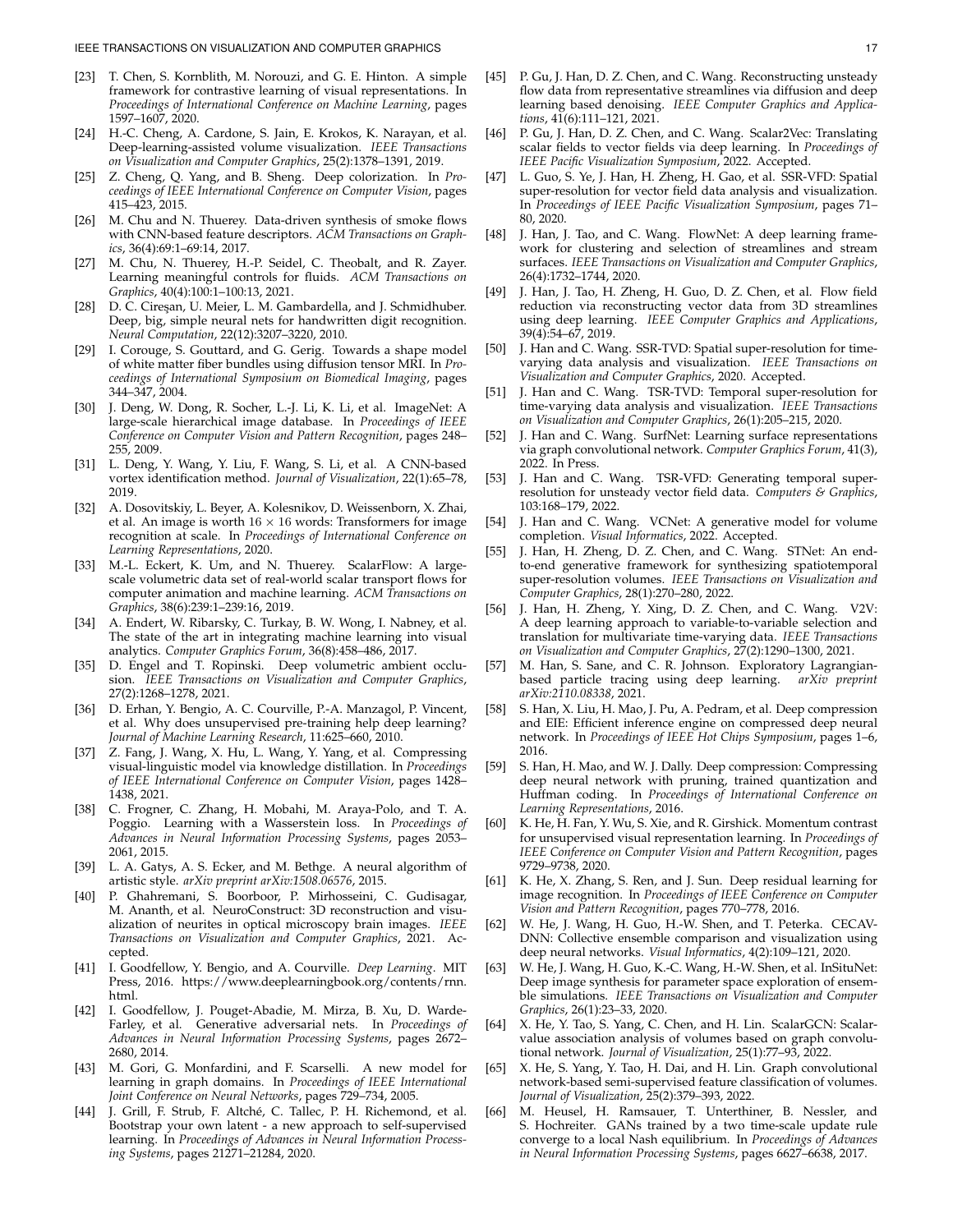- <span id="page-17-37"></span>[67] G. E. Hinton, O. Vinyals, and J. Dean. Distilling the knowledge in a neural network. *arXiv preprint arXiv:1503.02531*, 2015.
- <span id="page-17-24"></span>[68] S. Hochreiter and J. Schmidhuber. Long short-term memory. *Neural Computation*, 9(8):1735–1780, 1997.
- <span id="page-17-3"></span>[69] F. Hohman, M. Kahng, R. Pienta, and D. H. Chau. Visual analytics in deep learning: An interrogative survey for the next frontiers. *IEEE Transactions on Visualization and Computer Graphics*, 25(8):2674–2693, 2019.
- <span id="page-17-10"></span>[70] F. Hong, C. Liu, and X. Yuan. DNN-VolVis: Interactive volume visualization supported by deep neural network. In *Proceedings of IEEE Pacific Visualization Symposium*, pages 282–291, 2019.
- <span id="page-17-11"></span>[71] F. Hong, J. Zhang, and X. Yuan. Access pattern learning with long short-term memory for parallel particle tracing. In *Proceedings of IEEE Pacific Visualization Symposium*, pages 76–85, 2018.
- <span id="page-17-41"></span>T.-M. H. Hsu, H. Qi, and M. Brown. Measuring the effects of non-identical data distribution for federated visual classification. *arXiv preprint arXiv:1909.06335*, 2019.
- <span id="page-17-17"></span>[73] G. Huang, Z. Liu, L. van der Maaten, and K. Q. Weinberger. Densely connected convolutional networks. In *Proceedings of IEEE Conference on Computer Vision and Pattern Recognition*, pages 2261– 2269, 2017.
- <span id="page-17-34"></span>[74] X. Huang, M.-Y. Liu, S. Belongie, and J. Kautz. Multimodal unsupervised image-to-image translation. In *Proceedings of European Conference on Computer Vision*, pages 172–189, 2018.
- <span id="page-17-26"></span>[75] P. Isola, J.-Y. Zhu, T. Zhou, and A. A. Efros. Image-to-image translation with conditional adversarial networks. In *Proceedings of IEEE Conference on Computer Vision and Pattern Recognition*, pages 1125–1134, 2017.
- <span id="page-17-7"></span>[76] J. Jakob, M. Gross, and T. Günther. A fluid flow data set for machine learning and its application to neural flow map interpolation. *IEEE Transactions on Visualization and Computer Graphics*, 27(2):1279–1289, 2021.
- <span id="page-17-28"></span>L. Jing and Y. Tian. Self-supervised visual feature learning with deep neural networks: A survey. *IEEE Transactions on Pattern Analysis and Machine Intelligence*, 43(11):4037–4058, 2021.
- <span id="page-17-35"></span>[78] Y. Jing, Y. Yang, Z. Feng, J. Ye, Y. Yu, et al. Neural style transfer: A review. *IEEE Transactions on Visualization and Computer Graphics*, 26(11):3365–3385, 2020.
- <span id="page-17-39"></span>[79] P. Kairouz, H. B. McMahan, B. Avent, A. Bellet, M. Bennis, et al. Advances and open problems in federated learning. *Foundations and Trends in Machine Learning*, 14(1-2):1–210, 2021.
- <span id="page-17-43"></span>[80] G. E. Karniadakis, I. G. Kevrekidis, L. Lu, P. Perdikaris, S. Wang, et al. Physics-informed machine learning. *Nature Reviews Physics*, 3:422–440, 2021.
- <span id="page-17-13"></span>[81] B. Kashir, M. Ragone, A. Ramasubramanian, V. Yurkiv, and F. Mashayek. Application of fully convolutional neural networks for feature extraction in fluid flow. *Journal of Visualization*, 24(4):771–785, 2021.
- <span id="page-17-27"></span>[82] H. Kato, D. Beker, M. Morariu, T. Ando, T. Matsuoka, et al. Differentiable rendering: A survey. *arXiv preprint arXiv:2006.12057*, 2020.
- <span id="page-17-23"></span>[83] M. Kawato, Y. Maeda, Y. Uno, and R. Suzuki. Trajectory formation of arm movement by cascade neural network model based on minimum torque-change criterion. *Biological Cybernetics*, 62:275–288, 1990.
- <span id="page-17-9"></span>B. Kim, V. C. Azevedo, N. Thuerey, T. Kim, M. Gross, et al. Deep Fluids: A generative network for parameterized fluid simulations. *Computer Graphics Forum*, 38(2):59–70, 2019.
- <span id="page-17-12"></span>[85] B. Kim and T. Günther. Robust reference frame extraction from unsteady 2D vector fields with convolutional neural networks. *Computer Graphics Forum*, 38(3):285–295, 2019.
- <span id="page-17-1"></span>[86] I. Kimura, A. Yoke, A. Kaga, and Y. Kuroe. Neural-net based modeling of velocity and concentration fields. *Journal of Visualization*, 12(1):73–80, 2009.
- <span id="page-17-21"></span>[87] T. N. Kipf and M. Welling. Variational graph auto-encoders. *arXiv preprint arXiv:1611.07308*, 2016.
- <span id="page-17-22"></span>[88] T. N. Kipf and M. Welling. Semi-supervised classification with graph convolutional networks. In *Proceedings of International Conference on Learning Representations*, 2017.
- <span id="page-17-25"></span>[89] G. Kohl, K. Um, and N. Thuerey. Learning similarity metrics for numerical simulations. In *Proceedings of International Conference on Machine Learning*, pages 5349–5360, 2020.
- <span id="page-17-2"></span>[90] A. Krizhevsky, I. Sutskever, and G. E. Hinton. ImageNet classification with deep convolutional neural networks. In *Proceedings of Advances in Neural Information Processing Systems*, pages 1106– 1114, 2012.
- <span id="page-17-30"></span>[91] S. Kullback and R. A. Leibler. On information and sufficiency. *Annals of Mathematical Statistics*, 22(1):79–86, 1951.
- <span id="page-17-5"></span>[92] F. Lan, M. Young, L. Anderson, A. Ynnerman, A. Bock, et al. Visualization in astrophysics: Developing new methods, discovering our universe, and educating the earth. *Computer Graphics Forum*, 40(3):635–663, 2021.
- <span id="page-17-19"></span>[93] S. Lan, R. Yu, G. Yu, and L. S. Davis. Modeling local geometric structure of 3D point clouds using Geo-CNN. In *Proceedings of IEEE Conference on Computer Vision and Pattern Recognition*, pages 998–1008, 2019.
- <span id="page-17-16"></span>[94] Y. Lecun, L. Bottou, Y. Bengio, and P. Haffner. Gradient-based learning applied to document recognition. *Proceedings of the IEEE*, 86(11):2278–2324, 1998.
- <span id="page-17-44"></span>[95] D. Li, J. Yang, K. Kreis, A. Torralba, and S. Fidler. Semantic segmentation with generative models: Semi-supervised learning and strong out-of-domain generalization. In *Proceedings of IEEE Conference on Computer Vision and Pattern Recognition*, pages 8300– 8311, 2021.
- <span id="page-17-45"></span>[96] F.-F. Li, R. Fergus, and P. Perona. One-shot learning of object categories. *IEEE Transactions on Pattern Analysis and Machine Intelligence*, 28(4):594–611, 2006.
- <span id="page-17-15"></span>[97] H. Li and H.-W. Shen. Local latent representation based on geometric convolution for particle data feature exploration. *IEEE Transactions on Visualization and Computer Graphics*, 2022. Accepted.
- <span id="page-17-38"></span>[98] M. Li, J. Lin, Y. Ding, Z. Liu, J.-Y. Zhu, et al. GAN compression: Efficient architectures for interactive conditional GANs. In *Proceedings of IEEE Conference on Computer Vision and Pattern Recognition*, pages 5284–5294, 2020.
- <span id="page-17-42"></span>[99] Q. Li, B. He, and D. Song. Model-contrastive federated learning. In *Proceedings of IEEE Conference on Computer Vision and Pattern Recognition*, pages 10713–10722, 2021.
- <span id="page-17-31"></span>[100] J. Lin. Divergence measures based on the Shannon entropy. *IEEE Transactions on Information Theory*, 37(1):145–151, 1991.
- <span id="page-17-36"></span>[101] J. Lin, C. Gan, and S. Han. Defensive quantization: When efficiency meets robustness. In *Proceedings of International Conference on Learning Representations*, 2019.
- <span id="page-17-46"></span>[102] C. Liu, B. Zoph, J. Shlens, W. Hua, L.-J. Li, et al. Progressive neural architecture search. In *Proceedings of European Conference on Computer Vision*, pages 19–35, 2018.
- <span id="page-17-14"></span>[103] Q. Liu, S. Hazarika, J. M. Patchett, J. P. Ahrens, and A. Biswas. Deep learning-based feature-aware data modeling for complex physics simulations. *arXiv preprint arXiv:1912.03587*, 2019.
- <span id="page-17-4"></span>[104] S. Liu, X. Wang, M. Liu, and J. Zhu. Towards better analysis of machine learning models: A visual analytics perspective. *Visual Informatics*, 1(1):48–56, 2017.
- <span id="page-17-29"></span>[105] X. Liu, F. Zhang, Z. Hou, Z. Wang, L. Mian, et al. Self-supervised learning: Generative or contrastive. *IEEE Transactions on Knowledge and Data Engineering*, 2021. Accepted.
- <span id="page-17-8"></span>[106] Y. Liu, Y. Wang, L. Deng, F. Wang, F. Liu, et al. A novel in situ compression method for CFD data based on generative adversarial network. *Journal of Visualization*, 22(1):95–108, 2019.
- <span id="page-17-32"></span>[107] Z. Liu, Y. Lin, Y. Cao, H. Hu, Y. Wei, et al. Swin transformer: Hierarchical vision transformer using shifted windows. In *Proceedings of IEEE International Conference on Computer Vision*, pages 10012–10022, 2021.
- <span id="page-17-18"></span>[108] J. Long, E. Shelhamer, and T. Darrell. Fully convolutional networks for semantic segmentation. In *Proceedings of IEEE Conference on Computer Vision and Pattern Recognition*, pages 3431– 3440, 2015.
- <span id="page-17-6"></span>[109] Y. Lu, K. Jiang, J. A. Levine, and M. Berger. Compressive neural representations of volumetric scalar fields. *Computer Graphics Forum*, 40(3):135–146, 2021.
- <span id="page-17-0"></span>[110] K.-L. Ma. Machine learning to boost the next generation of visualization technology. *IEEE Computer Graphics and Applications*, 27(5):6–9, 2007.
- <span id="page-17-20"></span>[111] A. Marzouk, P. Barros, M. Eppe, and S. Wermter. The conditional boundary equilibrium generative adversarial network and its application to facial attributes. In *Proceedings of International Joint Conference on Neural Networks*, pages 1–7, 2019.
- <span id="page-17-40"></span>[112] B. McMahan, E. Moore, D. Ramage, S. Hampson, and B. A. y Arcas. Communication-efficient learning of deep networks from decentralized data. In *Proceedings of International Conference on Artificial Intelligence and Statistics*, pages 1273–1282, 2017.
- <span id="page-17-33"></span>[113] B. Mildenhall, P. P. Srinivasan, M. Tancik, J. T. Barron, R. Ramamoorthi, et al. NeRF: Representing scenes as neural radiance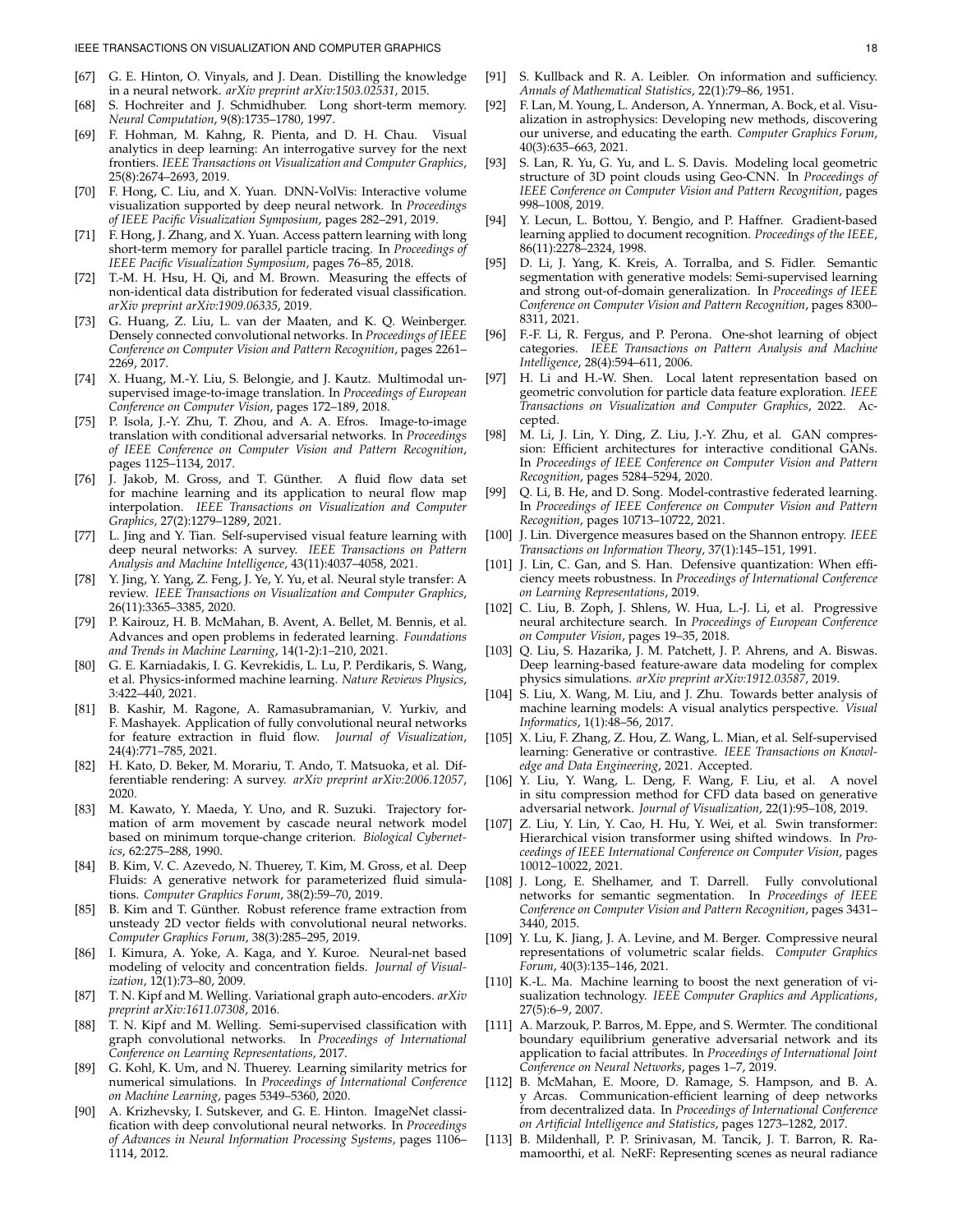fields for view synthesis. In *Proceedings of European Conference on Computer Vision*, pages 405–421, 2020.

- <span id="page-18-32"></span>[114] F. Milletari, N. Navab, and S.-A. Ahmadi. V-Net: Fully convolutional neural networks for volumetric medical image segmentation. In *Proceedings of International Conference on 3D Vision*, pages 565–571, 2016.
- <span id="page-18-19"></span>[115] M. Mirza and S. Osindero. Conditional generative adversarial nets. *arXiv preprint arXiv:1411.1784*, 2014.
- <span id="page-18-12"></span>[116] N. Nguyen, C. Bohak, D. Engel, P. Mindek, O. Strnad, et al. Finding nano-Ötzi: Semi-supervised volume visualization for cryo-electron tomography. *arXiv preprint arXiv:2104.01554*, 2021.
- <span id="page-18-14"></span>[117] W. P. Porter, Y. Xing, B. R. von Ohlen, J. Han, and C. Wang. A deep learning approach to selecting representative time steps for timevarying multivariate data. In *Proceedings of IEEE Visualization Conference (Short Papers)*, pages 131–135, 2019.
- <span id="page-18-2"></span>[118] R. Raina, A. Madhavan, and A. Y. Ng. Large-scale deep unsupervised learning using graphics processors. In *Proceedings of International Conference on Machine Learning*, pages 873–880, 2009.
- <span id="page-18-40"></span>[119] M. Raissi, P. Perdikaris, and G. E. Karniadakis. Physics-informed neural networks: A deep learning framework for solving forward and inverse problems involving nonlinear partial differential equations. *Journal of Computational Physics*, 378:686–707, 2019.
- <span id="page-18-13"></span>[120] M. Raji, A. Hota, R. Sisneros, P. Messmer, and J. Huang. Photoguided exploration of volume data features. In *Proceedings of Eurographics Symposium on Parallel Graphics and Visualization*, pages 31–39, 2017.
- <span id="page-18-25"></span>[121] K. Ren, D. Qu, S. Xu, X. Jiao, L. Tai, et al. Uncertainty visualization of transport variance in a time-varying ensemble vector field. *ISPRS International Journal of Geo-Information*, 9(1):19:1– 19:23, 2020.
- <span id="page-18-4"></span>[122] O. Ronneberger, P. Fischer, and T. Brox. U-Net: Convolutional networks for biomedical image segmentation. In *Proceedings of International Conference on Medical Image Computing and Computer-Assisted Intervention*, pages 234–241, 2015.
- <span id="page-18-22"></span>[123] F. Rosenblatt. Principles of neurodynamics: Perceptrons and the theory of brain mechanisms. Technical Report 1196-G-8, Cornell Aeronautical Laboratory, Inc., Cornell University, 1961.
- <span id="page-18-27"></span>[124] Y. Rubner, C. Tomasi, and L. J. Guibas. The earth mover's distance as a metric for image retrieval. *International Journal of Computer Vision*, 40(2):99–121, 2000.
- <span id="page-18-23"></span>[125] D. E. Rumelhart, G. E. Hinton, and R. J. Williams. Learning internal representations by error propagation. Technical Report ICS Report 8506, Institute for Cognitive Science, University of California, San Diego, 1985.
- <span id="page-18-7"></span>[126] S. Sahoo and M. Berger. Integration-aware vector field super resolution. In *Proceedings of Eurographics Visualization Conference (Short Papers)*, pages 49–53, 2021.
- <span id="page-18-16"></span>[127] M. S. M. Sajjadi, B. Schölkopf, and M. Hirsch. EnhanceNet: Single image super-resolution through automated texture synthesis. In *Proceedings of IEEE International Conference on Computer Vision*, pages 4501–4510, 2017.
- <span id="page-18-18"></span>[128] M. S. M. Sajjadi, R. Vemulapalli, and M. Brown. Frame-recurrent video super-resolution. In *Proceedings of IEEE Conference on Computer Vision and Pattern Recognition*, pages 6626–6634, 2018.
- <span id="page-18-21"></span>[129] F. Scarselli, M. Gori, A. C. Tsoi, M. Hagenbuchner, and G. Monfardini. The graph neural network model. *IEEE Transactions on Neural Networks*, 20(1):61–80, 2009.
- <span id="page-18-11"></span>[130] N. Shi and Y. Tao. CNNs based viewpoint estimation for volume visualization. *ACM Transactions on Intelligent Systems and Technology*, 10(3):27:1–27:22, 2019.
- <span id="page-18-9"></span>[131] N. Shi, J. Xu, S. W. Wurster, H. Guo, J. Woodring, et al. GNN-Surrogate: A hierarchical and adaptive graph neural network for parameter space exploration of unstructured-mesh ocean simulations. *IEEE Transactions on Visualization and Computer Graphics*, 28(6), 2022. In Press.
- <span id="page-18-17"></span>[132] W. Shi, J. Caballero, F. Huszár, J. Totz, A. P. Aitken, et al. Realtime single image and video super-resolution using an efficient sub-pixel convolutional neural network. In *Proceedings of IEEE Conference on Computer Vision and Pattern Recognition*, pages 1874– 1883, 2016.
- <span id="page-18-24"></span>[133] X. Shi, Z. Chen, H. Wang, D.-Y. Yeung, W.-K. Wong, et al. Convolutional LSTM network: A machine learning approach for precipitation nowcasting. In *Proceedings of Advances in Neural Information Processing Systems*, pages 802–810, 2015.
- <span id="page-18-41"></span>[134] C. Shorten and T. M. Khoshgoftaar. A survey on image data augmentation for deep learning. *Journal of Big Data*, 6:60:1–60:48, 2019.
- <span id="page-18-33"></span>[135] K. Simonyan and A. Zisserman. Very deep convolutional networks for large-scale image recognition. In *Proceedings of International Conference on Learning Representations*, 2015.
- <span id="page-18-29"></span>[136] V. Sitzmann, J. N. P. Martel, A. W. Bergman, D. B. Lindell, and G. Wetzstein. Implicit neural representations with periodic activation functions. In *Proceedings of Advances in Neural Information Processing Systems*, 2020.
- <span id="page-18-43"></span>[137] R. S. Sutton and A. G. Barto. *Reinforcement Learning: An Introduction*. MIT Press, 1998.
- <span id="page-18-3"></span>[138] V. Sze, Y.-H. Chen, T.-J. Yang, and J. S. Emer. Efficient processing of deep neural networks: A tutorial and survey. *Proceedings of the IEEE*, 105(12):2295–2329, 2017.
- <span id="page-18-30"></span>[139] A. Tewari, O. Fried, J. Thies, V. Sitzmann, S. Lombardi, et al. State of the art on neural rendering. *Computer Graphics Forum*, 39(2):701–727, 2020.
- <span id="page-18-37"></span>[140] M. M. Thomas, K. Vaidyanathan, G. Liktor, and A. G. Forbes. A reduced-precision network for image reconstruction. *ACM Transactions on Graphics*, 39(6):231:1–231:12, 2020.
- <span id="page-18-39"></span>[141] N. Thuerey, P. Holl, M. Mueller, P. Schnell, F. Trost, et al. Physicsbased deep learning. *arXiv preprint arXiv:2109.05237*, 2021.
- <span id="page-18-35"></span>[142] Y. Tian, D. Krishnan, and P. Isola. Contrastive multiview coding. In *Proceedings of European Conference on Computer Vision*, pages 776–794, 2020.
- <span id="page-18-10"></span>[143] G. Tkachev, S. Frey, and T. Ertl. Local prediction models for spatiotemporal volume visualization. *IEEE Transactions on Visualization and Computer Graphics*, 27(7):3091–3108, 2021.
- <span id="page-18-15"></span>[144] G. Tkachev, S. Frey, and T. Ertl. S4: Self-supervised learning of spatiotemporal similarity. *IEEE Transactions on Visualization and Computer Graphics*, 2021. Accepted.
- <span id="page-18-0"></span>[145] F.-Y. Tzeng, E. B. Lum, and K.-L. Ma. A novel interface for higherdimensional classification of volume data. In *Proceedings of IEEE Visualization Conference*, pages 505–512, 2003.
- <span id="page-18-1"></span>[146] F.-Y. Tzeng, E. B. Lum, and K.-L. Ma. An intelligent system approach to higher-dimensional classification of volume data. *IEEE Transactions on Visualization and Computer Graphics*, 11(3):273–284, 2005.
- <span id="page-18-36"></span>[147] A. Vaswani, N. Shazeer, N. Parmar, J. Uszkoreit, L. Jones, et al. Attention is all you need. In *Proceedings of Advances in Neural Information Processing Systems*, pages 5998–6008, 2017.
- <span id="page-18-34"></span>[148] C. Wang and J. Tao. Graphs in scientific visualization: A survey. *Computer Graphics Forum*, 36(1):263–287, 2017.
- <span id="page-18-38"></span>[149] H. Wang, M. Yurochkin, Y. Sun, D. Papailiopoulos, and Y. Khazaeni. Federated learning with matched averaging. In *Proceedings of International Conference on Learning Representations*, 2020.
- <span id="page-18-5"></span>[150] Q. Wang, Z. Chen, Y. Wang, and H. Qu. A survey on ML4VIS: Applying machine learning advances to data visualization. *IEEE Transactions on Visualization and Computer Graphics*, 2021. Accepted.
- <span id="page-18-26"></span>[151] X. Wang, L. Bo, and F. Li. Adaptive wing loss for robust face alignment via heatmap regression. In *Proceedings of IEEE Conference on Computer Vision and Pattern Recognition*, pages 6971– 6981, 2019.
- <span id="page-18-31"></span>[152] X. Wang, K. C. K. Chan, K. Yu, C. Dong, and C. C. Loy. EDVR: Video restoration with enhanced deformable convolutional networks. In *Proceedings of IEEE Conference on Computer Vision and Pattern Recognition Workshops*, pages 1954–1963, 2019.
- <span id="page-18-20"></span>[153] X. Wang, K. Yu, S. Wu, J. Gu, Y. Liu, et al. ESRGAN: Enhanced super-resolution generative adversarial networks. In *Proceedings of European Conference on Computer Vision Workshop*, pages 63–79, 2018.
- <span id="page-18-6"></span>[154] Y. Wang, G. Yan, H. Zhu, S. Buch, Y. Wang, et al. VC-Net: Deep volume-composition networks for segmentation and visualization of highly sparse and noisy image data. *IEEE Transactions on Visualization and Computer Graphics*, 27(2):1301–1311, 2021.
- <span id="page-18-42"></span>[155] Y. Wang, Q. Yao, J. T. Kwok, and L. M. Ni. Generalizing from a few examples: A survey on few-shot learning. *ACM Computing Surveys*, 53(3):63:1–63:34, 2020.
- <span id="page-18-8"></span>[156] Y. Wang, Z. Zhong, and J. Hua. DeepOrganNet: On-the-fly reconstruction and visualization of 3D/4D lung models from single-view projections by deep deformation network. *IEEE Transactions on Visualization and Computer Graphics*, 26(1):960–970, 2020.
- <span id="page-18-28"></span>[157] Z. Wang, A. C. Bovik, H. R. Sheikh, and E. P. Simoncelli. Image quality assessment: From error visibility to structural similarity. *IEEE Transactions on Image Processing*, 13(4):600–612, 2004.